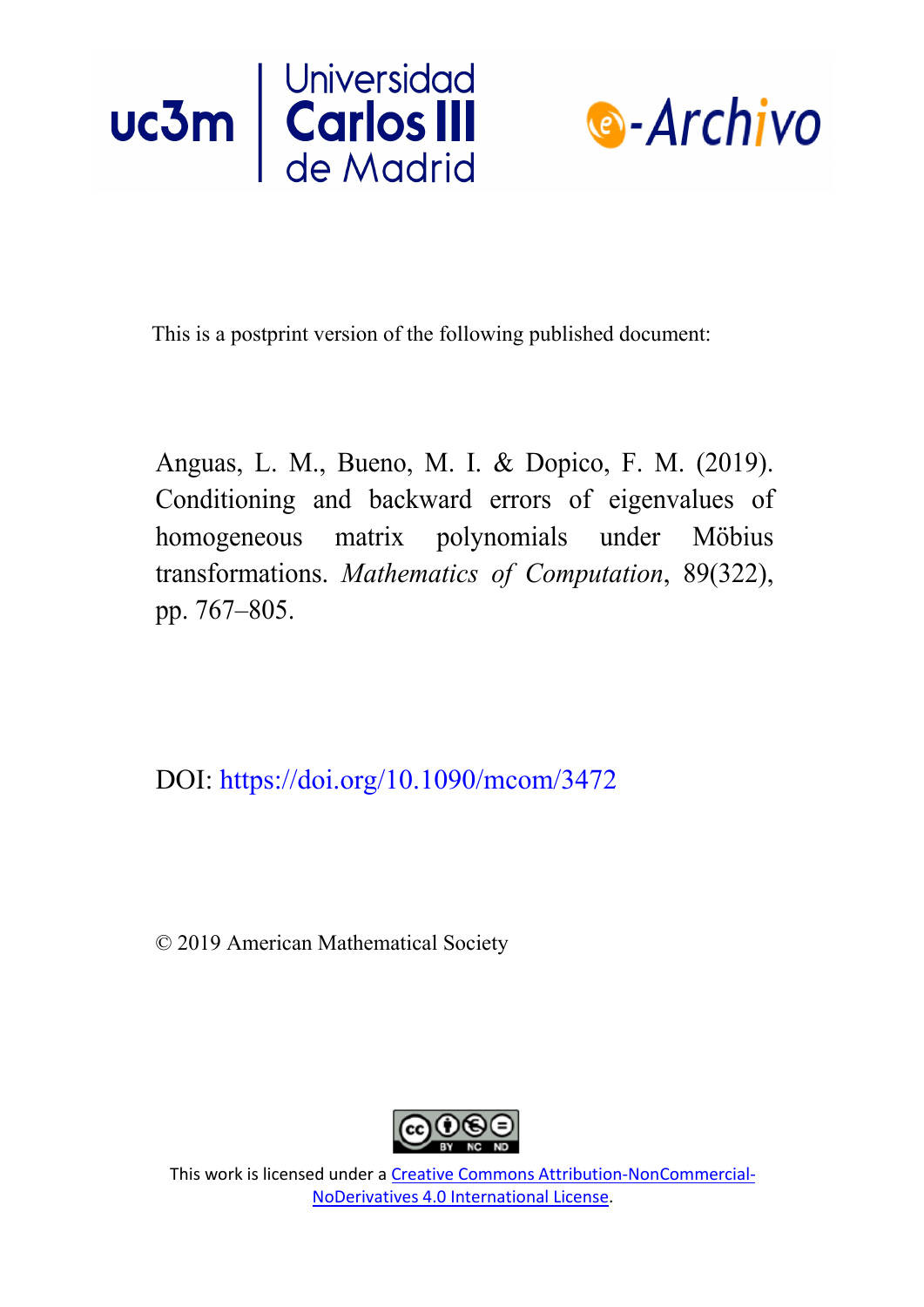## CONDITIONING AND BACKWARD ERRORS OF EIGENVALUES OF HOMOGENEOUS MATRIX POLYNOMIALS UNDER MÖBIUS TRANSFORMATIONS\*

## LUIS MIGUEL ANGUAS<sup>†</sup>, MARIA ISABEL BUENO<sup>‡</sup>, AND FROILÁN M. DOPICO<sup>§</sup>

Abstract. We present the first general study on the effect of Möbius transformations on the eigenvalue condition numbers and backward errors of approximate eigenpairs of polynomial eigenvalue problems (PEPs). By using the homogeneous formulation of PEPs, we are able to obtain two clear and simple results. First, we show that, if the matrix inducing the Möbius transformation is well conditioned, then such transformation approximately preserves the eigenvalue condition numbers and backward errors when they are defined with respect to perturbations of the matrix polynomial which are small relative to the norm of the whole polynomial. However, if the perturbations in each coefficient of the matrix polynomial are small relative to the norm of that coefficient, then the corresponding eigenvalue condition numbers and backward errors are preserved approximately by the Möbius transformations induced by well-conditioned matrices only if a penalty factor, depending on the norms of those matrix coefficients, is moderate. It is important to note that these simple results are no longer true if a non-homogeneous formulation of the PEP is used.

Key words. backward error, eigenvalue condition number, matrix polynomial, Möbius transformation, polynomial eigenvalue problem

## AMS subject classifications. 65F15, 65F35, 15A18, 15A22

1. Introduction. Möbius transformations are a standard tool in the theory of matrix polynomials and in their applications. The use of Möbius transformations of matrix polynomials can be traced back to at least [27, 28], where they are defined for general rational matrices which are not necessarily polynomials. Since Möbius transformations change the eigenvalues of a matrix polynomial in a simple way and preserve most of the properties of the polynomial [26], they have often been used to transform a matrix polynomial with infinite eigenvalues into another polynomial with only finite eigenvalues and for which a certain problem can be solved more easily. Recent examples of this theoretical use can be found, for instance, in [13, 36].

A fundamental property of some Möbius transformations, called Cayley transformations, is to convert matrix polynomials with certain structures arising in control applications into matrix polynomials with other structures that also arise in applications. This allows to translate many properties from one structured class of matrix polynomials into another. The origins of these results on structured problems are found in classical group theory, where Cayley transformations are used, for instance, to transform Hamiltonian into symplectic matrices and vice versa [39]. Such results were extended to Hamiltonian and symplectic matrix pencils, i.e., matrix polynomials of degree one, in [29, 30] (with the goal of relating discrete and continuous control problems) and generalized to several classes of structured matrix polynomials

<sup>∗</sup> This work was partially supported by the Ministerio de Econom´ıa, Industria y Competitividad (MINECO) of Spain through grants MTM2012-32542, MTM2015-65798-P, and MTM2017-90682- REDT. The research of L.M. Anguas is funded by the "contrato predoctoral" BES-2013-065688 of MINECO.

<sup>†</sup>Departamento de Matem´aticas, Universidad Carlos III de Madrid, Avda. Universidad 30, 28911 Leganés, Spain (languas@math.uc3m.es)

<sup>‡</sup>Department of Mathematics and College of Creative Studies, South Hall 6607, University of California, Santa Barbara, CA 93106, USA (mbueno@math.ucsb.edu) .

<sup>§</sup>Departamento de Matem´aticas, Universidad Carlos III de Madrid, Avda. Universidad 30, 28911 Leganés, Spain (dopico@math.uc3m.es)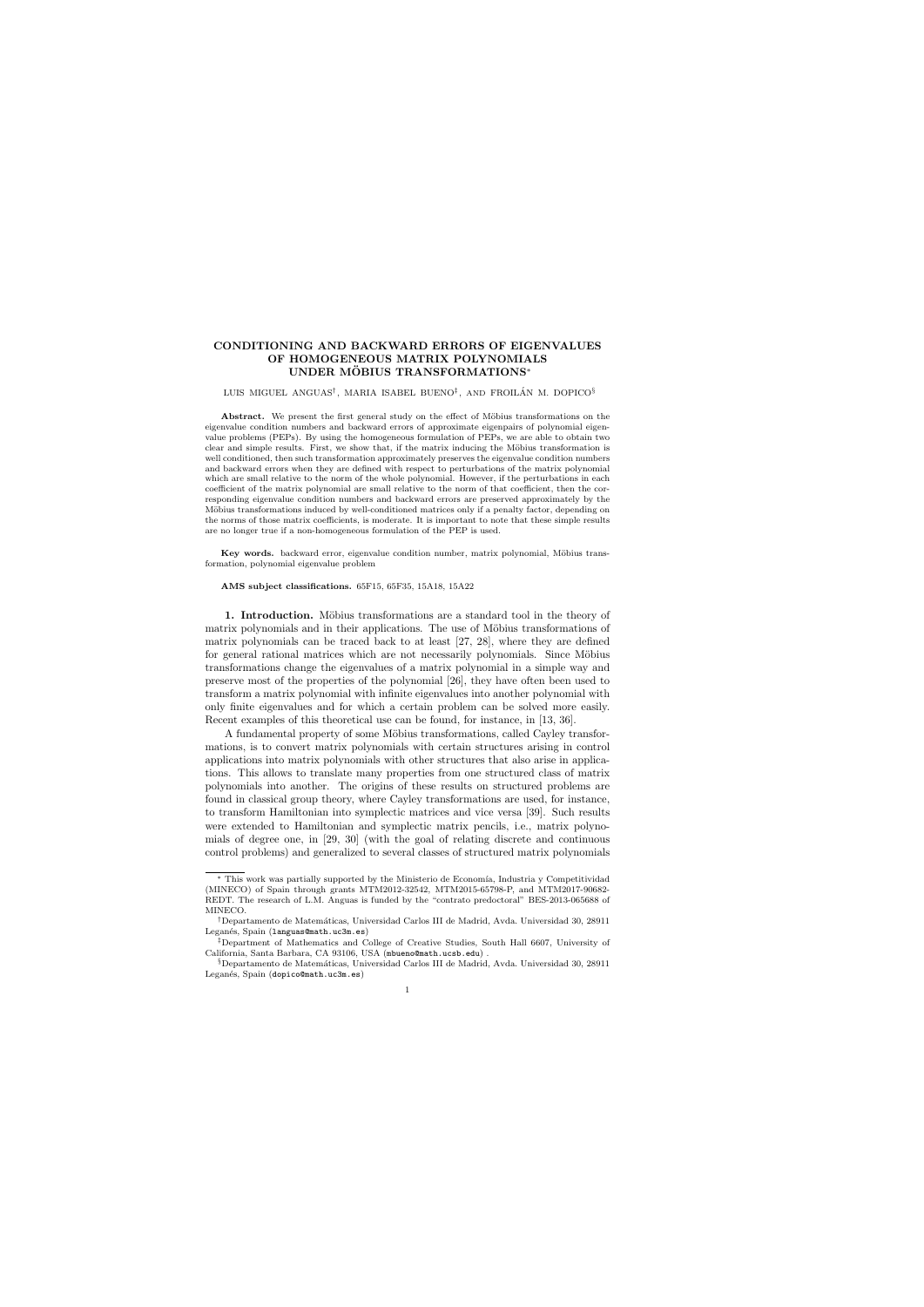of degree larger than one in  $[25]$ . A thorough treatment of the properties of Möbius transformations of matrix polynomials is presented in a unified way in [26].

The Cayley transformations mentioned in the previous paragraph are not just of theoretical interest, since they, and some variants, have been used explicitly in a number of important numerical algorithms for eigenvalue problems. Some examples are: [3, Algorithm 4.1], where they are used for computing the eigenvalues of a sympletic pencil by transforming such pencil into a Hamiltonian pencil, and then using a structured eigenvalue algorithm for Hamiltonian pencils; [31, Sec. 3.2], where they are used to transform a matrix pencil into another one so that the eigenvalues in the left-half plane of the original pencil are moved into the unit disk, an operation that is a preprocessing before applying an inverse-free disk function method for computing certain stable/un-stable deflating subspaces of the matrix pencil; and [32, Sec. 6], where they are used for transforming palindromic/anti-palindromic pencils into even/odd pencils with the goal of deflating the  $\pm 1$  eigenvalues of the palindromic/anti-palindromic pencils via algorithms for deflating the infinite eigenvalues of the even/odd pencils. Other examples can be found in the literature, although, sometimes, the use of the Cayley transformations is not mentioned explicitly. For instance, the algorithm in [8] for computing the structured staircase form of skew-symmetric/symmetric pencils can be used via a Cayley transformation and its inverse for computing a structured staircase form of palindromic pencils, although this is not mentioned in [8].

The numerical use of Möbius transformations in structured algorithms for pencils discussed in the previous paragraph can be extended to matrix polynomials of degree larger than one. Assume that a structured matrix polynomial  $P$  is given and we want to solve the corresponding polynomial eigenvalue problem (PEP). Then, the standard procedure is to consider one of the (strong) linearizations  $L$  of  $P$  of the same structure available in the literature (see, for instance, [7, 11, 25]), assuming it exists. Assume also that a backward stable structured algorithm is available for a certain type of structured pencils and that L can be transformed into a pencil with such structure through a Möbius transformation,  $M_A$ . By [26, Corollary 8.6],  $M_A(L)$  is a (strong) linearization of  $M_A(P)$ . However, even if the structured algorithm guarantees that the PEP associated with  $M_A(P)$  is solved in a backward stable way [15], it is not guaranteed that it solves the PEP associated with  $P$  in a backward stable way as well. Thus, a direct way of checking if this is the case is to analyze how the Möbius transformation affects the backward errors of the computed eigenpairs of the polynomial P.

As illustrated in the previous paragraph, when the numerical solution of a problem is obtained by transforming the problem into another one, a fundamental question is whether or not such transformation deteriorates the conditioning of the problem and/or the backward errors of the approximate solutions, because a significant deterioration of such quantities may lead to unreliable solutions. We have not found in the literature any analysis of this kind concerning the use of Möbius transformations for solving PEPs, apart from a few vague comments in some papers. The results in this paper are a first step in this direction. More specifically, we present the first general study on the effect of Möbius transformations on the eigenvalue condition numbers and backward errors of approximate eigenpairs of PEPs. We are aware that this analysis does not cover all the numerical applications of Möbius transformations that can be found in the literature, since, for instance, the effect on the conditioning of the deflating subspaces of pencils is not covered in our study. For brevity, this and other related problems will be considered in future works.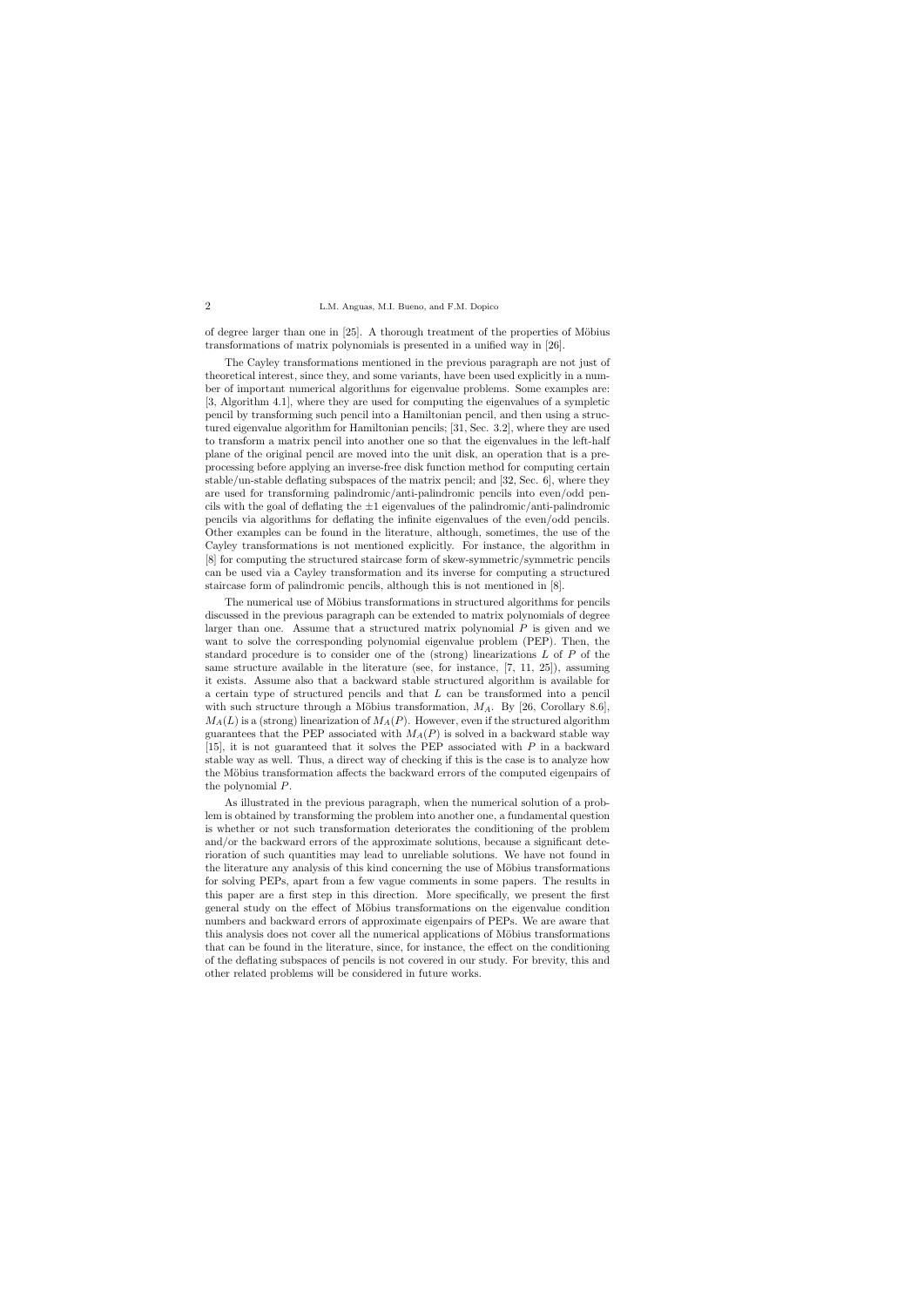In this paper, the PEP is formulated in homogeneous form [9, 10, 34] and the corresponding homogeneous eigenvalue condition numbers [10, 1] and backward errors [21] are used. This homogeneous formulation has clear mathematical advantages over the standard non-homogeneous one [10, 1] and has been used recently in the analysis of algorithms for solving PEPs via linearizations [18, 22]. In addition, when a PEP is solved by applying the QZ algorithm to a linearization of the corresponding matrix polynomial, the computed eigenvalues are, in fact, the homogeneous eigenvalues. Note that the non-homogeneous eigenvalues are obtained from the homogeneous ones by the division of its two components, and this operation is performed only after the algorithm QZ has converged. The analysis of the effect of Möbius transformations on the eigenvalue condition numbers of non-homogeneous matrix polynomials is postponed to a future paper for brevity, but also because it is cumbersome since it requires to distinguish several cases. Such complications are related to the fact that, for any Möbius transformation, it is possible to find matrix polynomials for which the modulus of some of its non-homogenous eigenvalues changes wildly under the transformation. This fact has led to the popular belief that any Möbius transformation affects dramatically the conditioning of certain critical eigenvalues, something that is not true in the homogeneous formulation.

By using the homogeneous formulation of PEPs, we are able to obtain, among many others, two clear and simple results that are highlighted in the next lines. First, we show in Theorems  $5.6$  and  $6.2$  that, if the matrix inducing the Möbius transformation is well conditioned, then, for any matrix polynomial and simple eigenvalue, such transformation approximately preserves the eigenvalue condition numbers and backward errors when, in the definition of these magnitudes, small perturbations of the matrix polynomial relative to the norm of the whole polynomial are considered. However, if we consider condition numbers and backward errors for which the perturbations in each coefficient of the matrix polynomial are small relative to the norm of that coefficient, then these magnitudes are approximately preserved by the Möbius transformations induced by well-conditioned matrices only if a penalty factor, depending on the norms of the coefficients of the polynomial, is moderate. This is proven in Theorems 5.9 and 6.2.

The paper is organized as follows. In Section 2, we introduce some notation and basic definitions about matrix polynomials. Section 3 contains results about Möbius transformations of homogeneous matrix polynomials. Most of such results are wellknown, but the ones in Subsection 3.2 are new, as far as we know. In Section 4, we recall the definitions and expressions of eigenvalue condition numbers and backward errors of PEPs. Sections 5 and 6 include the most important results proven in this paper about the effect of Möbius transformations on eigenvalue condition numbers and backward errors of approximate eigenpairs of PEPs. Numerical experiments that illustrate the theoretical results in previous sections are described in Section 7. Finally, Section 8 discusses the conclusions and some lines of future research.

2. Notation and basic definitions. To begin with, let us introduce some general notation that will be used throughout this paper. Given positive integers a and b, we use the abbreviation

$$
a:b := \left\{ \begin{array}{ll} a, a+1, \dots, b, & \text{if } a \leq b, \\ \emptyset, & \text{if } a > b. \end{array} \right.
$$

For any real number  $\alpha$ ,  $|\alpha|$  denotes the largest integer smaller than or equal to  $\alpha$ . The field of complex numbers is denoted by  $\mathbb C$ . For any complex vector  $x = [x_1, \ldots, x_n]^T \in$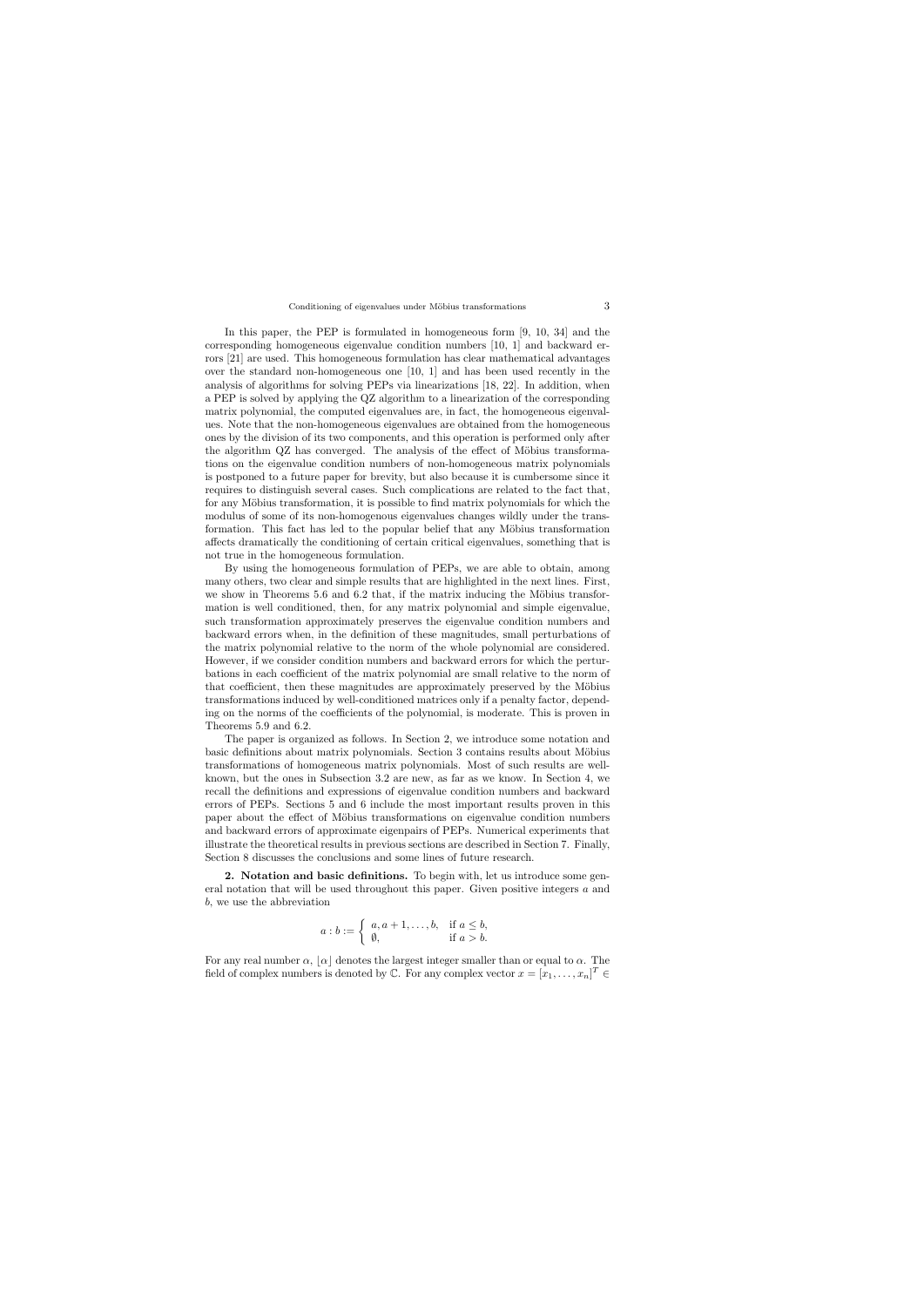$\mathbb{C}^n$ ,  $||x||_p$  denotes its p-norm, i.e.,  $||x||_p := (\sum_{i=1}^n |x_i|^p)^{1/p}$ , for  $1 \le p < \infty$ . We also denote  $||x||_{\infty} := \max_{i=1:n} \{|x_i|\}.$  For any complex matrix  $A \in \mathbb{C}^{m \times n}$ ,  $||A||_2$  denotes its spectral or 2-norm, that is, its largest singular value;  $||A||_{\infty}$  denotes its  $\infty$ -norm, that is, the maximum row sum of the moduli of its entries; and  $||A||_1$  denotes its 1-norm, that is, the maximum column sum of the moduli of its entries. Additionally,  $||A||_M := \max\{|A_{ij}|, i = 1 : m, j = 1 : n\}$  denotes the max norm of A.

Let us present now some basic concepts that will be used frequently in this paper.

A matrix polynomial  $P(\alpha, \beta)$  is said to be a *homogeneous matrix polynomial of* degree  $k$  if it is of the form

$$
P(\alpha, \beta) = \sum_{i=0}^{k} \alpha^{i} \beta^{k-i} B_i, \quad B_i \in \mathbb{C}^{m \times n}, \tag{2.1}
$$

where all the matrix coefficients  $B_i$  but one are allowed to be zero. If all matrix coefficients  $B_i$  are zero, then we say that P has degree  $-\infty$  or it is undefined. If  $m = n$  and the determinant of  $P(\alpha, \beta)$  is not identically equal to zero, P is said to be regular. Otherwise, it is said to be singular.

Given a regular homogeneous matrix polynomial  $P(\alpha, \beta)$ , the *(homogeneous) poly*nomial eigenvalue problem (PEP) associated to  $P(\alpha, \beta)$  consists of finding scalars  $\alpha_0$ and  $\beta_0$ , at least one of them nonzero, and nonzero vectors  $x, y \in \mathbb{C}^n$  such that

$$
y^* P(\alpha_0, \beta_0) = 0
$$
 and  $P(\alpha_0, \beta_0) x = 0.$  (2.2)

Note that the equalities in (2.2) hold if and only if the equalities  $y^*P(a\alpha_0, a\beta_0) = 0$ and  $P(a\alpha_0, a\beta_0)x = 0$  hold for any complex number  $a \neq 0$ . This equivalence motivates defining the corresponding *eigenvalue* of  $P(\alpha, \beta)$  as the set  $(\alpha_0, \beta_0) := \{ [a\alpha_0, a\beta_0]^T :$  $a \in \mathbb{C}$   $\subset \mathbb{C}^2$ . The vectors x and y in (2.2) are called, respectively, a right and a left eigenvector of  $P(\alpha, \beta)$  associated with the eigenvalue  $(\alpha_0, \beta_0)$ , and the pairs  $(x, (\alpha_0, \beta_0))$  and  $(y^*, (\alpha_0, \beta_0))$  are called, respectively, a *right and a left eigenpair* of  $P(\alpha, \beta)$ . We notice that an eigenvalue can be seen as a line in  $\mathbb{C}^2$  passing through the origin whose points are solutions to the equation  $\det(P(\alpha, \beta)) = 0$ . Throughout the paper, we denote eigenvalues, i.e., lines, as  $(\alpha_0, \beta_0)$  and a specific (nonzero) representative of this eigenvalue, i.e., a specific (nonzero) point on the line  $(\alpha_0, \beta_0)$ in  $\mathbb{C}^2$ , by  $[\alpha_0, \beta_0]^T$ . We will also use the notation  $\langle x \rangle$ , where  $x \in \mathbb{C}^2$ , to denote the line generated by the vector x in  $\mathbb{C}^2$  through scalar multiplication. In particular,  $\langle [\alpha_0, \beta_0]^T \rangle = (\alpha_0, \beta_0)$ . Notice that all representatives of an eigenvalue of  $P(\alpha, \beta)$  are nonzero scalar multiples of each other.

In future sections, we will need to calculate the norm of a homogeneous matrix polynomial  $P(\alpha, \beta)$  as in (2.1). In this paper we will use the norm  $||P||_{\infty} :=$  $\max_{i=0:k}\{\|B_i\|_2\}.$ 

Some of the results for homogeneous matrix polynomials that will be introduced in Section 3 were proven in the literature for non-homogeneous matrix polynomials, that is, matrix polynomials written in the form

$$
P(\lambda) = \sum_{i=0}^{k} \lambda^i B_i, \quad B_i \in \mathbb{C}^{m \times n}.
$$
 (2.3)

To extend those results to homogeneous matrix polynomials it will be enough to notice that a homogeneous matrix polynomial  $P(\alpha, \beta)$  can be rewritten in non-homogeneous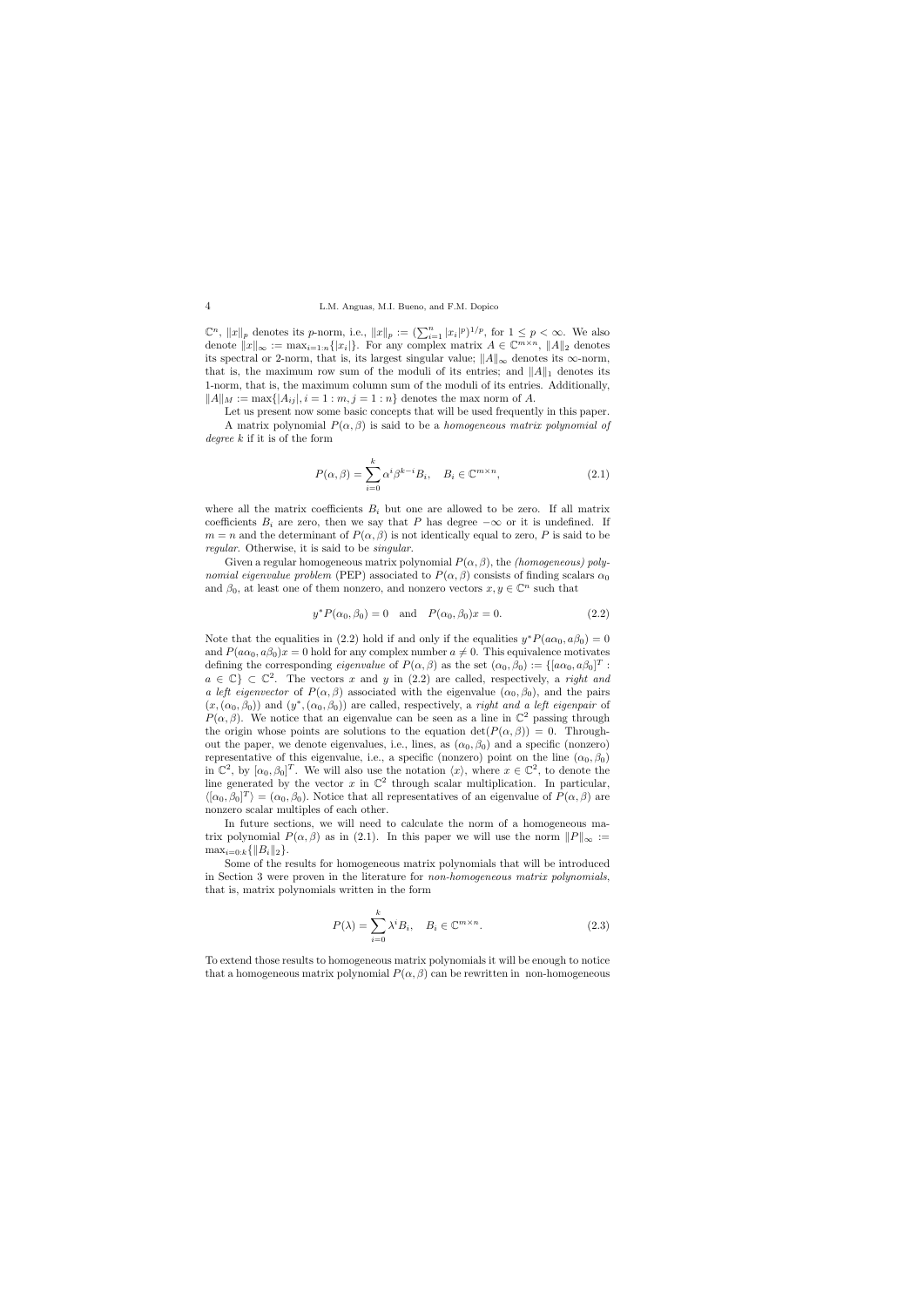form as follows

$$
P(\alpha, \beta) = \begin{cases} \beta^k P(\alpha/\beta), & \text{if } \beta \neq 0, \\ \alpha^k B_k, & \text{if } \beta = 0. \end{cases}
$$
 (2.4)

When  $n = m$ , we say that a non-homogeneous matrix polynomial  $P(\lambda)$  is regular if its determinant is not identically zero. In this case, we can consider the nonhomogeneous PEP associated to  $P(\lambda)$ . As in the homogeneous case, it consists of finding scalars  $\lambda_0$  and nonzero vectors x and y such that  $y^*P(\lambda_0) = 0$  and  $P(\lambda_0)x = 0$ . The vectors x and y are said to be right and left eigenvectors of  $P(\lambda)$  associated with the eigenvalue  $\lambda_0$ , and the pairs  $(x, \lambda_0)$  and  $(y^*, \lambda_0)$  are called, respectively, a right and a left eigenpair of  $P(\lambda)$ .

The next lemma provides a relationship between the eigenvalues and eigenvectors of a matrix polynomial when expressed in homogeneous and non-homogeneous forms. We omit its proof because it is straightforward.

LEMMA 2.1. A pair  $(x, (\alpha_0, \beta_0))$  (resp.  $(y^*, (\alpha_0, \beta_0)))$  is a right (resp. left) eigenpair for a regular homogeneous matrix polynomial  $P(\alpha, \beta)$  if and only if  $(x, \lambda_0)$ (resp.  $(y^*, \lambda_0)$ ) is a right (resp. left) eigenpair for the same polynomial when expressed in non-homogeneous form, where  $\lambda_0 = \alpha_0/\beta_0$  if  $\beta_0 \neq 0$  and  $\lambda_0 = \infty$  if  $\beta_0 = 0$ .

3. Möbius transformations of homogeneous matrix polynomials. Before introducing the definition of Möbius transformation of matrix polynomials, we present some notation that will be used in this section. We denote by  $GL(2,\mathbb{C})$  the set of nonsingular  $2 \times 2$  matrices with complex entries and by  $\mathbb{C}[\alpha,\beta]_k^{m \times n}$  the vector space of  $m \times n$  homogeneous matrix polynomials of degree k whose matrix coefficients have complex entries together with the zero polynomial, that is, polynomials of the form (2.1) whose matrix coefficients are allowed to be all zero.

Next we introduce the concept of Möbius transformation.

DEFINITION 3.1. [26] Let  $A = \begin{bmatrix} a & b \\ c & d \end{bmatrix} \in GL(2, \mathbb{C})$ . Then the Möbius transformation on  $\mathbb{C}[\alpha,\beta]_k^{m\times n}$  induced by A is the map  $M_A:\mathbb{C}[\alpha,\beta]_k^{m\times n}\to \mathbb{C}[\alpha,\beta]_k^{m\times n}$  given by

$$
M_A\left(\sum_{i=0}^k \alpha^i \beta^{k-i} B_i\right)(\gamma, \delta) = \sum_{i=0}^k (\alpha \gamma + b\delta)^i (c\gamma + d\delta)^{k-i} B_i.
$$
 (3.1)

The matrix polynomial  $M_A(P)(\gamma, \delta)$ , that is, the image of  $P(\alpha, \beta)$  under  $M_A$ , is said to be the Möbius transform of  $P(\alpha, \beta)$  under  $M_A$ .

It is important to highlight that the Möbius transform of a homogeneous matrix polynomial  $P$  of degree  $k$  is another homogeneous matrix polynomial of the same degree.

The next example shows that the well-known reversal of a matrix polynomial  $P(\alpha, \beta)$  [26] can be seen as a Möbius transform of P.

EXAMPLE 3.2. Let us consider the Möbius transformation induced by the matrix  $R = \begin{bmatrix} 0 & 1 \\ 1 & 0 \end{bmatrix}$ . Given  $P(\alpha, \beta) = \sum_{i=0}^{k} \alpha^{i} \beta^{k-i} B_{i}$ , we have  $M_{R}(P)(\gamma,\delta)=\sum^{k}% \sum_{k=0}^{K}\left( \gamma_{k}\right) ^{k}\left( \gamma_{k}\right) ^{k}.$  $\gamma^{k-i} \delta^i B_i = \text{rev } P(\gamma, \delta).$ 

 $i=0$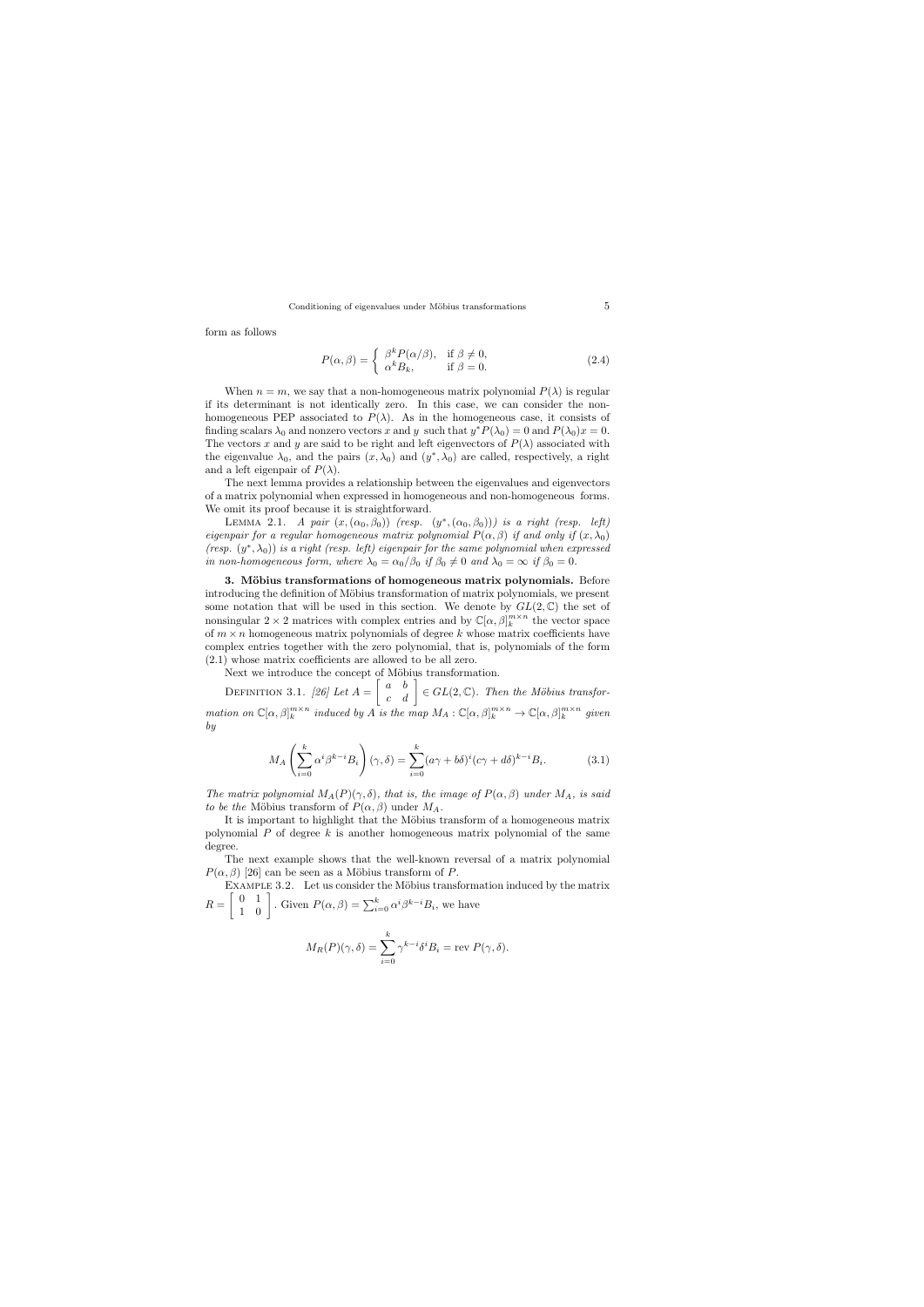In the next definition, we introduce some Möbius transformations that are useful in converting some types of structured matrix polynomials into others [24, 25, 26, 30]. DEFINITION 3.3. The Möbius transformations induced by the matrices

$$
A_{+1} = \begin{bmatrix} 1 & 1 \\ -1 & 1 \end{bmatrix}, \quad A_{-1} = \begin{bmatrix} 1 & -1 \\ 1 & 1 \end{bmatrix}
$$
 (3.2)

are called Cayley transformations.

3.1. Properties of Möbius transformations. In this section, we present some properties of the Möbius transformations that were proven in  $[26]$  for nonhomogeneous matrix polynomials, that is, matrix polynomials of the form (2.3). The proof of the equivalent statement of those properties for homogeneous polynomials follows immediately from the results in [26] and the relationship (2.4) between the homogeneous and non-homogeneous expressions of the same matrix polynomial.

PROPOSITION 3.4. [26, Proposition 3.5] For any  $A \in GL(2,\mathbb{C})$ ,  $M_A$  is a  $\mathbb{C}\text{-}linear$ operator on the vector space  $\mathbb{C}[\alpha,\beta]_k^{m\times n}$ , that is, for any  $\mu \in \mathbb{C}$  and  $P,Q \in \mathbb{C}[\alpha,\beta]_k^{m\times n}$ ,  $M_A(P+Q) = M_A(P) + M_A(Q)$  and  $M_A(\mu P) = \mu M_A(P)$ .

PROPOSITION 3.5. [26, Theorem 3.18 and Proposition 3.27] Let  $A, B \in GL(2, \mathbb{C})$ and let  $I_2$  denote the  $2 \times 2$  identity matrix. Then, when the Möbius transformations are seen as operators on  $\mathbb{C}[\alpha,\beta]_k^{m\times n}$ , the following properties hold:

- 1.  $M_{I_2}$  is the identity operator;
- 2.  $M_A \circ M_B = M_{BA}$ ;
- 3.  $(M_A)^{-1} = M_{A^{-1}};$
- 4.  $M_{\mu} = \mu^k M_A$ , for any nonzero  $\mu \in \mathbb{C}$ ;
- 5. If  $m = n$ , then  $\det(M_A(P)) = M_A(\det(P))$ , where the Möbius transformation on the right-hand side operates on  $\mathbb{C}[\alpha,\beta]_{nk}^{1\times 1}$ .

REMARK 3.6. An immediate consequence of Proposition 3.5(5.) is that  $P$  is a regular matrix polynomial if and only if  $M_A(P)$  is.

The following result provides a connection between the eigenpairs of a regular homogeneous matrix polynomial  $P(\alpha, \beta)$  and the eigenpairs of a Möbius transform  $M_A(P)(\gamma,\delta)$  of  $P(\alpha,\beta)$ . As the previous properties, this result was proven for nonhomogeneous matrix polynomials in [26]. It is easy to see that an analogous result follows when  $P$  is expressed in homogeneous form using  $(2.4)$  and Lemma 2.1.

LEMMA 3.7. [26, Remark 6.12 and Theorem 5.3] Let  $P(\alpha, \beta)$  be a regular homogeneous matrix polynomial and let  $A = \begin{bmatrix} a & b \\ c & d \end{bmatrix} \in GL(2, \mathbb{C})$ . If  $(x, (\alpha_0, \beta_0))$ (resp.  $(y^*, (\alpha_0, \beta_0))$  is a right (resp. left) eigenpair of  $P(\alpha, \beta)$ , then  $(x, \langle A^{-1}[\alpha_0, \beta_0]^T \rangle)$ (resp.  $(y^*, \langle A^{-1}[\alpha_0, \beta_0]^T \rangle)$ ) is a right (resp. left) eigenpair of  $M_A(P)(\gamma, \delta)$ . Moreover,  $(\alpha_0, \beta_0)$ , as an eigenvalue of  $P(\alpha, \beta)$ , has the same algebraic multiplicity as  $\langle A^{-1}[\alpha_0,\beta_0]^T\rangle$ , when considered an eigenvalue of  $M_A(P)(\gamma,\delta)$ . In particular,  $(\alpha_0,\beta_0)$ is a simple eigenvalue of  $P(\alpha, \beta)$  if and only if  $\langle A^{-1}[\alpha_0, \beta_0]^T \rangle$  is a simple eigenvalue of  $M_A(P)(\gamma,\delta)$ .

Motivated by the previous result, we introduce the following definition.

DEFINITION 3.8. Let  $P(\alpha, \beta)$  be a regular homogeneous matrix polynomial and let  $A = \begin{bmatrix} a & b \\ c & d \end{bmatrix} \in GL(2, \mathbb{C})$ . Let  $(\alpha_0, \beta_0)$  be an eigenvalue of  $P(\alpha, \beta)$  and let  $[\alpha_0, \beta_0]^T$  be a representative of  $(\alpha_0, \beta_0)$ . Then, we call  $\langle A^{-1}[\alpha_0, \beta_0]^T \rangle$  the eigenvalue of  $M_A(P)$  associated with the eigenvalue  $(\alpha_0, \beta_0)$  of  $P(\alpha, \beta)$  and we call  $A^{-1}[\alpha_0, \beta_0]^T$ the representative of the eigenvalue of  $M_A(P)$  associated with  $[\alpha_0, \beta_0]^T$ .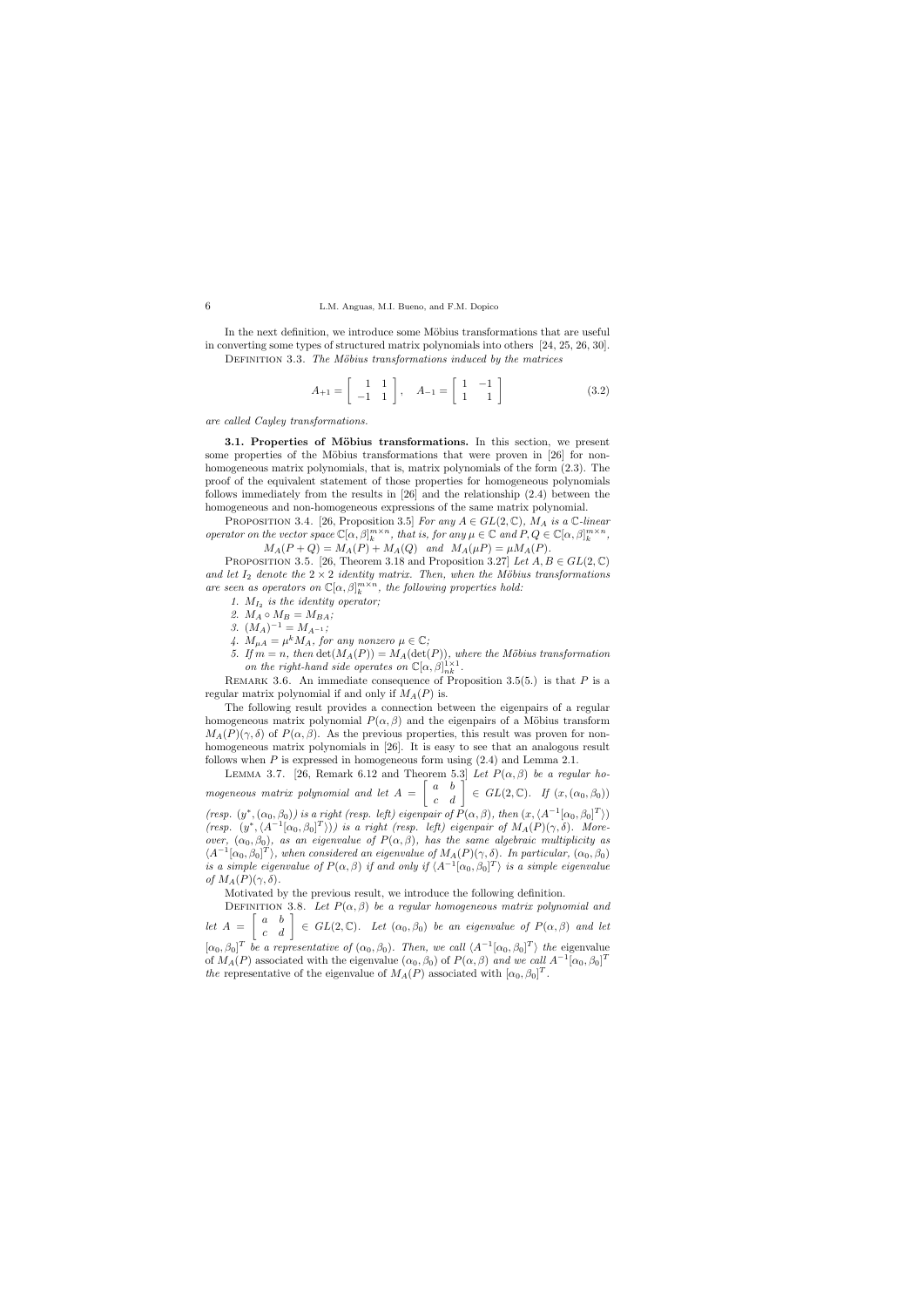In the following remark we explain how to compute an explicit expression for the components of the vector  $A^{-1}[\alpha_0, \beta_0]^T$ .

REMARK 3.9. We recall that, for 
$$
A = \begin{bmatrix} a & b \ c & d \end{bmatrix} \in GL(2, \mathbb{C}),
$$
  

$$
A^{-1} = \frac{\text{adj}(A)}{\text{det}(A)},
$$
(3.3)

where  $\text{adj}(A)$  denotes the adjugate of the matrix A, given by

$$
\mathrm{adj}(A) := \left[ \begin{array}{cc} d & -b \\ -c & a \end{array} \right].
$$

Thus, given a simple eigenvalue  $(\alpha_0, \beta_0)$  of a homogeneous matrix polynomial P and a representative  $[\alpha_0, \beta_0]^T$  of  $(\alpha_0, \beta_0)$ , the components of the representative  $[\gamma_0, \delta_0]^T :=$  $A^{-1}[\alpha_0, \beta_0]^T$  of the eigenvalue of  $M_A(P)$  associated with  $[\alpha_0, \beta_0]^T$  are given by

$$
\gamma_0 := \frac{d\alpha_0 - b\beta_0}{\det(A)}, \quad \delta_0 := \frac{a\beta_0 - c\alpha_0}{\det(A)}.
$$
\n(3.4)

The following fact, which follows taking into account that  $\|\text{adj}(A)\|_{\infty} = \|A\|_1$  and  $\|\text{adj}(A)\|_1 = \|A\|_{\infty}$ , will be used to simplify the bounds on the quotients of condition numbers presented in Section 5:

$$
\frac{1}{|\det(A)|} = \frac{\|A^{-1}\|_{\infty}}{\|A\|_1} = \frac{\|A^{-1}\|_1}{\|A\|_{\infty}}.
$$
\n(3.5)

3.2. The matrix coefficients of the Möbius transform of a matrix polynomial. When comparing the condition number of an eigenvalue of a regular homogeneous matrix polynomial  $P(\alpha, \beta)$  with the condition number of the associated eigenvalue of the Möbius transform  $M_A(P)$  of P, it will be useful to have an explicit expression for the coefficients of the matrix polynomial  $M_A(P)$  in terms of the matrix coefficients of P, as well as an upper bound on the 2-norm of each coefficient of  $M_A(P)$ in terms of the norms of the coefficients of  $P$ . We provide such expression and upper bound in the following proposition.

PROPOSITION 3.10. Let 
$$
P(\alpha, \beta) = \sum_{i=0}^{k} \alpha^{i} \beta^{k-i} B_i \in \mathbb{C}[\alpha, \beta]_k^{m \times n}, A = \begin{bmatrix} a & b \\ c & d \end{bmatrix} \in GL(2, \mathbb{C}),
$$
 and  $M_A$  be the Möbius transformation induced by  $A$  on  $\mathbb{C}[\alpha, \beta]_k^{m \times n}$ . Then,  $M_A(P)(\gamma, \delta) = \sum_{\ell=0}^{k} \gamma^{\ell} \delta^{k-\ell} \widetilde{B}_{\ell}$ , where

$$
\widetilde{B}_{\ell} = \sum_{i=0}^{k} \sum_{j=0}^{k-\ell} \binom{i}{j} \binom{k-i}{k-j-\ell} a^{i-j} b^j c^{j+\ell-i} d^{k-j-\ell} B_i, \quad \ell = 0:k,
$$
\n(3.6)

and  $\binom{s}{t}$ t  $\Big) := 0$  for  $s < t$ . Moreover,

$$
\|\widetilde{B}_{\ell}\|_{2} \le \|A\|_{\infty}^{k} \binom{k}{\lfloor k/2 \rfloor} \sum_{i=0}^{k} \|B_{i}\|_{2}, \quad \ell = 0 : k. \tag{3.7}
$$

Proof. By the Binomial Theorem,

$$
(a\gamma+b\delta)^i=\sum_{j=0}^i\binom{i}{j}(a\gamma)^{i-j}(b\delta)^j,\quad (c\gamma+d\delta)^{k-i}=\sum_{r=0}^{k-i}\binom{k-i}{r}(c\gamma)^{k-i-r}(d\delta)^r.
$$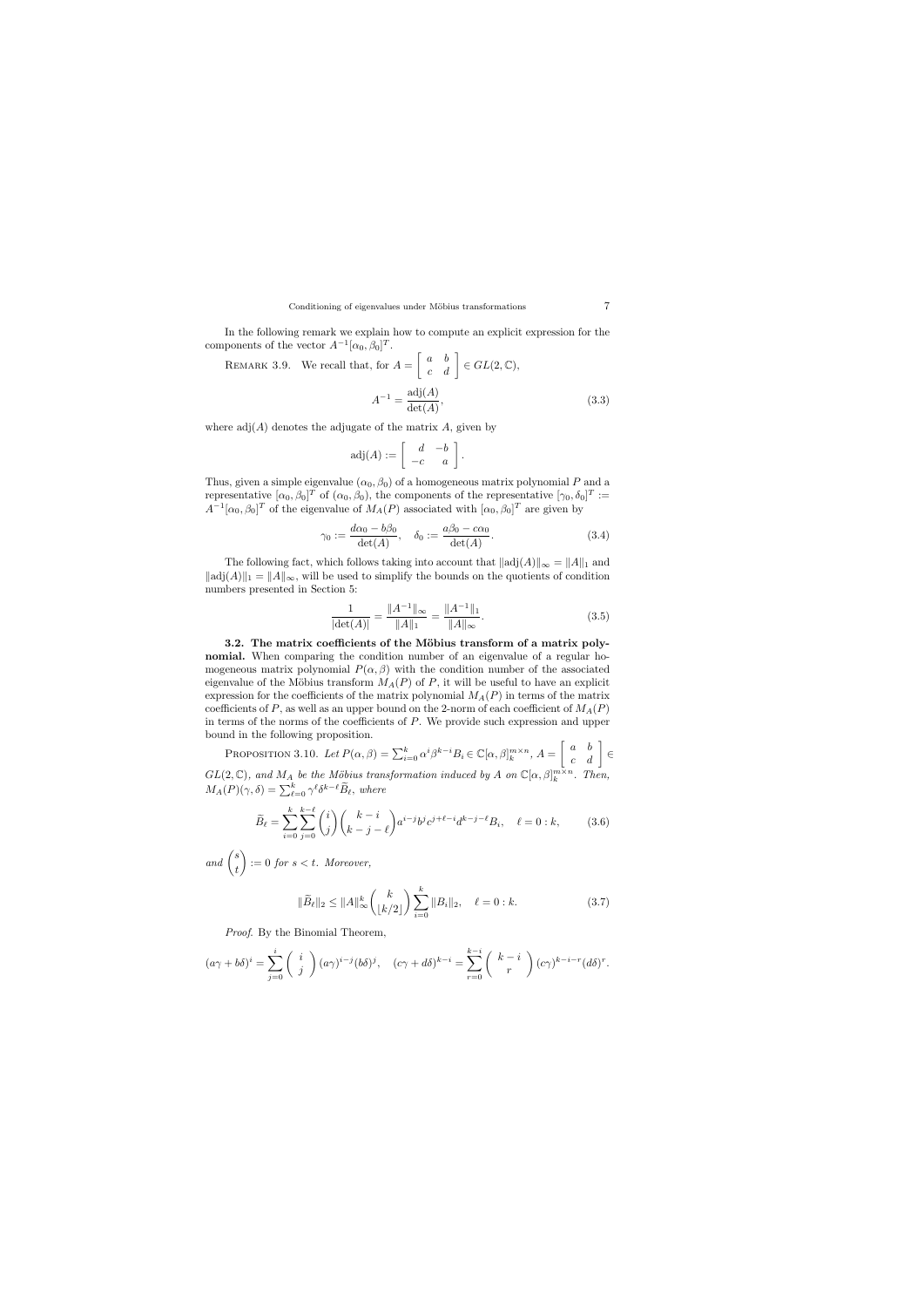Thus, from (3.1) we get

$$
M_{A}(P)(\gamma,\delta) = \sum_{i=0}^{k} \sum_{j=0}^{i} \sum_{r=0}^{k-i} {i \choose j} {k-i \choose r} \gamma^{k-j-r} \delta^{j+r} a^{i-j} b^{j} c^{k-i-r} d^{r} B_{i}
$$
  
\n
$$
= \sum_{i=0}^{k} \sum_{j=0}^{i} \sum_{\ell=i-j}^{k-j} {i \choose j} {k-i \choose k-j-\ell} \gamma^{\ell} \delta^{k-\ell} a^{i-j} b^{j} c^{j+\ell-i} d^{k-j-\ell} B_{i}
$$
  
\n
$$
= \sum_{\ell=0}^{k} \sum_{i=0}^{k} \sum_{j=\max\{0, i-\ell\}}^{i} {i \choose j} {k-i \choose k-j-\ell} \gamma^{\ell} \delta^{k-\ell} a^{i-j} b^{j} c^{j+\ell-i} d^{k-j-\ell} B_{i}
$$
  
\n
$$
= \sum_{\ell=0}^{k} \sum_{i=0}^{k} \sum_{j=0}^{k-\ell} {i \choose j} {k-i \choose k-j-\ell} \gamma^{\ell} \delta^{k-\ell} a^{i-j} b^{j} c^{j+\ell-i} d^{k-j-\ell} B_{i},
$$

where the second equality follows by applying the change of variable  $\ell = k - j - r$ , and the fourth equality follows because if  $i < k - \ell$  and  $j > i$ , then  $\binom{i}{j} = 0$ , and if

 $i - \ell > 0$  and  $j < i - \ell$ , then  $\binom{k-i}{k-\ell-j} = 0$ . Hence, (3.6) follows. From (3.6), we have

$$
\|\widetilde{B}_{\ell}\|_{2} \leq \sum_{i=0}^{k} \sum_{j=0}^{k-\ell} {i \choose j} {k-i \choose k-j-\ell} |a|^{i-j} |b|^{j} |c|^{j+\ell-i} |d|^{k-j-\ell} \|B_{i}\|_{2}
$$
  

$$
\leq \|A\|_{M}^{k} \sum_{i=0}^{k} {k \choose k-l} \|B_{i}\|_{2} \leq \|A\|_{\infty}^{k} \sum_{i=0}^{k} {k \choose k-l} \|B_{i}\|_{2},
$$

where the second inequality follows from the Chu-Vandermonde identity [2]

$$
\sum_{j=0}^{k-\ell} \binom{i}{j} \binom{k-i}{k-\ell-j} = \binom{k}{k-\ell}.
$$
\n(3.8)

The inequality in (3.7) follows taking into account

$$
\binom{k}{k-\ell} \leq \binom{k}{\lfloor k/2 \rfloor}, \quad 0 \leq \ell \leq k,
$$

see [5].  $\square$ 

4. Eigenvalue condition numbers and backward errors of matrix polynomials. To measure the change of the condition number of a simple eigenvalue  $(\alpha_0, \beta_0)$  of a regular homogeneous matrix polynomial  $P(\alpha, \beta)$  of degree k when a Möbius transformation is applied to  $P(\alpha, \beta)$ , two eigenvalue condition numbers may be considered. They were called the Dedieu-Tisseur condition number and the Stewart-Sun condition number in [1], and were originally introduced in [10] and [34], respectively. In [1, Corollary 3.3], it was proven that the Stewart-Sun and the Dedieu-Tisseur tively. In [1, Corollary 3.3], it was proven that the stewart-sum and the Dedieu-Tisseur<br>eigenvalue condition numbers differ at most by a factor  $\sqrt{k+1}$  and, so, that they are equivalent. Therefore, it is enough to focus on studying the influence of Möbius transformations on just one of these two condition numbers, since the corresponding results for the other one can be immediately obtained from [1, Corollary 3.3]. We focus on the Stewart-Sun condition number in this paper for two reasons: 1) the Stewart-Sun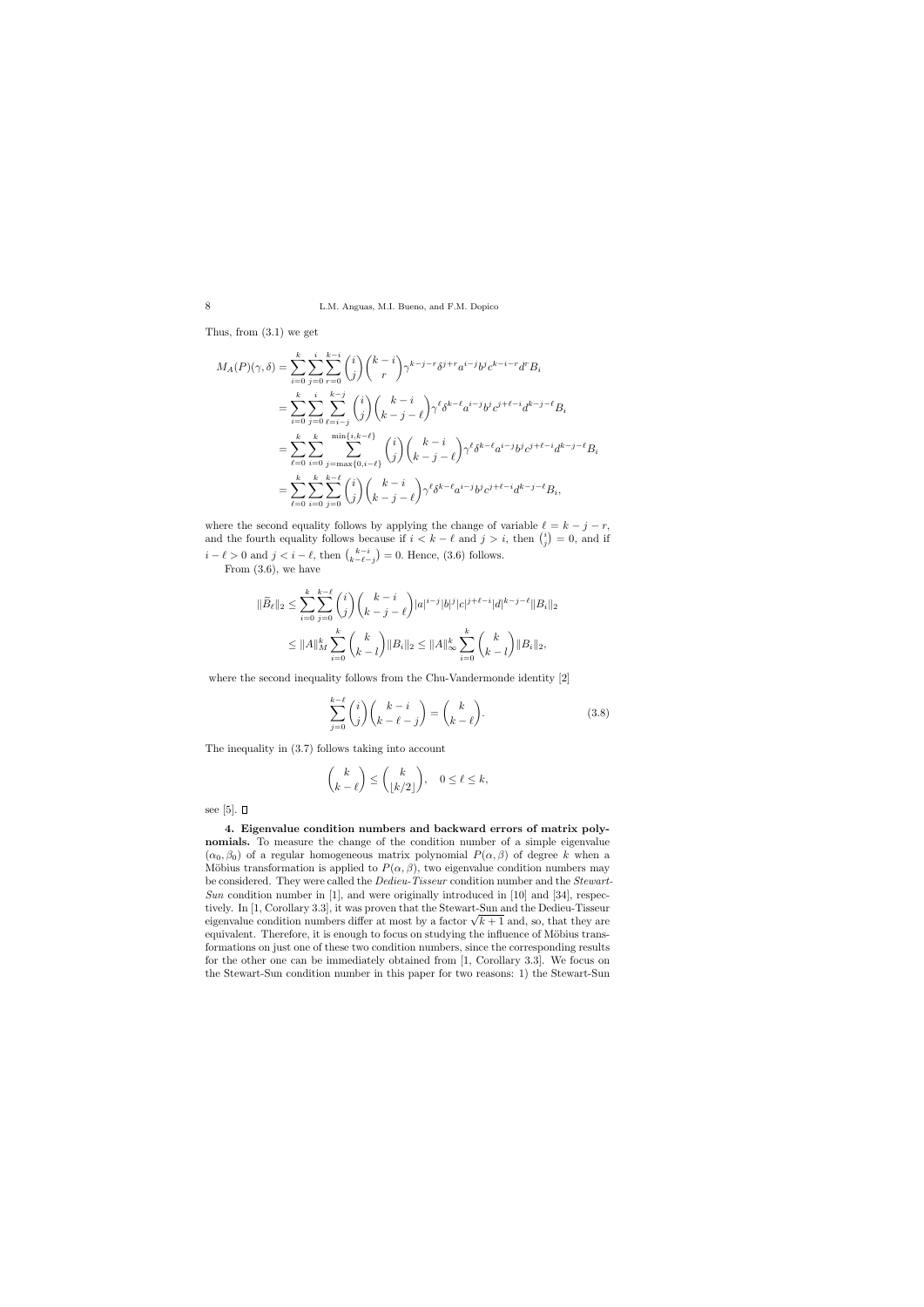condition number is easier to define than the Dedieu-Tisseur condition number and its definition provides a geometric intuition of the change in the eigenvalue that it measures; 2) the use of the Stewart-Sun condition number will allow us to study easily in the future the effect of Möbius transformations on the Wilkinson-like condition number of a simple eigenvalue of a non-homogeneous matrix polynomial [35]. This is a consequence of Theorem 3.5 in [1], which provides a simple connection between this non-homogeneous condition number and the Stewart-Sun condition number. Such connection is more involved when the Dedieu-Tisseur condition number is considered.

We start by recalling the definition of the Stewart-Sun eigenvalue condition number, which is expressed in terms of the chordal distance whose definition we present next.

DEFINITION 4.1. [34, Chapter VI, Definition 1.20] Let x and y be two nonzero vectors in  $\mathbb{C}^2$  and let  $\langle x \rangle$  and  $\langle y \rangle$  denote the lines passing through zero in the direction of x and y, respectively. The chordal distance between  $\langle x \rangle$  and  $\langle y \rangle$  is given by

$$
\chi(\langle x \rangle, \langle y \rangle) := \sin(\theta(\langle x \rangle, \langle y \rangle)),
$$

where

$$
\theta(\langle x \rangle, \langle y \rangle) := \arccos \frac{|\langle x, y \rangle|}{\|x\|_2 \|y\|_2}, \quad 0 \le \theta(\langle x \rangle, \langle y \rangle) \le \pi/2,
$$

and  $\langle x, y \rangle$  denotes the standard Hermitian inner product, i.e.,  $\langle x, y \rangle = y^*x$ .

DEFINITION 4.2. (Stewart-Sun condition number) Let  $(\alpha_0, \beta_0)$  be a simple eigenvalue of a regular matrix polynomial  $P(\alpha, \beta) = \sum_{i=0}^{k} \alpha^{i} \beta^{k-i} B_i$  of degree k and let x be a right eigenvector of  $P(\alpha, \beta)$  associated with  $(\alpha_0, \beta_0)$ . We define

$$
\kappa_{\theta}((\alpha_0, \beta_0), P) := \lim_{\epsilon \to 0} \sup \left\{ \frac{\chi((\alpha_0, \beta_0), (\alpha_0 + \Delta \alpha_0, \beta_0 + \Delta \beta_0))}{\epsilon} : [P(\alpha_0 + \Delta \alpha_0, \beta_0 + \Delta \beta_0) + \Delta P(\alpha_0 + \Delta \alpha_0, \beta_0 + \Delta \beta_0)](x + \Delta x) = 0, \|\Delta B_i\|_2 \le \epsilon \omega_i, i = 0 : k \right\},
$$

where  $\Delta P(\alpha, \beta) = \sum_{i=0}^{k} \alpha^{i} \beta^{k-i} \Delta B_{i}$  and  $\omega_{i}$ ,  $i = 0 : k$ , are nonnegative weights that allow flexibility in how the perturbations of  $P(\alpha, \beta)$  are measured.

The next theorem presents an explicit formula for this condition number.

THEOREM 4.3. [1, Theorem 2.13] Let  $(\alpha_0, \beta_0)$  be a simple eigenvalue of a regular matrix polynomial  $P(\alpha, \beta) = \sum_{i=0}^{k} \alpha^{i} \beta^{k-i} B_i$ , and let y and x be, respectively, a left and a right eigenvector of  $P(\alpha, \beta)$  associated with  $(\alpha_0, \beta_0)$ . Then, the Stewart-Sun eigenvalue condition number of  $(\alpha_0, \beta_0)$  is given by

$$
\kappa_{\theta}((\alpha_0, \beta_0), P) = \left(\sum_{i=0}^{k} |\alpha_0|^i |\beta_0|^{k-i} \omega_i\right) \frac{\|y\|_2 \|x\|_2}{|y^*(\overline{\beta_0}D_\alpha P(\alpha_0, \beta_0) - \overline{\alpha_0}D_\beta P(\alpha_0, \beta_0))x|},\tag{4.1}
$$

where  $D_z \equiv \frac{\partial}{\partial z}$  denotes the partial derivative with respect to  $z \in {\alpha, \beta}$ .

It is important to note that the explicit expression for  $\kappa_{\theta}((\alpha_0, \beta_0), P)$  does not depend on the choice of representative of the eigenvalue  $(\alpha_0, \beta_0)$ .

In the explicit expression for  $\kappa_{\theta}((\alpha_0, \beta_0), P)$ , the weights  $\omega_i$  can be chosen in different ways leading to different variants of this condition number. In the following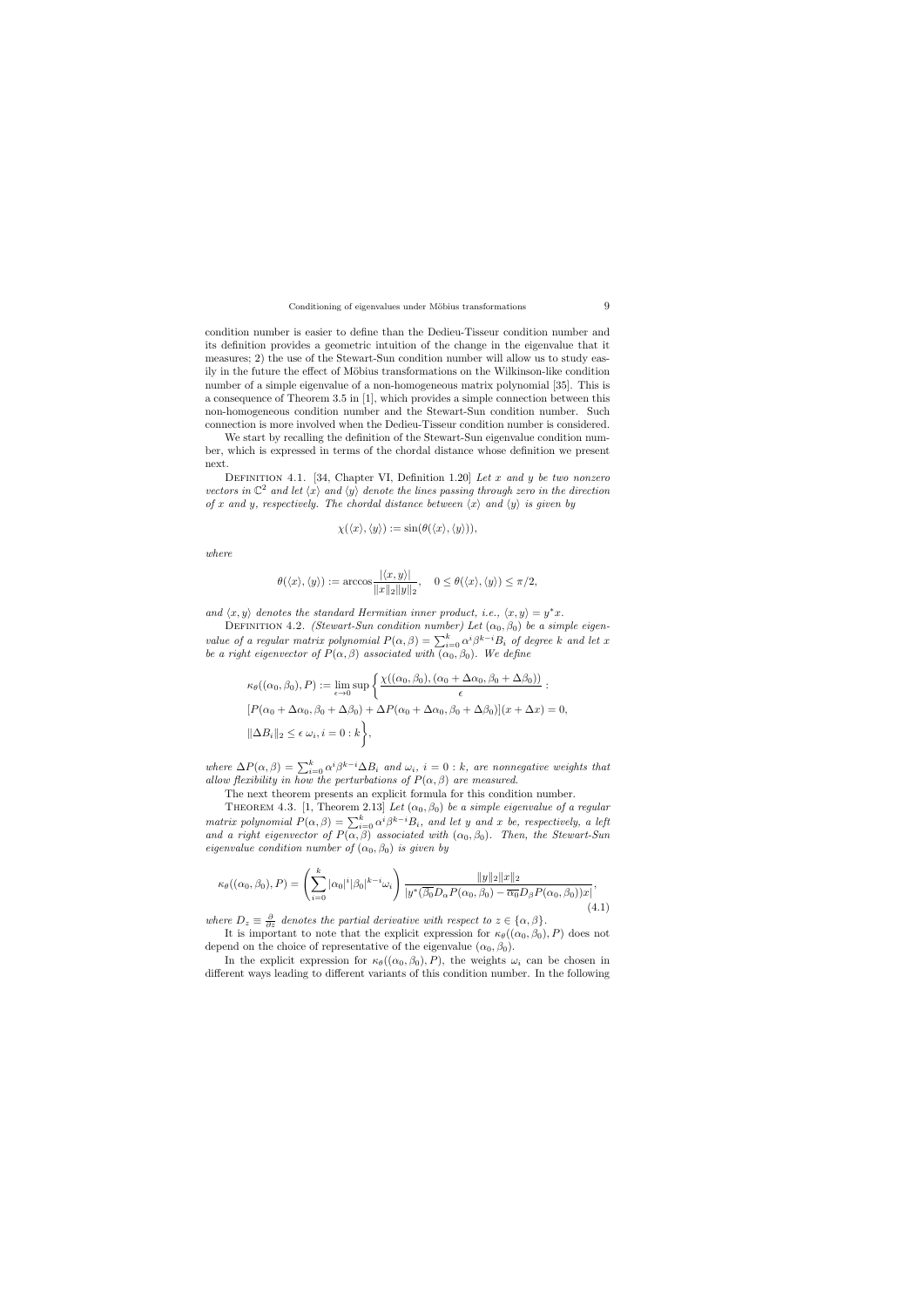definition, we introduce the three types of weights (and the corresponding condition numbers) considered in this paper.

- DEFINITION 4.4. With the same notation and assumptions as in Theorem  $4.3$ :
- 1. The absolute eigenvalue condition number of  $(\alpha_0, \beta_0)$  is defined by taking  $\omega_i = 1$  for  $i = 0 : k$  in  $\kappa_{\theta}((\alpha_0, \beta_0), P)$  and is denoted by  $\kappa_{\theta}^a((\alpha_0, \beta_0), P)$ .
- 2. The relative eigenvalue condition number with respect to the norm of  $P$  of  $(\alpha_0, \beta_0)$  is defined by taking  $\omega_i = ||P||_{\infty} = \max_{j=0:k} \{||B_j||_2\}$  for  $i = 0 : k$  in

 $\kappa_{\theta}((\alpha_0, \beta_0), P)$  and is denoted by  $\kappa_{\theta}^p((\alpha_0, \beta_0), P)$ .

3. The relative eigenvalue condition number of  $(\alpha_0, \beta_0)$  is defined by taking  $\omega_i =$  $||B_i||_2$  for  $i = 0 : k$  in  $\kappa_{\theta}((\alpha_0, \beta_0), P)$  and is denoted by  $\kappa_{\theta}^r((\alpha_0, \beta_0), P)$ .

The absolute eigenvalue condition number in Definition 4.4 does not correspond to perturbations in the coefficients of  $P$  appearing in applications, but it is studied because its analysis is the simplest one. Quoting Nick Higham [20, p. 56], "it is the relative condition number that is of interest, but it is more convenient to state results for the absolute condition number". The relative eigenvalue condition number with respect to the norm of  $P$  corresponds to perturbations in the coefficients of  $P$  coming from the backward errors of solving PEPs by applying a backward stable generalized eigenvalue algorithm to any reasonable linearization of P [14, 38]. Observe that  $\kappa_{\theta}^{\overline{p}}((\alpha_0,\beta_0),P) = ||P||_{\infty} \kappa_{\theta}^a((\alpha_0,\beta_0),P)$  and, therefore, one of these condition numbers can be easily computed from the other. Finally, the relative eigenvalue condition number corresponds to perturbations in the coefficients of P coming from an "ideal" coefficientwise backward stable algorithm for the PEP. Unfortunately, nowadays, such "ideal" algorithm exists only for degrees  $k = 1$  (the QZ algorithm for generalized eigenvalue problems) and  $k = 2$ , in this case via linearizations and delicate scalings of  $P$  [16, 18, 40]. The recent work [37] shows that there is still some hope of finding an "ideal" algorithm for PEPs with degree  $k > 2$ .

In this paper, we will also compare the backward errors of approximate right and left eigenpairs of the Möbius transform  $M_A(P)$  of a homogeneous matrix polynomial P with the backward errors of approximate right and left eigenpairs of P constructed from those of  $M_A(P)$ . Next we introduce the definition of backward errors of approximate eigenpairs of a homogeneous matrix polynomial. This definition was presented in [21] based on the original definition given in [35] for non-homogeneous matrix polynomials.

DEFINITION 4.5. Let  $(\widehat{x}, (\widehat{\alpha_0}, \widehat{\beta_0}))$  be an approximate right eigenpair of the reg-<br>ular matrix polynomial  $P(\alpha, \beta) = \sum_{i=0}^{k} \alpha^i \beta^{k-i} B_i$ . We define the backward error of  $(\widehat{x}, (\widehat{\alpha_0}, \widehat{\beta_0}))$  as

$$
\eta_P(\widehat{x},(\widehat{\alpha_0},\widehat{\beta_0})) := \min\{\epsilon : (P(\widehat{\alpha_0},\widehat{\beta_0}) + \Delta P(\widehat{\alpha_0},\widehat{\beta_0}))\widehat{x} = 0, \|\Delta B_i\|_2 \leq \epsilon \omega_i, i = 0 : k\},\
$$

where  $\Delta P(\alpha, \beta) = \sum_{i=0}^{k} \alpha^{i} \beta^{k-i} \Delta B_i$  and  $\omega_i, i = 0 : k$ , are nonnegative weights that allow flexibility in how the perturbations of  $P(\alpha, \beta)$  are measured. Similarly, for an approximate left eigenpair  $(\widehat{y}^*, (\widehat{\alpha_0}, \widehat{\beta_0}))$ , we define

$$
\eta_P(\widehat{y}^*, (\widehat{\alpha_0}, \widehat{\beta_0})) := \min \{ \epsilon : \widehat{y}^*(P(\widehat{\alpha_0}, \widehat{\beta_0}) + \Delta P(\widehat{\alpha_0}, \widehat{\beta_0})) = 0, \|\Delta B_i\|_2 \le \epsilon \omega_i, i = 0 : k \}.
$$

In Theorem 4.6, we present the explicit formulas proved in [21, 35] to compute the backward errors introduced in Definition 4.5. Before that, we point out that this definition of backward error does not require that the polynomial  $P + \Delta P$  at which the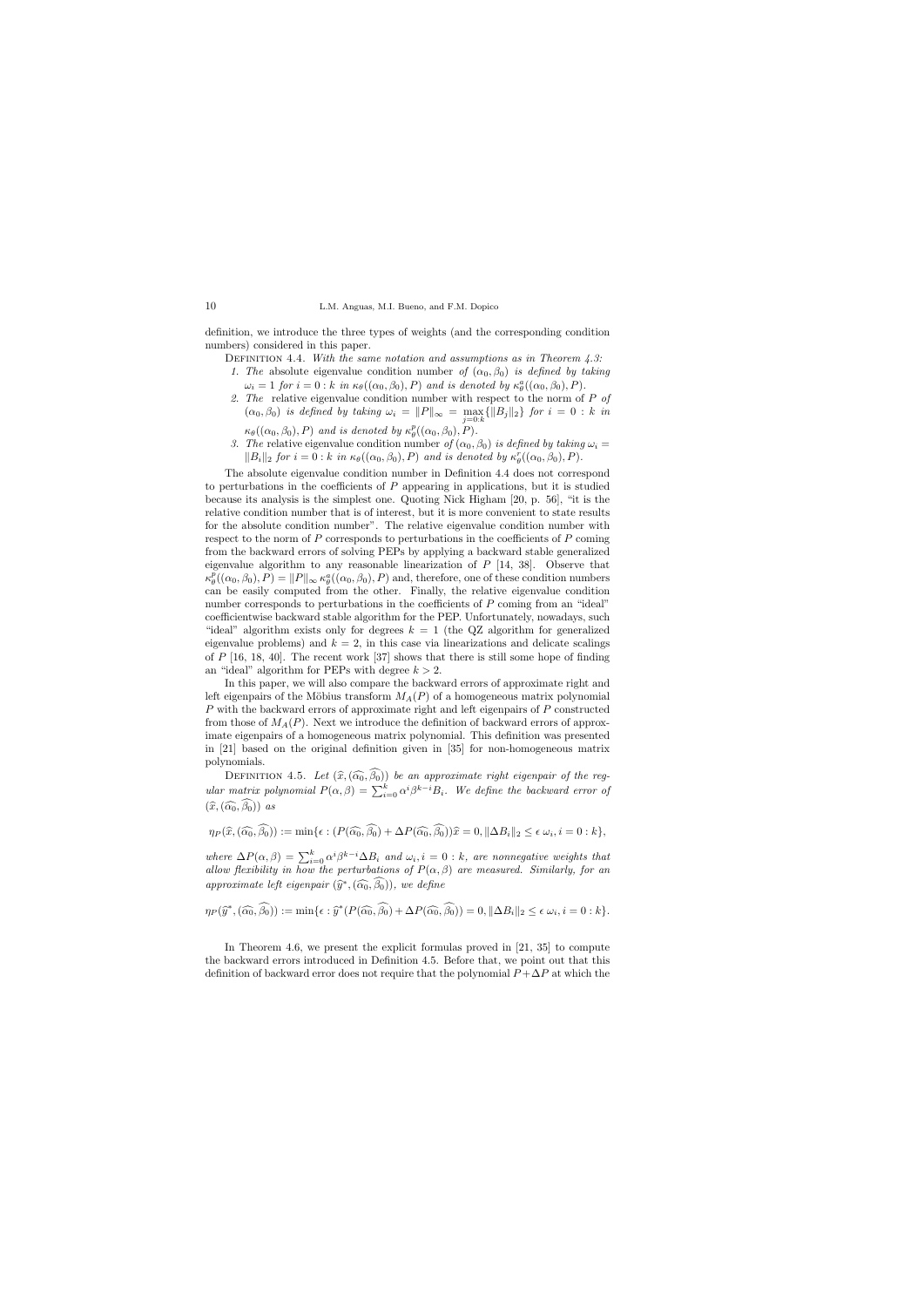minimum  $\epsilon$  is attained is regular. This poses a fundamental difficulty that apparently has not been considered before in the literature<sup>1</sup>, because for a singular square matrix polynomial  $Q(\alpha, \beta)$  it is well-known that neither the equation  $\hat{y}^*Q(\widehat{\alpha_0}, \beta_0) = 0$  nor the equation  $Q(\widehat{\alpha_0}, \widehat{\beta_0})\widehat{x} = 0$  guarantee that  $(\widehat{\alpha_0}, \widehat{\beta_0})$  is an eigenvalue of  $Q(\alpha, \beta)$  [12]. Thus, if we want to say that the approximate right eigenpair  $(\widehat{x}, (\widehat{\alpha_0}, \widehat{\beta_0}))$  (resp. left eigenpair  $(\hat{y}^*,(\hat{\alpha}_0,\hat{\beta}_0))$  of P is the exact right (resp. left) eigenpair of a polynomial  $P+\Delta P$  with<br>the backward errors no given in Theorem 4.6, this perturbed polynomial  $P+\Delta P$  where the backward errors  $\eta_P$  given in Theorem 4.6, this perturbed polynomial  $P+\Delta P$  where the minimum in Definition 4.5 is attained should be regular as well. We have not been able to prove that, but, in Appendix A, we prove that, for any arbitrarily small positive number  $\phi$ , we can find a *regular* matrix polynomial  $P + \delta P = \sum_{i=0}^{k} \alpha^{i} \beta^{k-i} (B_i + \delta B_i)$ for which the approximate right (resp. left) eigenpair of  $\overline{P}$  is an exact eigenpair and such that  $\|\delta B_i\|_2 \leq (\eta_P + \phi)\omega_i$  for  $i = 0, \ldots, k$ . Thus, the formulas for the backward errors presented in the next theorem are still meaningful as a measure of the backward errors under the additional restriction that  $P + \Delta P$  is regular, because  $\phi$  can be chosen smaller than the smallest positive floating point number and its presence does not affect the computed value of the backward errors.

THEOREM 4.6. [21, 35] Let  $(\widehat{x}, (\widehat{\alpha_0}, \widehat{\beta_0}))$  and  $(\widehat{y}^*$ THEOREM 4.6. [21, 35] Let  $(\widehat{x}, (\widehat{\alpha_0}, \beta_0))$  and  $(\widehat{y}^*, (\widehat{\alpha_0}, \beta_0))$  be, respectively, an approximate right and an approximate left eigenpair of the regular matrix polynomial  $P(\alpha, \beta) = \sum_{i=0}^{k} \alpha^{i} \beta^{k-i} B_{i}$ . Then,

1. 
$$
\eta_P(\widehat{x}, (\widehat{\alpha_0}, \widehat{\beta_0})) = \frac{\|P(\widehat{\alpha_0}, \beta_0)\widehat{x}\|_2}{(\sum_{i=0}^k |\widehat{\alpha_0}|^i |\widehat{\beta_0}|^{k-i} \omega_i) \|\widehat{x}\|_2}, \text{ and}
$$
  
\n2.  $\eta_P(\widehat{y}^*, (\widehat{\alpha_0}, \widehat{\beta_0})) = \frac{\|\widehat{y}^* P(\widehat{\alpha_0}, \widehat{\beta_0})\|_2}{(\sum_{i=0}^k |\widehat{\alpha_0}|^i |\widehat{\beta_0}|^{k-i} \omega_i) \|\widehat{y}\|_2}.$   
\nAs in the case of condition numbers, the weights in Definition 4.5 can be chosen

in different ways. We will consider the same three choices as in Definition 4.4, which leads to the following definition.

DEFINITION 4.7. With the same notation and assumptions as in Definition 4.5:

- 1. The absolute backward errors of  $(\widehat{x}, (\widehat{\alpha_0}, \widehat{\beta_0}))$  and  $(\widehat{y}^*, (\widehat{\alpha_0}, \widehat{\beta_0}))$  are defined by taking  $\omega_i = 1$  for  $i = 0 : k$  in  $\eta_P(\widehat{x}, (\widehat{\alpha_0}, \widehat{\beta_0}))$  and  $\eta_P(\widehat{y}^*, (\widehat{\alpha_0}, \widehat{\beta_0}))$ , and are denoted by  $\eta_P^a(\widehat{x}, (\widehat{\alpha_0}, \widehat{\beta_0}))$  and  $\eta_P^a(\widehat{y}^*, (\widehat{\alpha_0}, \widehat{\beta_0}))$ .
- 2. The relative backward errors with respect to the norm of P of  $(\widehat{x}, (\widehat{\alpha_0}, \widehat{\beta_0}))$ and  $(\widehat{y}^*,(\widehat{\alpha_0},\widehat{\beta_0}))$  are defined by taking  $\omega_i = ||P||_{\infty}$  for  $i = 0 : k$ , and are denoted by  $\eta_P^p(\widehat{x}, (\widehat{\alpha_0}, \widehat{\beta_0}))$  and  $\eta_P^p(\widehat{y}^*, (\widehat{\alpha_0}, \widehat{\beta_0}))$ .
- 3. The relative backward errors of  $(\widehat{x}, (\widehat{\alpha_0}, \widehat{\beta_0}))$  and  $(\widehat{y}^*, (\widehat{\alpha_0}, \widehat{\beta_0}))$  are defined by taking  $\omega_i = ||B_i||_2$  for  $i = 0 : k$ , and are denoted by  $\eta_P^r(\widehat{x}, (\widehat{\alpha_0}, \widehat{\beta_0}))$  and  $\eta_P^r(\widehat{y}^*,(\widehat{\alpha_0},\widehat{\beta_0})).$

5. Effect of Möbius transformations on eigenvalue condition numbers. This section contains the most important results of this paper (presented in Subsection 5.2), which are obtained from the key and technical Theorem 5.1 (included in Subsection 5.1). In Subsection 5.3 we present some additional results.

Throughout this section,  $P(\alpha, \beta) \in \mathbb{C}[\alpha, \beta]_k^{n \times n}$  is a regular homogeneous matrix polynomial and  $(\alpha_0, \beta_0)$  is a simple eigenvalue of  $P(\alpha, \beta)$ . Moreover,  $M_A$  is a Möbius transformation on  $\mathbb{C}[\alpha,\beta]_k^{n\times n}$  and  $\langle A^{-1}[\alpha_0,\beta_0]^T\rangle$  is the eigenvalue of  $M_A(P)$  associated with  $(\alpha_0, \beta_0)$  introduced in Definition 3.8. We are interested in studying the

 $<sup>1</sup>$  This difficulty was pointed out to the authors by an anonymous referee. The authors sincerely</sup> thank this referee for the suggestion of studying this question.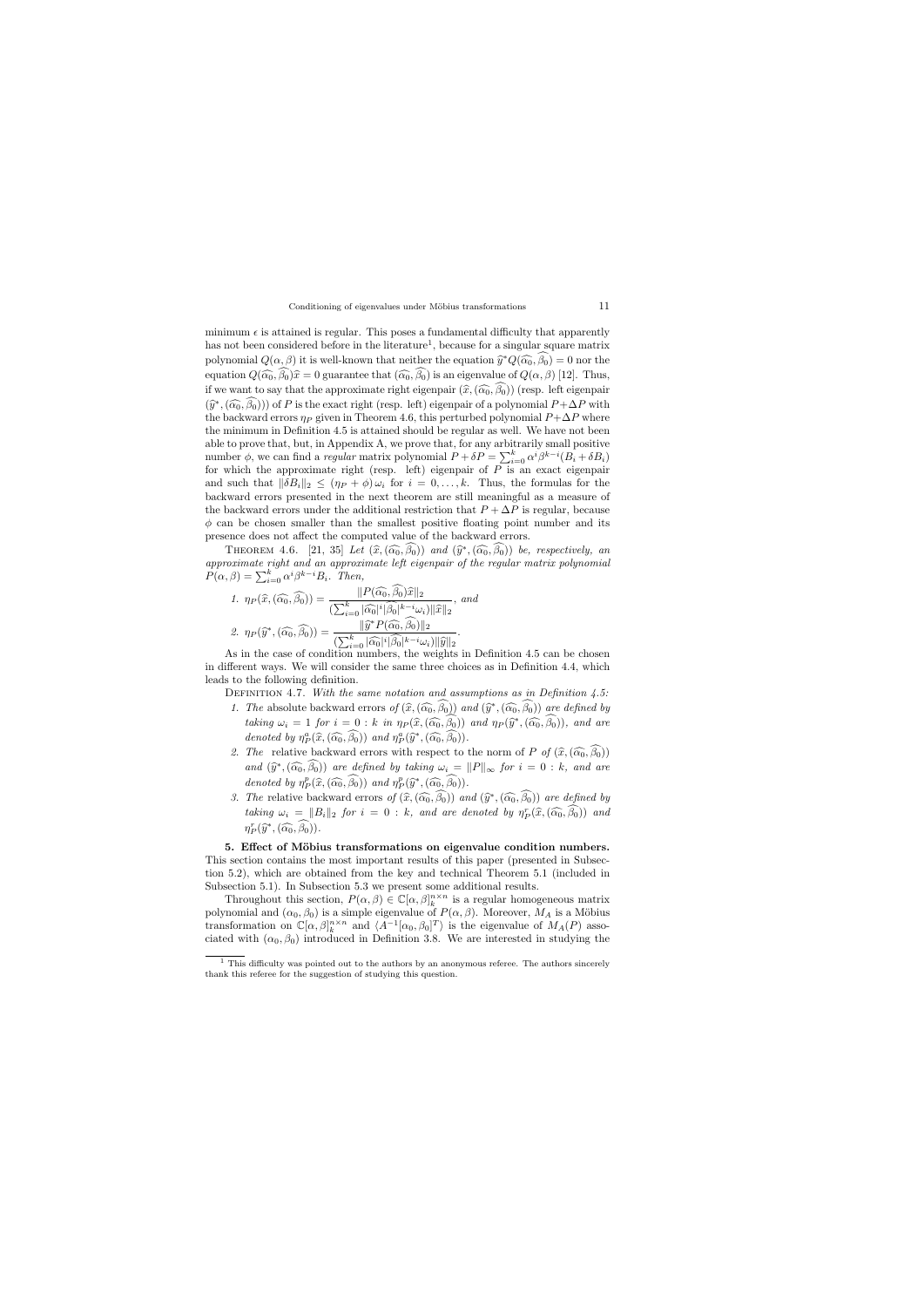influence of the Möbius transformation  $M_A$  on the Stewart-Sun eigenvalue condition number, that is, we would like to compare the Stewart-Sun condition numbers of  $(\alpha_0, \beta_0)$  and  $\langle A^{-1}[\alpha_0, \beta_0]^T \rangle$ . More precisely, our goal is to determine sufficient conditions on A, P and  $M_A(P)$  so that the condition number of  $\langle A^{-1}[\alpha_0, \beta_0]^T \rangle$  is similar to that of  $(\alpha_0, \beta_0)$ , independently of the particular eigenvalue  $(\alpha_0, \beta_0)$  that is considered. With this goal in mind, we first obtain upper and lower bounds on the quotient

$$
Q_{\theta} := \frac{\kappa_{\theta}(\langle A^{-1}[\alpha_0, \beta_0]^T \rangle, M_A(P))}{\kappa_{\theta}((\alpha_0, \beta_0), P)}
$$
(5.1)

which are independent of  $(\alpha_0, \beta_0)$  and, then, we find conditions that make these upper and lower bounds approximately equal to one or, more precisely, moderate numbers.

In view of Definition 4.4, three variants of the quotient (5.1), denoted by  $Q_{\theta}^a, Q_{\theta}^p$ , and  $Q_{\theta}^{r}$ , are considered, which correspond, respectively, to quotients of absolute, relative with respect to the norm of the polynomial, and relative eigenvalue condition numbers. The lower and upper bounds for  $Q_{\theta}^{a}$  and  $Q_{\theta}^{p}$  are presented in Theorems 5.4 and 5.6 and depend only on A and the degree  $k$  of  $P$ . So, these bounds lead to very simple sufficient conditions, valid for all polynomials and simple eigenvalues, that allow us to identify some Möbius transformations which do not significantly change the condition numbers. The lower and upper bounds for  $Q_{\theta}^{r}$  are presented in Theorem 5.9 and depend only on A, the degree k of P, and some ratios of the norms of the matrix coefficients of P and  $M_A(P)$ . These bounds also lead to simple sufficient conditions, valid for all simple eigenvalues but only for certain matrix polynomials, that allow us to identify some Möbius transformations which do not significantly change the condition numbers.

The first obstacle we have found in obtaining the results described in the previous paragraph is that a direct application of Theorem 4.3 leads to a very complicated expression for the quotient  $Q_{\theta}$  in (5.1). Therefore, in Theorem 5.1 we deduce an expression for  $Q_{\theta}$  that depends only on  $(\alpha_0, \beta_0)$ , the matrix A inducing the Möbius transformation, and the weights  $\tilde{\omega}_i$  and  $\omega_i$  used in  $\kappa_\theta (\langle A^{-1}[\alpha_0, \beta_0]^T \rangle, M_A(P))$  and  $\kappa_\theta ((\alpha_0, \beta_0), P)$  respectively. Thus this expression gets rid of the partial derivatives  $\kappa_{\theta}((\alpha_0, \beta_0), P)$ , respectively. Thus, this expression gets rid of the partial derivatives of P and  $M_A(P)$ .

5.1. A derivative-free expression for the quotient of condition numbers. The derivative-free expression for  $Q_{\theta}$  obtained in this section is (5.2). Before diving into the details of its proof, we emphasize that, even though the formula for the Stewart-Sun condition number is independent of the representative of the eigenvalue, the expression (5.2) is independent of the particular representative  $[\alpha_0, \beta_0]^T$  chosen for the eigenvalue  $(\alpha_0, \beta_0)$  of P but not of the representative of the associated eigenvalue of  $M_A(P)$ , which must be  $A^{-1}[\alpha_0, \beta_0]^T$ . A second remarkable feature of (5.2) is that it depends on the determinant of the matrix  $A$  inducing the Möbius transformation. Note also that  $det(A)$  cannot be removed by choosing a different representative of  $\langle A^{-1}[\alpha_0, \beta_0]^T \rangle.$ 

THEOREM 5.1. Let  $P(\alpha, \beta) = \sum_{i=0}^{k} \alpha^{i} \beta^{k-i} B_i \in \mathbb{C}[\alpha, \beta]_{k}^{n \times n}$  be a regular homogeneous matrix polynomial and let  $A = \begin{bmatrix} a & b \\ c & d \end{bmatrix} \in GL(2, \mathbb{C})$ . Let  $M_A(P)(\gamma, \delta) =$  $\sum_{i=0}^k \gamma^i \delta^{k-i} \widetilde{B}_i \in \mathbb{C}[\alpha, \beta]_k^{n \times n}$  be the Möbius transform of  $P(\alpha, \beta)$  under  $M_A$ . Let  $(\alpha_0, \beta_0)$  be a simple eigenvalue of  $P(\alpha, \beta)$  and let  $[\alpha_0, \beta_0]^T$  be a representative of  $(\alpha_0, \beta_0)$ . Let  $[\gamma_0, \delta_0]^T := A^{-1}[\alpha_0, \beta_0]^T$  be the representative of the eigenvalue of  $M_A(P)$  associated with  $[\alpha_0, \beta_0]^T$ . Let  $Q_\theta$  be as in (5.1) and let  $\omega_i$  and  $\tilde{\omega}_i$  be the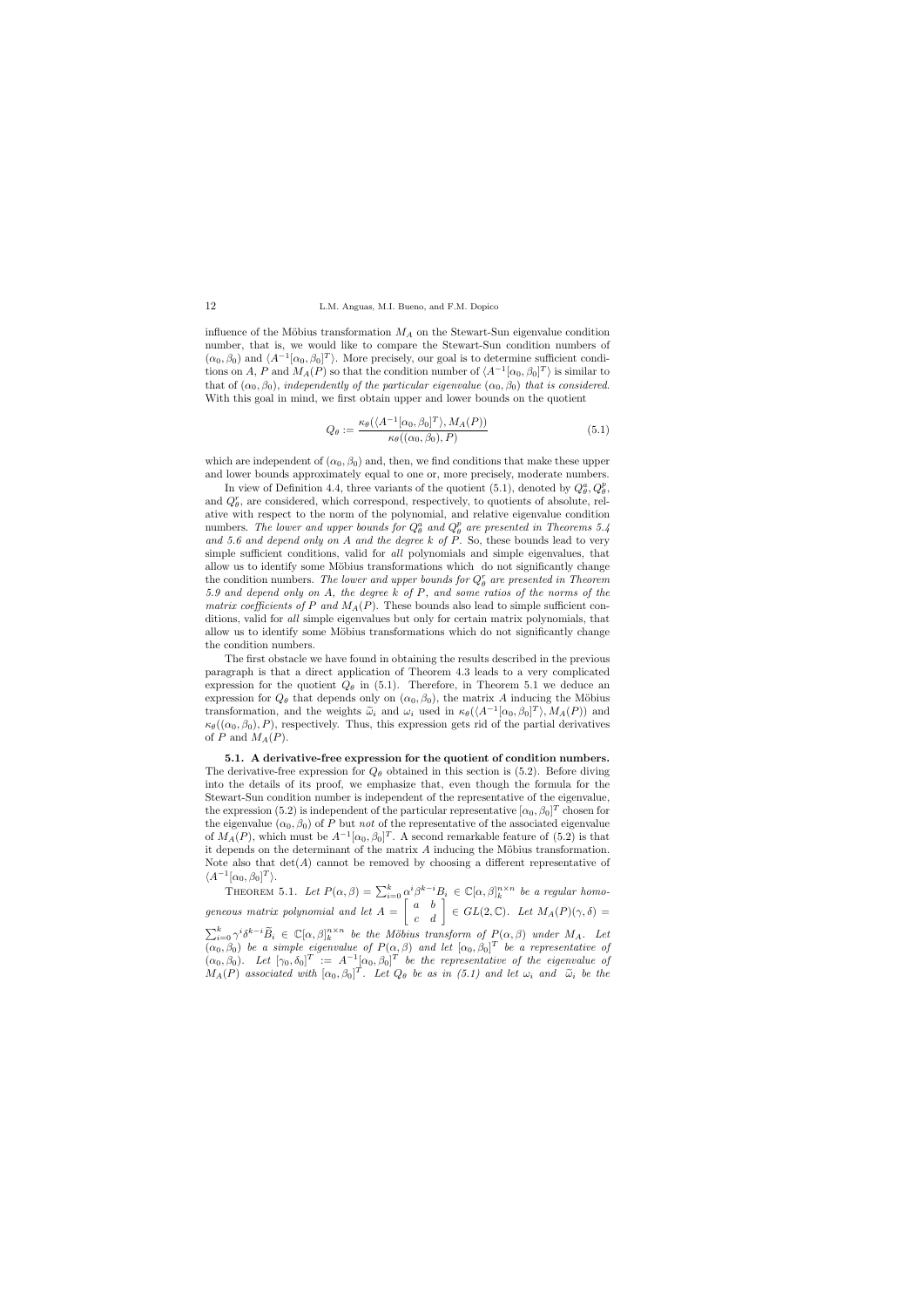weights in the definition of the Stewart-Sun eigenvalue condition number associated with the eigenvalues  $(\alpha_0, \beta_0)$  and  $\langle A^{-1}[\alpha_0, \beta_0]^T \rangle$ , respectively. Then,

$$
Q_{\theta} = \frac{\sum_{i=0}^{k} |\gamma_{0}|^{i} |\delta_{0}|^{(k-i)} \tilde{\omega}_{i}}{|\det(A)| \sum_{i=0}^{k} |\alpha_{0}|^{i} |\beta_{0}|^{(k-i)} \omega_{i}} \frac{|\alpha_{0}|^{2} + |\beta_{0}|^{2}}{|\gamma_{0}|^{2} + |\delta_{0}|^{2}}.
$$
(5.2)

Moreover, (5.2) is independent of the choice of representative for  $(\alpha_0, \beta_0)$ .

*Proof.* In order to prove the formula (5.2), we compute  $\kappa_{\theta}(\langle A^{-1}[\alpha_0, \beta_0]^T \rangle, M_A(P))$ and  $\kappa_{\theta}((\alpha_0, \beta_0), P)$  separately, and then calculate their quotient. Since the definition of the Stewart-Sun eigenvalue condition number is independent of the choice of representative of the eigenvalue, when computing the condition numbers of  $(\alpha_0, \beta_0)$  and  $\langle A^{-1}[\alpha_0, \beta_0]^T \rangle$ , we have freedom to choose any representative. In this proof, we choose an arbitrary representative  $[\alpha_0, \beta_0]^T$  of  $(\alpha_0, \beta_0)$  and, once  $[\alpha_0, \beta_0]^T$  is fixed, we choose  $[\gamma_0, \delta_0]^T := A^{-1}[\alpha_0, \beta_0]^T$  as the representative of the eigenvalue of  $M_A(P)$  associated with  $(\alpha_0, \beta_0)$ .

We first compute  $\kappa_{\theta}((\alpha_0, \beta_0), P)$ . Let x and y be, respectively, a right and a left eigenvector of  $P(\alpha, \beta)$  associated with  $(\alpha_0, \beta_0)$ . We start by simplifying the denominator of (4.1). Note that

$$
D_{\alpha}P(\alpha,\beta) = \sum_{i=1}^{k} i\alpha^{i-1}\beta^{k-i}B_i, \quad \text{and} \quad (5.3)
$$

$$
D_{\beta}P(\alpha,\beta) = \sum_{i=0}^{k-1} (k-i)\alpha^{i}\beta^{k-i-1}B_{i} = \sum_{i=0}^{k} (k-i)\alpha^{i}\beta^{k-i-1}B_{i}.
$$
 (5.4)

We consider two cases.

Case I: Assume that  $\beta_0 \neq 0$ . Evaluating (5.3) and (5.4) at  $[\alpha_0, \beta_0]^T$ , we get

$$
\beta_0 D_\alpha P(\alpha_0, \beta_0) - \overline{\alpha_0} D_\beta P(\alpha_0, \beta_0)
$$
  
=  $|\beta_0|^2 \sum_{i=1}^k i\alpha_0^{i-1} \beta_0^{k-i-1} B_i - \overline{\alpha_0} \sum_{i=0}^k (k-i)\alpha_0^i \beta_0^{k-i-1} B_i$   
=  $(|\beta_0|^2 + |\alpha_0|^2) \sum_{i=1}^k i\alpha_0^{i-1} \beta_0^{k-i-1} B_i - \overline{\alpha_0} k \sum_{i=0}^k \alpha_0^i \beta_0^{k-i-1} B_i.$ 

Moreover,

$$
|y^*(\overline{\beta_0}D_{\alpha}P(\alpha_0, \beta_0) - \overline{\alpha_0}D_{\beta}P(\alpha_0, \beta_0))x|
$$
  
\n
$$
= \left| y^* \left( (|\beta_0|^2 + |\alpha_0|^2) \sum_{i=1}^k i\alpha_0^{i-1}\beta_0^{k-i-1}B_i - \frac{\overline{\alpha_0}k}{\beta_0} \sum_{i=0}^k \alpha_0^i \beta_0^{k-i}B_i \right) x \right|
$$
  
\n
$$
= (|\beta_0|^2 + |\alpha_0|^2) \left| y^* \left( \sum_{i=1}^k i\alpha_0^{i-1}\beta_0^{k-i-1}B_i \right) x \right|,
$$
 (5.5)

where the last equality follows from  $P(\alpha_0, \beta_0)x = 0$ . Thus, if  $\beta_0 \neq 0$ ,

$$
\kappa_{\theta}((\alpha_0, \beta_0), P) = \frac{\left(\sum_{i=0}^k |\alpha_0|^i |\beta_0|^{(k-i)} \omega_i\right) ||y||_2 ||x||_2}{\left(|\beta_0|^2 + |\alpha_0|^2\right) \left|y^* \left(\sum_{i=1}^k i \alpha_0^{i-1} \beta_0^{k-i-1} B_i\right) x\right|}.
$$
(5.6)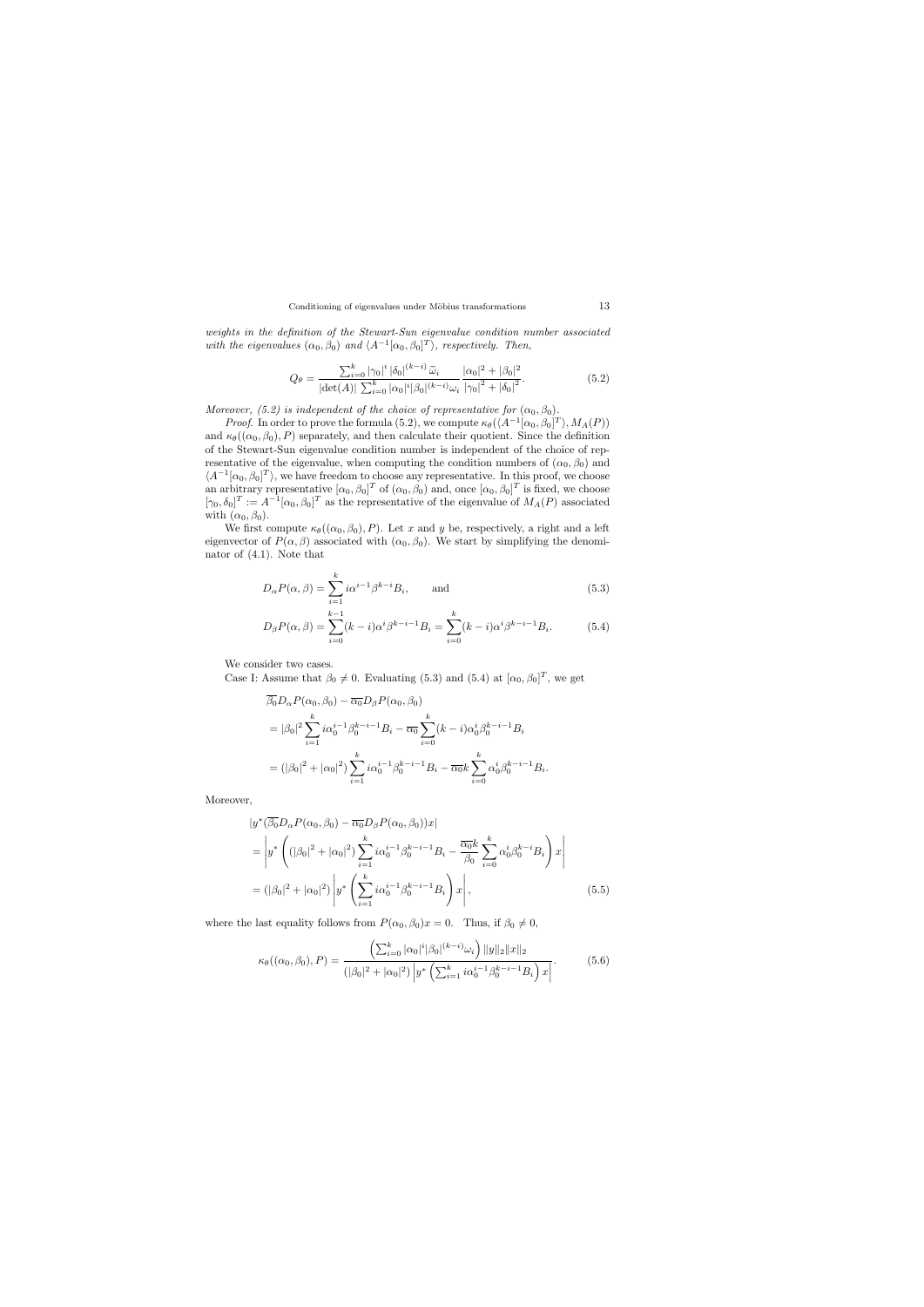Case II: If  $\beta_0 = 0$ , evaluating (5.4) at  $[\alpha_0, \beta_0]^T$ , we get that the denominator of  $(4.1)$  is  $|\alpha_0|^k |y^* B_{k-1} x|$ . Thus,

$$
\kappa_{\theta}((\alpha_0, \beta_0), P) = \left(\sum_{i=0}^k |\alpha_0|^i |\beta_0|^{(k-i)} \omega_i\right) \frac{\|y\|_2 \|x\|_2}{|\alpha_0|^k |y^* B_{k-1} x|}.\tag{5.7}
$$

Next, we compute  $\kappa_{\theta}(\langle [\gamma_0, \delta_0]^T \rangle, M_A(P))$  and express it in terms of the coefficients of P. As above, we start by simplifying the denominator of  $(4.1)$  when  $P(\alpha, \beta)$  is replaced by  $M_A(P)(\gamma,\delta)$  and  $[\alpha_0,\beta_0]^T$  is replaced by  $[\gamma_0,\delta_0]^T$ . Recall that, by Lemma 3.7, x and y are, respectively, a right and a left eigenvector of  $M_A(P)$  associated with  $\langle [\gamma_0, \delta_0]^T \rangle$ . Note that, since  $M_A(P)(\gamma, \delta) = \sum_{i=0}^k (a\gamma + b\delta)^i (c\gamma + d\delta)^{k-i} B_i$ , we have

$$
D_{\gamma}M_{A}(P)(\gamma,\delta) = \sum_{i=1}^{k} ai(a\gamma + b\delta)^{i-1}(c\gamma + d\delta)^{k-i}B_{i}
$$
  
+ 
$$
\sum_{i=0}^{k} c(k-i)(a\gamma + b\delta)^{i}(c\gamma + d\delta)^{k-i-1}B_{i}, \qquad (5.8)
$$
  

$$
D_{\delta}M_{A}(P)(\gamma,\delta) = \sum_{i=1}^{k} bi(a\gamma + b\delta)^{i-1}(c\gamma + d\delta)^{k-i}B_{i}
$$
  
+ 
$$
\sum_{i=0}^{k} d(k-i)(a\gamma + b\delta)^{i}(c\gamma + d\delta)^{k-i-1}B_{i}.
$$
 (5.9)

Again, we consider two cases.

Case I: Assume that  $\beta_0 \neq 0$ . We evaluate (5.8) and (5.9) at  $[\gamma_0, \delta_0]^T = \left[\frac{d\alpha_0 - b\beta_0}{\det(A)}, \frac{a\beta_0 - c\alpha_0}{\det(A)}\right]$ , and get

$$
D_{\gamma}M_{A}(P)(\gamma_{0},\delta_{0}) = \left[a\sum_{i=1}^{k}i\alpha_{0}^{i-1}\beta_{0}^{k-i}B_{i} + c\sum_{i=0}^{k}(k-i)\alpha_{0}^{i}\beta_{0}^{k-i-1}B_{i}\right]
$$
  
=  $\left[(a\beta_{0} - c\alpha_{0})\sum_{i=1}^{k}i\alpha_{0}^{i-1}\beta_{0}^{k-i-1}B_{i} + ck\sum_{i=0}^{k}\alpha_{0}^{i}\beta_{0}^{k-i-1}B_{i}\right]$   
=  $\left[\det(A)\delta_{0}\sum_{i=1}^{k}i\alpha_{0}^{i-1}\beta_{0}^{k-i-1}B_{i} + \frac{ck}{\beta_{0}}P(\alpha_{0},\beta_{0})\right].$ 

An analogous computation shows that

$$
D_{\delta} M_A(P)(\gamma_0, \delta_0) = \left[ -\det(A) \gamma_0 \sum_{i=1}^k i \alpha_0^{i-1} \beta_0^{k-i-1} B_i + \frac{dk}{\beta_0} P(\alpha_0, \beta_0) \right].
$$

This implies that,

$$
\begin{split} \left| y^* (\overline{\delta_0} D_\gamma M_A(P)(\gamma_0, \delta_0) - \overline{\gamma_0} D_\delta M_A(P)(\gamma_0, \delta_0)) x \right| \\ &= |\text{det}(A)| (|\delta_0|^2 + |\gamma_0|^2) \left| y^* \left( \sum_{i=1}^k i \alpha_0^{i-1} \beta_0^{k-i-1} B_i \right) x \right|. \end{split} \tag{5.10}
$$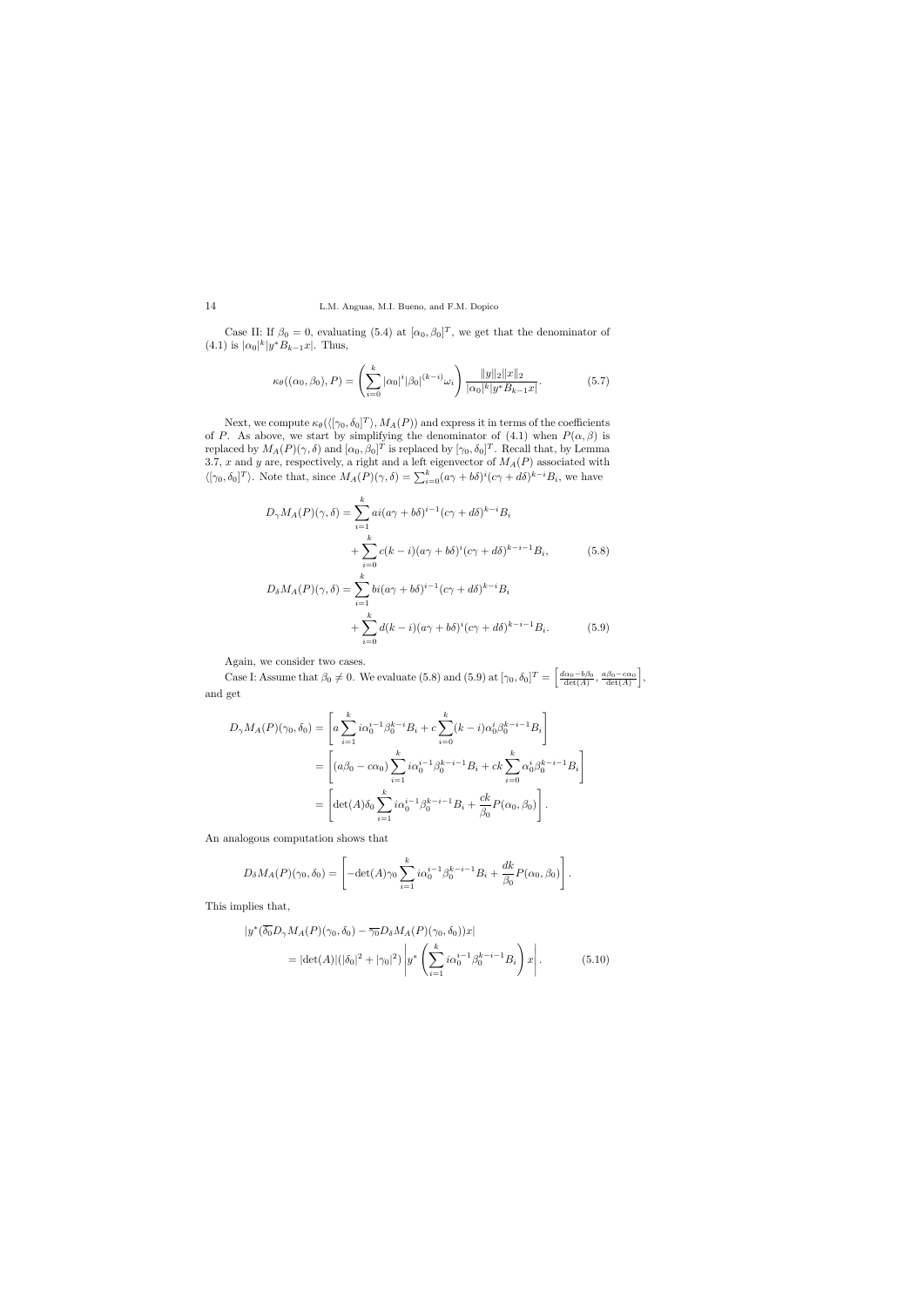Thus, if  $\beta_0 \neq 0$ ,

$$
\kappa_{\theta}(\langle [\gamma_0, \delta_0]^T \rangle, M_A(P)) = \frac{\left(\sum_{i=0}^k |\gamma_0|^i |\delta_0|^{(k-i)} \widetilde{\omega_i}\right) \|y\|_2 \|x\|_2}{|\det(A)| (|\gamma_0|^2 + |\delta_0|^2) |y^* \left(\sum_{i=1}^k i \alpha_0^{i-1} \beta_0^{k-i-1} B_i\right) x|}.
$$
\n(5.11)

Case II: If  $\beta_0 = 0$ , since  $A[\gamma_0, \delta_0]^T = [\alpha_0, \beta_0]^T$ , we deduce that  $c\gamma_0 + d\delta_0 = 0$ . Moreover, by (3.4),  $\gamma_0 = d\alpha_0/\text{det}(A)$  and  $\delta_0 = -c\alpha_0/\text{det}(A)$ . Since x is a right eigenvector of  $P(\alpha, \beta)$  with eigenvalue  $(\alpha_0, 0)$ , we have that  $0 = P(\alpha_0, 0)x = \alpha_0^k B_k x$ which implies  $B_kx = 0$  since  $\alpha_0 \neq 0$ . Using all this information and some algebraic manipulations, we get that, if  $\beta_0 = 0$ ,

$$
\kappa_{\theta}(\langle [\gamma_0, \delta_0]^T \rangle, M_A(P)) = \frac{\left(\sum_{i=0}^k |\gamma_0|^i |\delta_0|^{(k-i)} \widetilde{\omega_i}\right) \|y\|_2 \|x\|_2}{|\det(A)| (|\gamma_0|^2 + |\delta_0|^2)|\alpha_0|^{k-2} |y^* B_{k-1} x|}.
$$
(5.12)

Finally we compute  $Q_{\theta}$ . Note that, from (5.6), (5.7), (5.11) and (5.12), we get  $(5.2)$ , regardless of the value of  $\beta_0$ . Moreover, note that  $(5.2)$  does not change if  $[\alpha_0, \beta_0]^T$  is replaced by  $[t \alpha_0, t \beta_0]^T$  for any complex number  $t \neq 0$ .

In the spirit of Definition 4.4, when comparing the condition number of an eigenvalue  $(\alpha_0, \beta_0)$  of P and the associated eigenvalue of  $M_A(P)$ , we will consider the three quotients introduced in the next definition.

DEFINITION 5.2. With the same notation and assumptions as in Theorem 5.1, we define the following three quotients of condition numbers:

- 1.  $Q_{\theta}^a := \frac{\kappa_{\theta}^a(\langle A^{-1}[\alpha_0, \beta_0]^T \rangle, M_A(P))}{\kappa^a((\alpha_0, \beta_0) P)}$  $\frac{\Gamma(\omega_0, \mu_0, \cdots, \mu_{\alpha+1})}{\kappa_{\theta}^a((\alpha_0, \beta_0), P)},$  which is called the absolute quotient.
- 2.  $Q_{\theta}^{p} := \frac{\kappa_{\theta}^{p}(\langle A^{-1}[\alpha_{0},\beta_{0}]^{T}\rangle, M_{A}(P))}{\kappa^{p}(\langle \alpha_{0},\beta_{0}\rangle, P)}$  $\frac{\Gamma(\omega_0,\mu_0)}{\kappa_{\theta}^p((\alpha_0,\beta_0),P)}$ , which is called the relative quotient with

respect to the norms of  $M_A(P)$  and P.

3.  $Q_{\theta}^r := \frac{\kappa_{\theta}^r (\langle A^{-1}[\alpha_0, \beta_0]^T \rangle, M_A(P))}{\kappa^r (\langle \alpha_0, \beta_0 \rangle - P)}$  $\frac{\Gamma(\alpha_0, \beta_0)}{\kappa_{\theta}^r((\alpha_0, \beta_0), P)}$ , which is called the relative quotient.

Combining Definition 4.4 and the expression (5.2), we obtain immediately expressions for  $Q_{\theta}^{a}$ ,  $Q_{\theta}^{p}$ , and  $Q_{\theta}^{r}$  as explained in the following corollary.

COROLLARY 5.3. With the same notation and assumptions as in Theorem 5.1:

- 1.  $Q_{\theta}^{a}$  is obtained from (5.2) by taking  $\omega_{i} = \tilde{\omega}_{i} = 1$  for  $i = 0 : k$ .
- 2.  $Q_{\theta}^{p}$  is obtained from (5.2) by taking  $\omega_i = \max_{j=0:k} \{||B_j||_2\}$  and  $\widetilde{\omega}_i = \max_{j=0:k} \{||\widetilde{B}_j||_2\}$ for  $i = 0:k$ .
- 3.  $Q_{\theta}^{r}$  is obtained from (5.2) by taking  $\omega_{i} = ||B_{i}||_{2}$  and  $\widetilde{\omega}_{i} = ||\widetilde{B}_{i}||_{2}$  for  $i = 0 : k$ .

5.2. Eigenvalue-free bounds on the quotients of condition numbers. The first goal of this section is to find lower and upper bounds on the quotients  $Q_{\theta}^a$ ,  $Q_{\theta}^{p}$ , and  $Q_{\theta}^{r}$ , introduced in Definition 5.2, that are independent of the considered eigenvalues. The second goal is to provide simple sufficient conditions guaranteeing that the obtained bounds are moderate numbers, i.e., not far from one. The bounds on  $Q_{\theta}^{a}$  are obtained from the expression (5.2) in Theorem 5.1. The proofs of the bounds on  $Q_{\theta}^p$  and  $Q_{\theta}^r$  also require (5.2), but, in addition, Proposition 3.10 is used.

The bounds on  $Q_{\theta}^{p}$  and  $Q_{\theta}^{r}$  can be expressed in terms of the condition number of the matrix  $A \in GL(2,\mathbb{C})$  that induces the Möbius transformation. We will use the infinite condition number of A, that is,

$$
\text{cond}_{\infty}(A) := \|A\|_{\infty} \|A^{-1}\|_{\infty}.
$$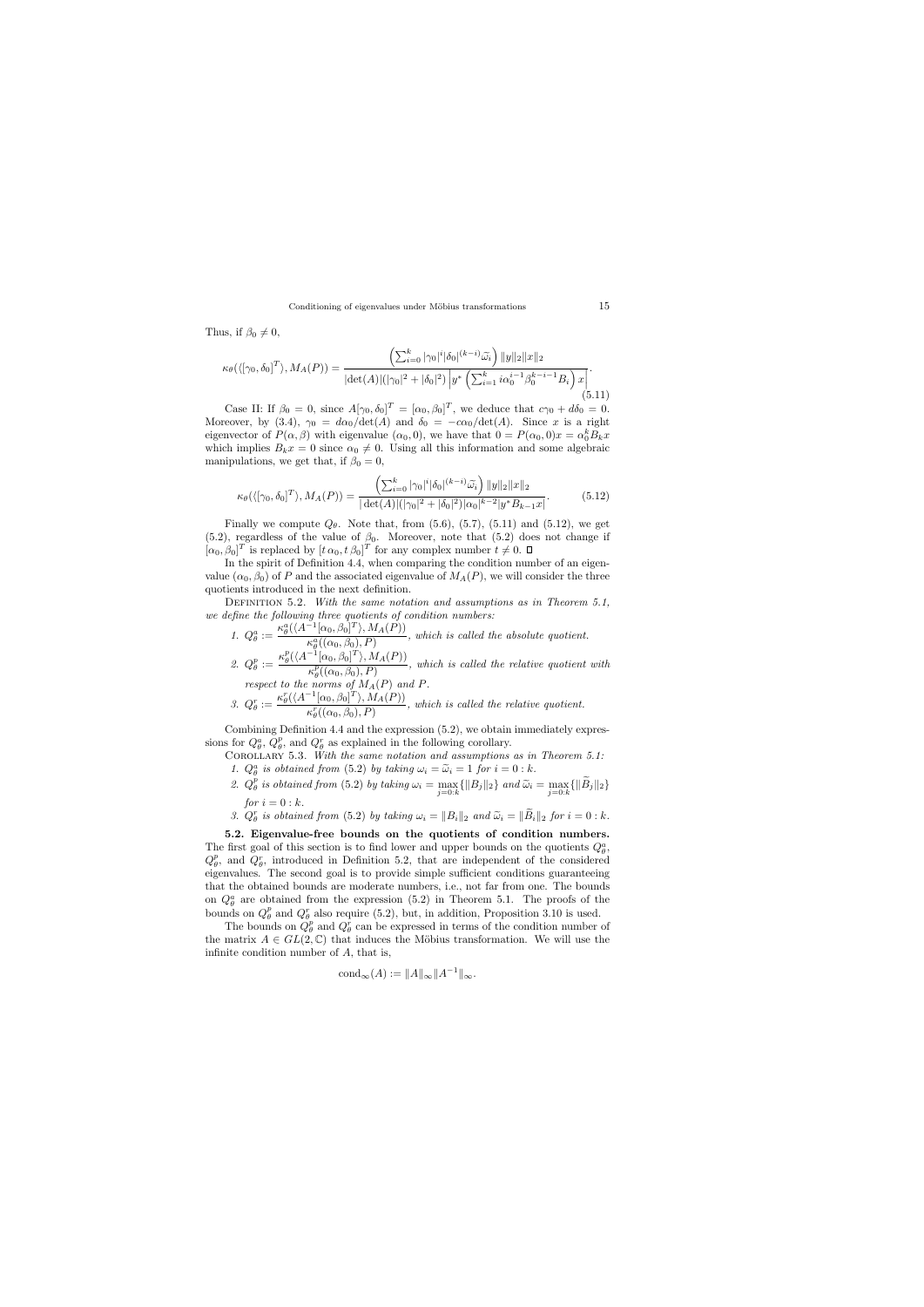In contrast, the bounds on  $Q_{\theta}^a$  are expressed in terms of  $||A^{-1}||_{\infty}$  and  $||A||_{\infty}$ , which can be considered as the "absolute" condition numbers of the matrices A and  $A^{-1}$ , respectively. In order to see this recall [19, Theorem 6.5] that

$$
\frac{1}{\text{cond}_{\infty}(A)} = \min\left\{ \frac{\|\Delta A\|_{\infty}}{\|A\|_{\infty}} : A + \Delta A \text{ singular} \right\},\tag{5.13}
$$

that is,  $\text{cond}_{\infty}(A)$  is the reciprocal of the relative distance of A to the set of singular matrices. From (5.13), we also get

$$
\frac{1}{\|A^{-1}\|_{\infty}} = \min \left\{ \|\Delta A\|_{\infty} : A + \Delta A \text{ singular} \right\}.
$$

Thus,  $||A^{-1}||_{\infty}$  is the reciprocal of the absolute distance of A to the set of singular matrices and we can see it as an absolute condition number of A. In summary, the conditioning of A with respect to the singularity, either absolute or relative, has a key influence on  $Q_{\theta}^a$ ,  $Q_{\theta}^p$  and  $Q_{\theta}^r$ .

It is interesting to highlight that the bounds on the quotients  $Q_{\theta}^{a}$ ,  $Q_{\theta}^{p}$ , and  $Q_{\theta}^{r}$ in Theorems 5.4, 5.6, and 5.9 will require different types of proofs for polynomials of degree  $k = 1$  and for polynomials of degree  $k \geq 2$ . In fact, this is related to actual differences in the behaviours of these quotients for polynomials of degree 1 and larger than 1 when the matrix  $A$  inducing the Möbius transformation is ill-conditioned. These questions are studied in Subsection 5.3.

The next theorem presents the announced upper and lower bounds on  $Q_{\theta}^{a}$ .

THEOREM 5.4. Let  $P(\alpha, \beta) \in \mathbb{C}[\alpha, \beta]_k^{n \times n}$  be a regular homogeneous matrix polynomial and let  $A \in GL(2,\mathbb{C})$ . Let  $(\alpha_0, \beta_0)$  be a simple eigenvalue of  $P(\alpha, \beta)$  and let  $\langle A^{-1}[\alpha_0,\beta_0]^T\rangle$  be the eigenvalue of  $M_A(P)(\gamma,\delta)$  associated with  $(\alpha_0,\beta_0)$ . Let  $Q_\theta^a$  be the absolute quotient in Definition 5.2(1.) and let  $S_k := 4(k + 1)$ .

1. If  $k = 1$ , then

$$
\frac{1}{2||A||_{\infty}} \le Q_{\theta}^a \le 2||A^{-1}||_{\infty}.
$$

2. If  $k > 2$ , then

$$
\frac{\|A^{-1}\|_{\infty}}{S_k \|A\|_{\infty}^{k-1}} \le Q_{\theta}^a \le S_k \frac{\|A^{-1}\|_{\infty}^{k-1}}{\|A\|_{\infty}}.
$$

*Proof.* Let  $A = \begin{bmatrix} a & b \\ c & d \end{bmatrix}$ . As in the proof of Theorem 5.1, we choose an arbitrary representative  $[\alpha_0, \beta_0]^T$  of  $(\alpha_0, \beta_0)$ , and the associated representative  $[\gamma_0, \delta_0]^T :=$  $A^{-1}[\alpha_0,\beta_0]^T = \left[\frac{d\alpha_0 - b\beta_0}{\det(A)}, \frac{a\beta_0 - c\alpha_0}{\det(A)}\right]$  of the eigenvalue of  $M_A(P)$ . We obtain first the upper bounds.

If  $k = 1$ , then, from Corollary 5.3(1.) and (3.5), and recalling that  $\frac{1}{\sqrt{2}}$  $\frac{1}{2}||x||_1 \leq$  $||x||_2 \le ||x||_1$  for every  $2 \times 1$  vector x, we get

$$
Q_{\theta}^{a} = \frac{1}{|\det(A)|} \frac{(|\gamma_{0}| + |\delta_{0}|)(|\alpha_{0}|^{2} + |\beta_{0}|^{2})}{(|\alpha_{0}| + |\beta_{0}|)(|\gamma_{0}|^{2} + |\delta_{0}|^{2})} = \frac{1}{|\det(A)|} \frac{\|[\gamma_{0}, \delta_{0}]^{T}\|_{1}\|[\alpha_{0}, \beta_{0}]^{T}\|_{2}^{2}}{\|[\alpha_{0}, \beta_{0}]^{T}\|_{1}\|[\gamma_{0}, \delta_{0}]^{T}\|_{2}^{2}} \quad (5.14)
$$
  

$$
\leq 2 \frac{\|[\alpha_{0}, \beta_{0}]^{T}\|_{1}}{\|[\alpha_{0}, \beta_{0}]^{T}\|_{1}} \leq 2\|A\|_{1} \quad \text{all } A=111}
$$

$$
\leq \frac{2}{|\det(A)|} \frac{\|[\alpha_0, \beta_0]^T\|_1}{\|[\gamma_0, \delta_0]^T\|_1} \leq \frac{2\|A\|_1}{|\det(A)|} = 2\|A^{-1}\|_{\infty}.
$$
\n(5.15)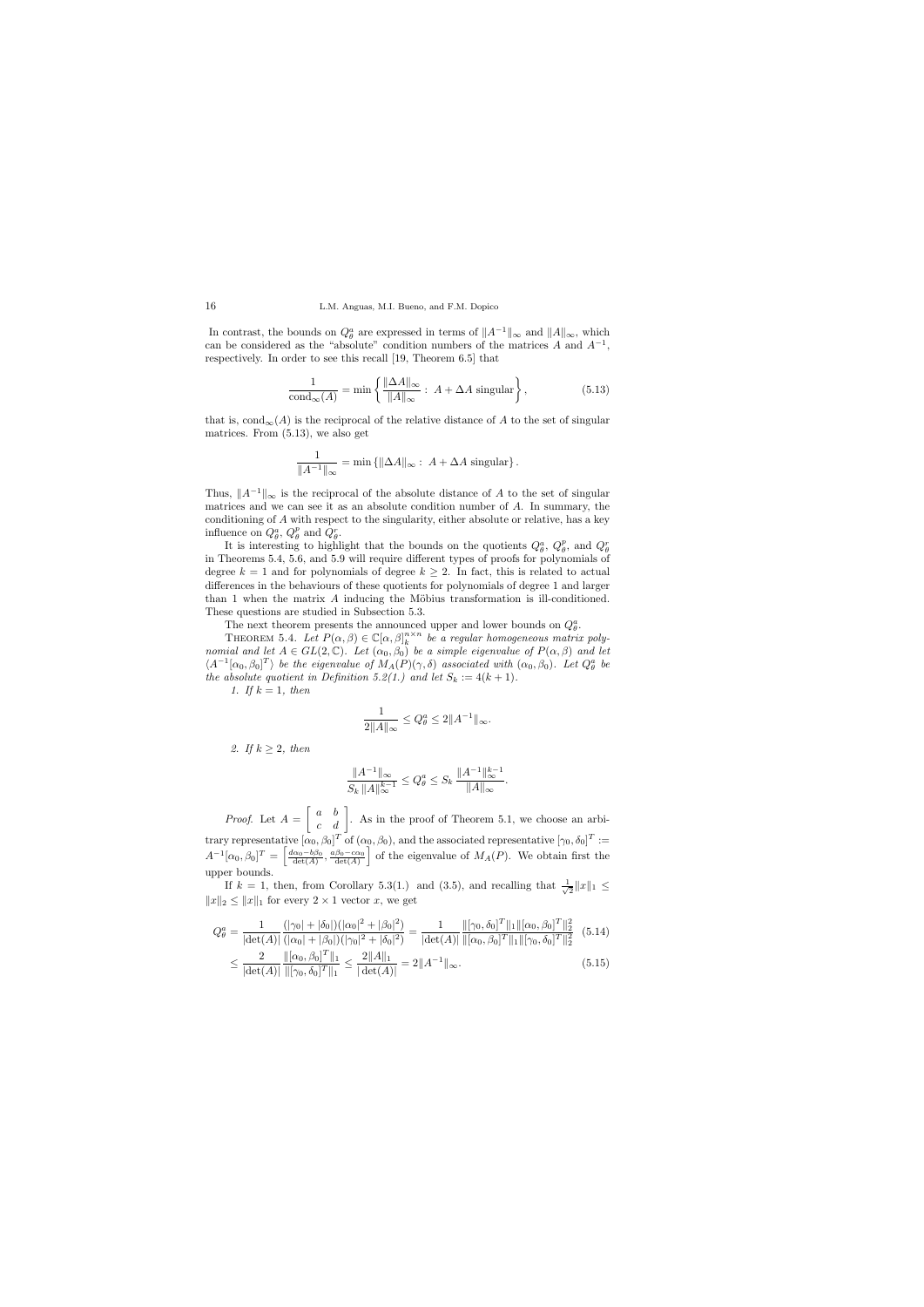If  $k \geq 2$ , then by using again Corollary 5.3(1.) and (3.5), and recalling that  $||x||_{\infty} \le ||x||_2 \le \sqrt{2||x||_{\infty}}$  for every  $2 \times 1$  vector x, we have

$$
Q_{\theta}^{a} \le \frac{(k+1)}{|\det(A)|} \frac{\max\{|\gamma_{0}|^{k}, |\delta_{0}|^{k}\}}{(|\alpha_{0}|^{k} + |\beta_{0}|^{k})} \frac{\|[\alpha_{0}, \beta_{0}|^{T}\|_{2}^{2}}{\|[\gamma_{0}, \delta_{0}]^{T}\|_{2}^{2}} \tag{5.16}
$$

$$
\leq \frac{2(k+1)}{|\det(A)|} \frac{\|[\gamma_0, \delta_0]^T\|_{\infty}^{k-2}}{\|[\alpha_0, \beta_0]^T\|_{\infty}^{k-2}} \tag{5.17}
$$

$$
\leq 2(k+1) \frac{\|A^{-1}\|_{\infty}^{k-2}}{|\det(A)|} = 2(k+1) \frac{\|A^{-1}\|_{\infty}^{k-1}}{\|A\|_1},\tag{5.18}
$$

and the upper bound for  $Q_{\theta}^a$  follows taking into account that  $||A||_1 \ge \frac{||A||_{\infty}}{2}$ . To obtain the lower bounds, note that Proposition 3.5(2.) implies

$$
\frac{1}{Q_{\theta}^{a}} = \frac{\kappa_{\theta}^{a}((\alpha_{0}, \beta_{0}), P)}{\kappa_{\theta}^{a}(\langle A^{-1}[\alpha_{0}, \beta_{0}]^{T}\rangle, M_{A}(P))} = \frac{\kappa_{\theta}^{a}((\alpha_{0}, \beta_{0}), M_{A^{-1}}(M_{A}(P)))}{\kappa_{\theta}^{a}(\langle A^{-1}[\alpha_{0}, \beta_{0}]^{T}\rangle, M_{A}(P))}.
$$
(5.19)

The previously obtained upper bounds can be applied to the right-most quotient in (5.19) with A and  $A^{-1}$  interchanged. This leads to the lower bounds for  $Q_{\theta}^{a}$ .

REMARK 5.5. (Discussion on the bounds in Theorem 5.4)

$$
||A^{-1}||_{\infty} \approx 1 \quad \text{and} \quad ||A||_{\infty} \approx 1 \tag{5.20}
$$

are sufficient to imply that all the bounds in Theorem 5.4 are moderate numbers since the factor in the bounds depending on  $k$  is small for moderate  $k$ . Therefore, the conditions  $(5.20)$ , which involve only A, guarantee that the Möbius transformation M<sup>A</sup> does not significantly change the absolute eigenvalue condition number of any simple eigenvalue of any matrix polynomial. Observe that (5.20) implies, in particular, that  $\text{cond}_{\infty}(A) \approx 1$ , although the reverse implication does not hold.

For  $k = 1$  and  $k > 2$ , the conditions (5.20) are also necessary for the bounds in Theorem 5.4 to be moderate numbers. This is obvious for  $k = 1$ . For  $k > 2$ , note that  $||A^{-1}||_{\infty}/||A||_{\infty}^{k-1} \approx 1$  and  $||A^{-1}||_{\infty}^{k-1}/||A||_{\infty} \approx 1$  imply  $||A||_{\infty}^{k^2-2k} \approx 1$  and  $||A^{-1}||_{\infty}^{k^2-2k} \approx 1$ , and, thus,  $||A||_{\infty} \approx 1$  and  $||A^{-1}||_{\infty} \approx 1$ .

However, the quadratic case  $k = 2$  is different because the bounds in Theorem 5.4 can be moderate in cases in which the conditions (5.20) are not satisfied. For  $k = 2$ , the lower and upper bounds are  $||A^{-1}||_{\infty}/(12 ||A||_{\infty})$  and  $12 ||A^{-1}||_{\infty}/||A||_{\infty}$ , which are moderate under the unique necessary and sufficient condition  $\|\widetilde{A}^{-1}\|_{\infty} \approx \|A\|_{\infty}$ .

Notice that the very important Cayley transformations introduced in Definition 3.3 satisfy  $||A||_{\infty} = 2$  and  $||A^{-1}||_{\infty} = 1$  and, so, they satisfy (5.20). The same happens for the reversal Möbius transformation in Example 3.2 since  $||R||_{\infty} = ||R^{-1}||_{\infty} = 1$ .

The next theorem presents the bounds on  $Q_{\theta}^{p}$ . As explained in the proof, these bounds can be readily obtained from combining Theorem 5.4 and Proposition 3.10.

THEOREM 5.6. Let  $P(\alpha, \beta) \in \mathbb{C}[\alpha, \beta]_k^{n \times n}$  be a regular homogeneous matrix polynomial and let  $A \in GL(2,\mathbb{C})$ . Let  $(\alpha_0, \beta_0)$  be a simple eigenvalue of  $P(\alpha, \beta)$  and let  $\langle A^{-1}[\alpha_0,\beta_0]^T\rangle$  be the eigenvalue of  $M_A(P)(\gamma,\delta)$  associated with  $(\alpha_0,\beta_0)$ . Let  $Q_\theta^p$  be the relative quotient with respect to the norms of  $M_A(P)$  and P in Definition 5.2(2.) and let  $Z_k := 4(k+1)^2 {k \choose \lfloor k/2 \rfloor}.$ 

1. If  $k = 1$ , then

$$
\frac{1}{4\mathop{\rm{cond}}_\infty(A)}\leq Q^p_\theta\leq 4\mathop{\rm{cond}}_\infty(A).
$$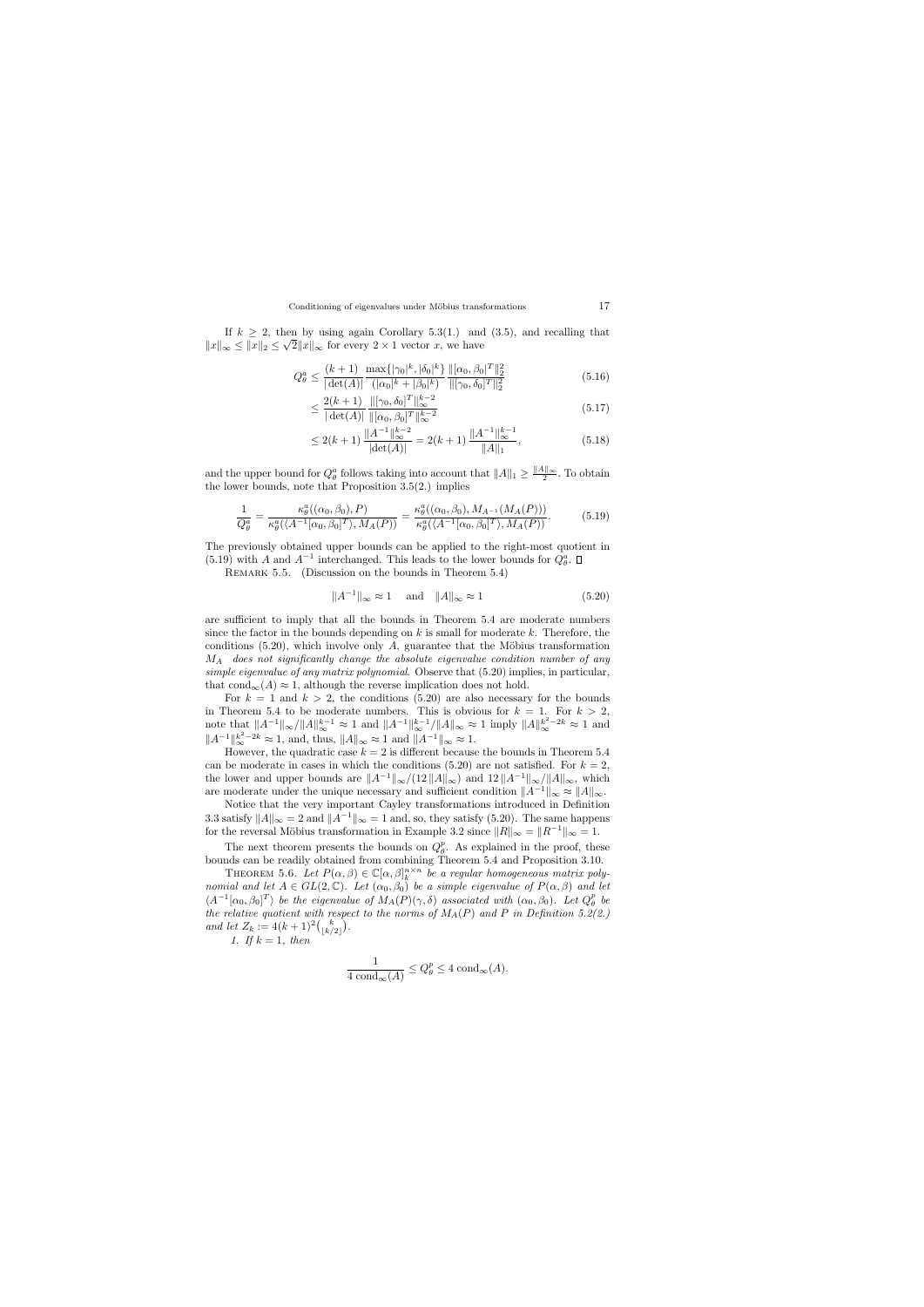2. If  $k \geq 2$ , then

$$
\frac{1}{Z_k \mathop{\mathrm{cond}}\nolimits_\infty(A)^{k-1}} \leq Q_\theta^p \leq Z_k \mathop{\mathrm{cond}}\nolimits_\infty(A)^{k-1}.
$$

Proof. We only prove the upper bounds, since the lower bounds can be obtained from the upper bounds using an argument similar to the one used in (5.19). Notice that parts (1.) and (2.) in Corollary 5.3 and Proposition 3.10 imply

$$
Q_{\theta}^{p} = Q_{\theta}^{a} \frac{\max\limits_{i=0:k} \{ \|B_{i}\|_{2} \}}{\max\limits_{i=0:k} \{ \|B_{i}\|_{2} \}} \leq Q_{\theta}^{a} \left(k+1\right) \binom{k}{\lfloor k/2 \rfloor} \|A\|_{\infty}^{k}.
$$
 (5.21)

Now, the upper bounds follow from the upper bounds on  $Q_{\theta}^{a}$  in Theorem 5.4.

REMARK 5.7. (Discussion on the bounds in Theorem 5.6) The first observation on the bounds presented in Theorem 5.6 is that the factor  $Z_k$ , depending only on the degree  $k$  of  $P$ , becomes very large even for moderate values of  $k$  (consider, for instance,  $k = 15$ ). This fact makes the lower and upper bounds very different from each other, even for matrices A whose condition number is close to 1, and, so, Theorem 5.6 is useless for large k from a strictly rigurous point of view. However, even for such large  $k$ , the bounds in Theorem 5.6 reveal that the main source of potential instability, with respect to the conditioning of eigenvalues, of applying a Möbius transformation to any matrix polynomial is the possible ill-conditioning of A. In this context, it is worth emphasizing that the bounds in Theorem  $5.6$  are extreme a priori bounds. which do not include *any* information on the polynomial  $P(\alpha, \beta)$  or on the considered eigenvalues and, so, we cannot expect that they are precise. In Theorem 5.11, we will provide much sharper (and much more complicated) a posteriori bounds at the cost of including the eigenvalues and the coefficients of both  $P$  and  $M_A(P)$  in the expression of the bounds. The presence of the large factor  $Z_k$  in the bounds of Theorem 5.6 may be seen at the light of the "classic philosophy" of Jim Wilkinson about error analysis [17, p. 64]: "There is still a tendency to attach too much importante to the precise error bounds obtained by an a priori error analysis. In my opinion, the bound itself is usually the least important part of it. The main object of such an analysis is to expose the potential instabilities, if any, of an algorithm ... Usually the bound itself is weaker than it might have been because of the necessity of restricting the mass of detail to a reasonable level..." As we will comment below, this point of view is fully supported in our case by the numerical experiments in Section 7, for which the factor  $Z_k$  is very pessimistic. These numerical experiments and the discussion in this paragraph motivate us to consider the factor  $Z_k$  as the less important part of the bounds in Theorem 5.6 and to call the part depending on  $\text{cond}_{\infty}(A)$  the *essential* part of these bounds.

In addition to the discussion in the previous paragraph, we stress that in many important applications of matrix polynomials, k is very small and so is  $Z_k$  [4]. For instance, the linear case  $k = 1$  (generalized eigenvalue problem) and the quadratic case  $k = 2$  (quadratic eigenvalue problem) are particularly important. Therefore, in these important cases, we can state that Theorem 5.6 proves rigorously that the illconditioning of A is the only potential source of a significant change of the eigenvalue condition numbers under Möbius transformations.

In the rest of the discussion on the bounds of Theorem 5.6, we focus on the essential part of these bounds (i.e., the part depending on  $\text{cond}_{\infty}(A)$ ) and, so, we emphasize once again that such discussion is strictly rigorous only for small values of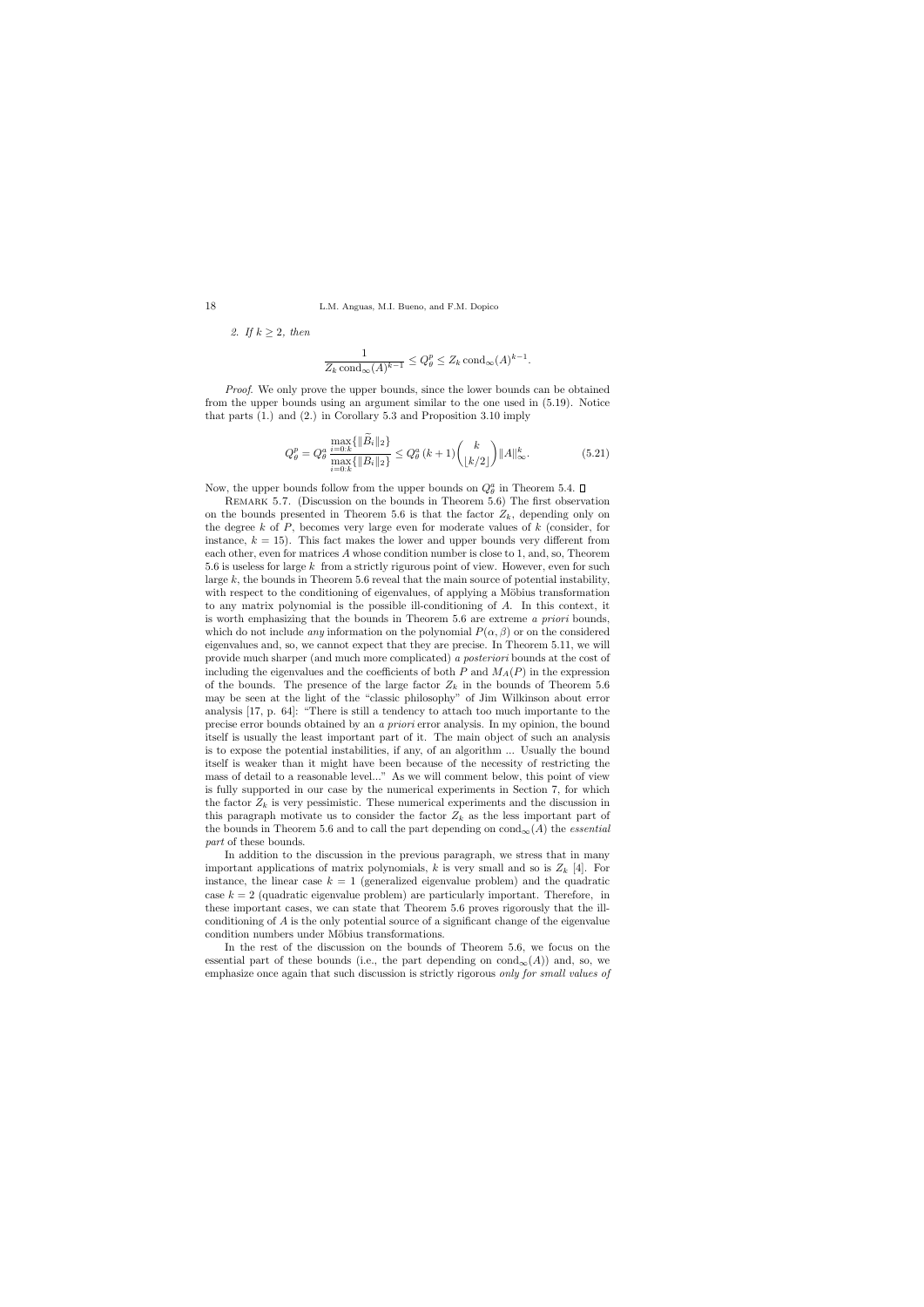k. In our opinion, Theorem 5.6 is the most illuminating result in this paper because it refers to the comparison of condition numbers that are very interesting in numerical applications (recall the comments in the paragraph just after Definition 4.4) and also because it delivers a very clear sufficient condition that guarantees that the Möbius transformation  $M_A$  does not significantly change the relative eigenvalue condition number with respect to the norm of the polynomial of any simple eigenvalue of any matrix polynomial of small degree  $k$ . This sufficient condition is simply that the matrix A is well-conditioned, since  $\text{cond}_{\infty}(A) \approx 1$  if and only if the lower and upper bounds in Theorem 5.6 are moderate numbers. Notice that the very important Cayley transformations in Definition 3.3 satisfy  $\text{cond}_{\infty}(A) = 2$  and that the reversal Möbius transformation in Example 3.2 satisfies  $\text{cond}_{\infty}(R) = 1$ .

REMARK 5.8. (Conjectures) We will see in all of the many numerical experiments in Section 7 that the factor  $Z_k$  in the bounds of Theorem 5.6 is very pessimistic, i.e., although there is an observable dependence on the true values of the quotient  $Q_{\theta}^{p}$  (and also of  $Q_{\theta}^{r}$ ) on k, such dependence is much smaller than the one predicted by  $Z_k$ . Thus, it is tempting to conjecture that  $Z_k$  can be replaced by a much smaller constant  $C_k$  for moderate or large values of k. However, in our opinion, such a conjecture is audacious at the current stage of knowledge, since many other numerical tests with families of matrix polynomials generated in highly nonstandard manners are still possible and, perhaps,  $Z_k$  can be almost attained for a very particular family of matrix polynomials. Therefore, at present, we simply conjecture in a vague probabilistic sense that, for most matrix polynomials with moderate or large degree and for most simple eigenvalues, the constant  $Z_k$  can be replaced by a much smaller quantity while the bounds still hold.

In the last part of this subsection, we present and discuss the bounds on  $Q_{\theta}^{r}$ . As previously announced, these bounds depend on  $A$ ,  $P$ , and  $M_A(P)$  and, so, are qualitatively different from the bounds on  $Q_{\theta}^{a}$  and  $Q_{\theta}^{p}$  presented in Theorems 5.4 and 5.6, which only depend on  $A$  and the degree  $k$  of  $P$ . In order to simplify the bounds, we will assume that the matrix coefficients with indices 0 and k of P and  $M_A(P)$  (i.e.  $B_0, B_k, \tilde{B}_0$  and  $\tilde{B}_k$ ) are different from zero, which covers the most interesting cases in applications.

THEOREM 5.9. Let  $P(\alpha, \beta) = \sum_{i=0}^{k} \alpha^{i} \beta^{k-i} B_i \in \mathbb{C}[\alpha, \beta]_k^{n \times n}$  be a regular homogeneous matrix polynomial and let  $\overline{A} \in GL(2, \mathbb{C})$ . Let  $(\alpha_0, \beta_0)$  be a simple eigenvalue of  $P(\alpha, \beta)$  and let  $\langle A^{-1}[\alpha_0, \beta_0]^T \rangle$  be the eigenvalue of  $M_A(P)(\gamma, \delta) = \sum_{k=0}^k \gamma^i \delta^{k-i} \widetilde{B}_k$ associated with  $(\alpha_0, \beta_0)$ . Let  $Q_\theta^r$  be the relative quotient in Definition 5.2(3.) and let  $Z_k := 4(k+1)^2 {k \choose \lfloor k/2 \rfloor}$ . Assume that  $B_0 \neq 0, B_k \neq 0, \widetilde{B}_0 \neq 0$ , and  $\widetilde{B}_k \neq 0$  and define

$$
\rho := \frac{\max_{i=0:k} \{ \|B_i\|_2\}}{\min\{\|B_0\|_2, \|B_k\|_2\}}, \quad \tilde{\rho} := \frac{\max_{i=0:k} \{ \|B_i\|_2\}}{\min\{\|\tilde{B}_0\|_2, \|\tilde{B}_k\|_2\}}.
$$
(5.22)

1. If  $k = 1$ , then

$$
\frac{1}{4 \operatorname{cond}_{\infty}(A) \tilde{\rho}} \le Q_{\theta}^{r} \le 4 \operatorname{cond}_{\infty}(A) \rho.
$$

2. If  $k \geq 2$ , then

$$
\frac{1}{Z_k \operatorname{cond}_{\infty}(A)^{k-1} \widetilde{\rho}} \le Q_{\theta}^r \le Z_k \operatorname{cond}_{\infty}(A)^{k-1} \rho.
$$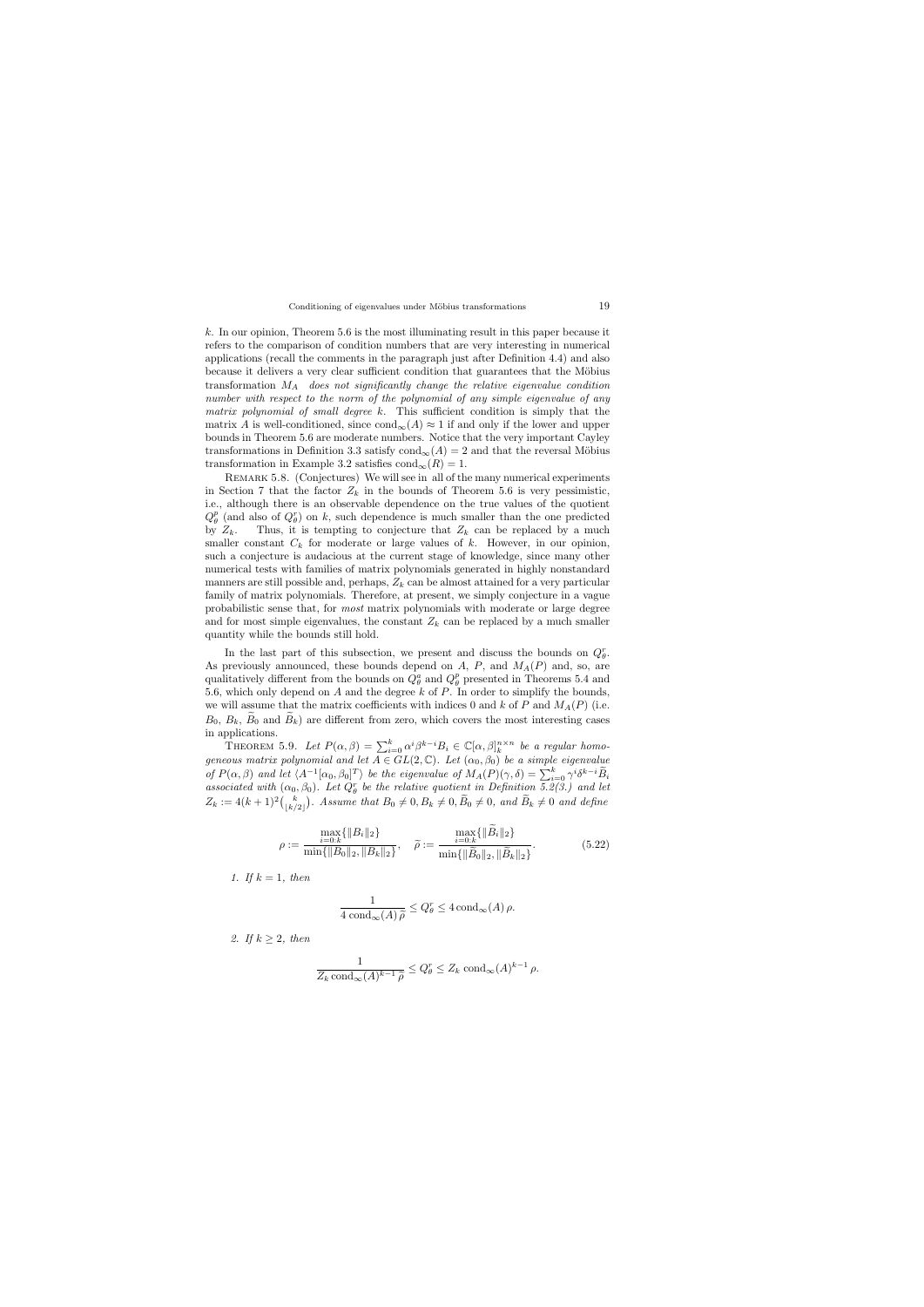Proof. We only prove the upper bounds, since the lower bounds can be obtained from the upper bounds using a similar argument to that used in (5.19).

Let  $A = \begin{bmatrix} a & b \\ c & d \end{bmatrix}$ . Select an arbitrary representative  $[\alpha_0, \beta_0]^T$  of  $(\alpha_0, \beta_0)$ , and consider the representative  $[\gamma_0, \delta_0]^T := A^{-1} [\alpha_0, \beta_0]^T = \begin{bmatrix} \frac{d\alpha_0 - b\beta_0}{\det(A)}, \frac{a\beta_0 - c\alpha_0}{\det(A)} \end{bmatrix}$  of the eigenvalue of  $M_A(P)$  associated with  $(\gamma_0, \delta_0)$ .

If  $k = 1$ , then, from Corollary 5.3(3.), (5.14) and (5.15), we obtain

$$
Q_{\theta}^{r} \leq \frac{\max\limits_{i=0:k}\{\|B_{i}\|_{2}\}}{\min\{\|B_{0}\|_{2},\|B_{k}\|_{2}\}} Q_{\theta}^{a} \leq \frac{\max\limits_{i=0:k}\{\|B_{i}\|_{2}\}}{\min\{\|B_{0}\|_{2},\|B_{k}\|_{2}\}} 2\|A^{-1}\|_{\infty}.
$$

Proposition 3.10 implies  $\max_{i=0:k} \{||B_i||_2\} \leq 2 ||A||_{\infty} \max_{i=0:k} \{||B_i||_2\}$ , which combined with the previous inequality yields the upper bound for  $k = 1$ .

If  $k \geq 2$ , then, from Corollary 5.3(3.) and the inequalities (5.16) and (5.18), we get

$$
Q_{\theta}^{r} \leq \frac{\max\limits_{i=0:k} \{ \|B_{i}\|_{2} \}}{\min\{\|B_{0}\|_{2}, \|B_{k}\|_{2}\}} \frac{(k+1)}{|\det(A)|} \frac{\max\{|\gamma_{0}|^{k}, |\delta_{0}|^{k}\}}{(|\alpha_{0}|^{k} + |\beta_{0}|^{k})} \frac{2 \max\{|\beta_{0}|^{2}, |\alpha_{0}|^{2}\}}{\max\{|\delta_{0}|^{2}, |\gamma_{0}|^{2}\}}
$$

$$
\leq \frac{\max\limits_{i=0:k} \{ \|\widetilde{B}_{i}\|_{2} \}}{\min\{\|B_{0}\|_{2}, \|B_{k}\|_{2}\}} 2(k+1) \frac{\|A^{-1}\|_{\infty}^{k-1}}{\|A\|_{1}},
$$

which combined with Proposition 3.10 and  $||A||_1 \ge ||A||_{\infty}/2$  yields the upper bound for  $k \geq 2$ .  $\Box$ 

REMARK 5.10. (Discussion on the bounds in Theorem 5.9) The only difference between the bounds in Theorem 5.9 and those in Theorem 5.6 is that the former can be obtained from the latter by multiplying the upper bounds by  $\rho$  and dividing the lower bounds by  $\tilde{\rho}$ . Moreover, since  $\rho \geq 1$  and  $\tilde{\rho} \geq 1$ , the bounds in Theorem 5.9 are moderate numbers if and only if the ones in Theorem 5.6 are and  $\rho \approx 1 \approx \tilde{\rho}$ . Thus, as long as the degree k of the polynomial is small, the three conditions  $\text{cond}_{\infty}(A) \approx$ 1,  $\rho \approx 1$ , and  $\tilde{\rho} \approx 1$  are sufficient to imply that all the bounds in Theorem 5.9 are moderate numbers and guarantee that the Möbius transformation  $M_A$  does not significantly change the relative eigenvalue condition numbers of any eigenvalue of a matrix polynomial P satisfying  $\rho \approx 1$  and  $\tilde{\rho} \approx 1$ . Note that the presence of  $\rho$  and  $\tilde{\rho}$  is natural, since  $\rho$  has appeared previously in a number of results that compare the relative eigenvalue condition numbers of a matrix polynomial and of some of its linearizations [22, 6]. As in the case of the bounds in Theorem 5.6, all the numerical experiments presented in Section 7 (as well as many others) indicate that for large values of k the factor  $Z_k$  is also very pessimistic for the bounds in Theorem 5.9, therefore, a probabilistic conjecture similar to that in Remark 5.8 can be stated for the bounds in Theorem 5.9.

5.3. Bounds involving eigenvalues for Möbius transformations induced by ill-conditioned matrices. The bounds in Theorem 5.4 on  $Q_{\theta}^{a}$  are very satisfactory for low degree matrix polynomials under the sufficient conditions  $||A||_{\infty} \approx$  $||A^{-1}||_{\infty} \approx 1$  since, then, the lower and upper bounds are moderate numbers not far from one for small values of k. The same happens with the bounds on  $Q_{\theta}^{p}$  in Theorem 5.6 under the sufficient condition  $\text{cond}_{\infty}(A) \approx 1$ , and for the bounds in Theorem 5.9 on  $Q_{\theta}^{r}$ , with the two additional conditions  $\rho \approx \tilde{\rho} \approx 1$ . Obviously, these bounds are no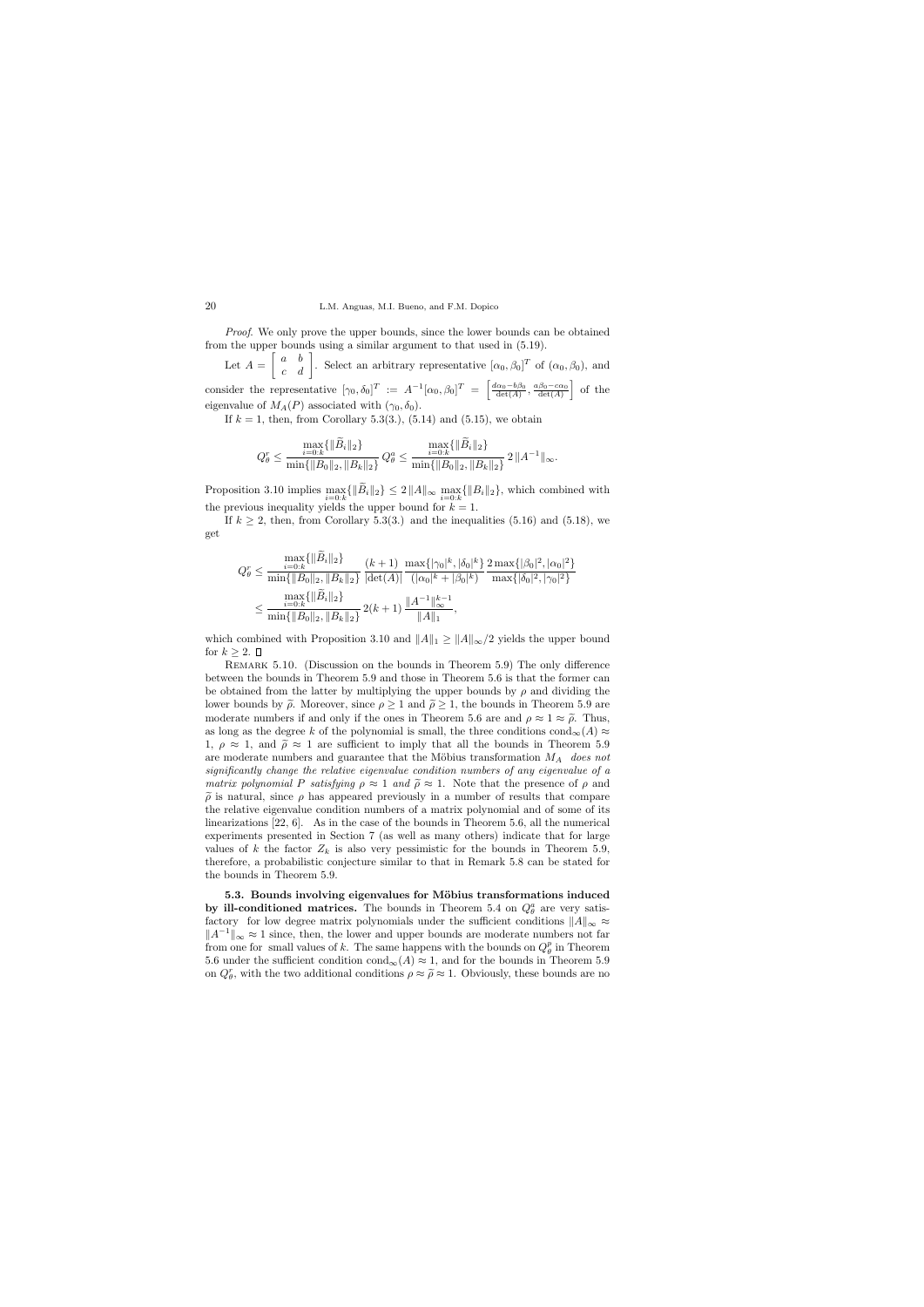longer satisfactory for any value of the degree k if  $\text{cond}_{\infty}(A) \gg 1$ , i.e., if the Möbius transformation is induced by an ill-conditioned matrix, since the lower and upper bounds are very different from each other and do not give any information about the true values of  $Q_{\theta}^{a}$ ,  $Q_{\theta}^{p}$ , and  $Q_{\theta}^{r}$ . Note, in particular, that, for any ill-conditioned A, the upper bounds in Theorems 5.6 and 5.9 are much larger than 1, while the lower bounds are much smaller than 1.

Although we do not know any Möbius transformation  $M_A$  with  $\text{cond}_{\infty}(A) \gg 1$ that is useful in applications and we do not see currently any reason for using such transformations, we consider them in this section for completeness and in connection with the attainability of the bounds in such situation.

For brevity, we limit our discussion to the bounds on the quotients  $Q_{\theta}^a$  and  $Q_{\theta}^p$ , since the presence of  $\rho$  and  $\tilde{\rho}$  in Theorem 5.9 complicates the discussion on  $Q_{\rho}^{r}$ .<br>We start by obtaining in Theorem 5.11 sharper upper and lower bounds of

We start by obtaining in Theorem 5.11 sharper upper and lower bounds on  $Q_{\theta}^{a}$ and  $Q_{\theta}^{p}$  at the cost of involving the eigenvalues and the coefficients of P and  $M_{A}(P)$ in the expressions of the new bounds. The reader will notice that in Theorem 5.11, we are using the 1-norm for degree  $k = 1$  and the  $\infty$ -norm for degree  $k \geq 2$ . The reason for these different choices of norms is that they lead to sharper bounds in each case. Obviously, in the case  $k = 1$ , we can also use the  $\infty$ -norm at the cost of worsening somewhat the bounds on  $Q_{\theta}^{a}$  and  $Q_{\theta}^{p}$ .

THEOREM 5.11. Let  $P(\alpha, \beta) = \sum_{i=0}^{k} \alpha^{i} \beta^{k-i} B_{i} \in \mathbb{C}[\alpha, \beta]_{k}^{n \times n}$  be a regular homogeneous matrix polynomial and let  $A = \begin{bmatrix} a & b \\ c & d \end{bmatrix} \in GL(2, \mathbb{C})$ . Let  $M_A(P)(\gamma, \delta) =$  $\sum_{i=0}^k \gamma^i \delta^{k-i} \widetilde{B}_i \in \mathbb{C}[\alpha, \beta]_k^{n \times n}$  be the Möbius transform of  $P(\alpha, \beta)$  under  $M_A$ . Let  $(\alpha_0, \beta_0)$  be a simple eigenvalue of  $P(\alpha, \beta)$  and let  $\langle A^{-1}[\alpha_0, \beta_0]^T \rangle$  be the eigenvalue of  $M_A(P)$  associated with  $(\alpha_0, \beta_0)$ . Let  $[\alpha_0, \beta_0]^T$  be an arbitrary representative of  $(\alpha_0, \beta_0)$ and let  $[\gamma_0, \delta_0]^T := A^{-1} [\alpha_0, \beta_0]^T$  be the associated representative of  $\langle A^{-1} [\alpha_0, \beta_0]^T \rangle$ . Let  $Q_{\theta}^{a}$  and  $Q_{\theta}^{p}$  be the quotients in Definition 5.2(1.) and (2.), respectively.

1. If  $k = 1$ , then

$$
\frac{1}{2|\text{det}(A)|} \frac{\|[\alpha_0, \beta_0]^T\|_1}{\|[\gamma_0, \delta_0]^T\|_1} \leq Q_\theta^a \leq \frac{2}{|\text{det}(A)|} \frac{\|[\alpha_0, \beta_0]^T\|_1}{\|[\gamma_0, \delta_0]^T\|_1},
$$
  

$$
\frac{1}{2|\text{det}(A)|} \frac{\|[\alpha_0, \beta_0]^T\|_1}{\|[\gamma_0, \delta_0]^T\|_1} \frac{\max_{i=0:k} \{\|\tilde{B}_i\|_2\}}{\max_{i=0:k} \{\|B_i\|_2\}} \leq Q_\theta^p \leq \frac{2}{|\text{det}(A)|} \frac{\|[\alpha_0, \beta_0]^T\|_1}{\|[\gamma_0, \delta_0]^T\|_1} \frac{\max_{i=0:k} \{\|\tilde{B}_i\|_2\}}{\max_{i=0:k} \{\|B_i\|_2\}}.
$$

2. If 
$$
k \geq 2
$$
, then

$$
\frac{1}{2(k+1)|\det(A)|} \left(\frac{\|[\gamma_0, \delta_0]^T\|_{\infty}}{\|[\alpha_0, \beta_0]^T\|_{\infty}}\right)^{k-2} \leq Q_{\theta}^a \leq \frac{2(k+1)}{|\det(A)|} \left(\frac{\|[\gamma_0, \delta_0]^T\|_{\infty}}{\|[\alpha_0, \beta_0]^T\|_{\infty}}\right)^{k-2},
$$
  

$$
\frac{1}{2(k+1)|\det(A)|} \left(\frac{\|[\gamma_0, \delta_0]^T\|_{\infty}}{\|[\alpha_0, \beta_0]^T\|_{\infty}}\right)^{k-2} \frac{\max_{i=0: k}{\{|\tilde{B}_i||_2\}}}{\max_{i=0: k}{\{||\tilde{B}_i||_2\}} \leq Q_{\theta}^p,
$$
  

$$
Q_{\theta}^p \leq \frac{2(k+1)}{|\det(A)|} \left(\frac{\|[\gamma_0, \delta_0]^T\|_{\infty}}{\|[\alpha_0, \beta_0]^T\|_{\infty}}\right)^{k-2} \frac{\max_{i=0: k}{\{||\tilde{B}_i||_2\}}}{\max_{i=0: k}{\{||\tilde{B}_i||_2\}}}.
$$

Moreover, the bounds in this theorem are sharper than those in Theorems 5.4 and 5.6. That is, each upper (resp. lower) bound in the previous inequalities is smaller (resp. larger) than or equal to the corresponding upper (resp. lower) bound in Theorems 5.4 and 5.6.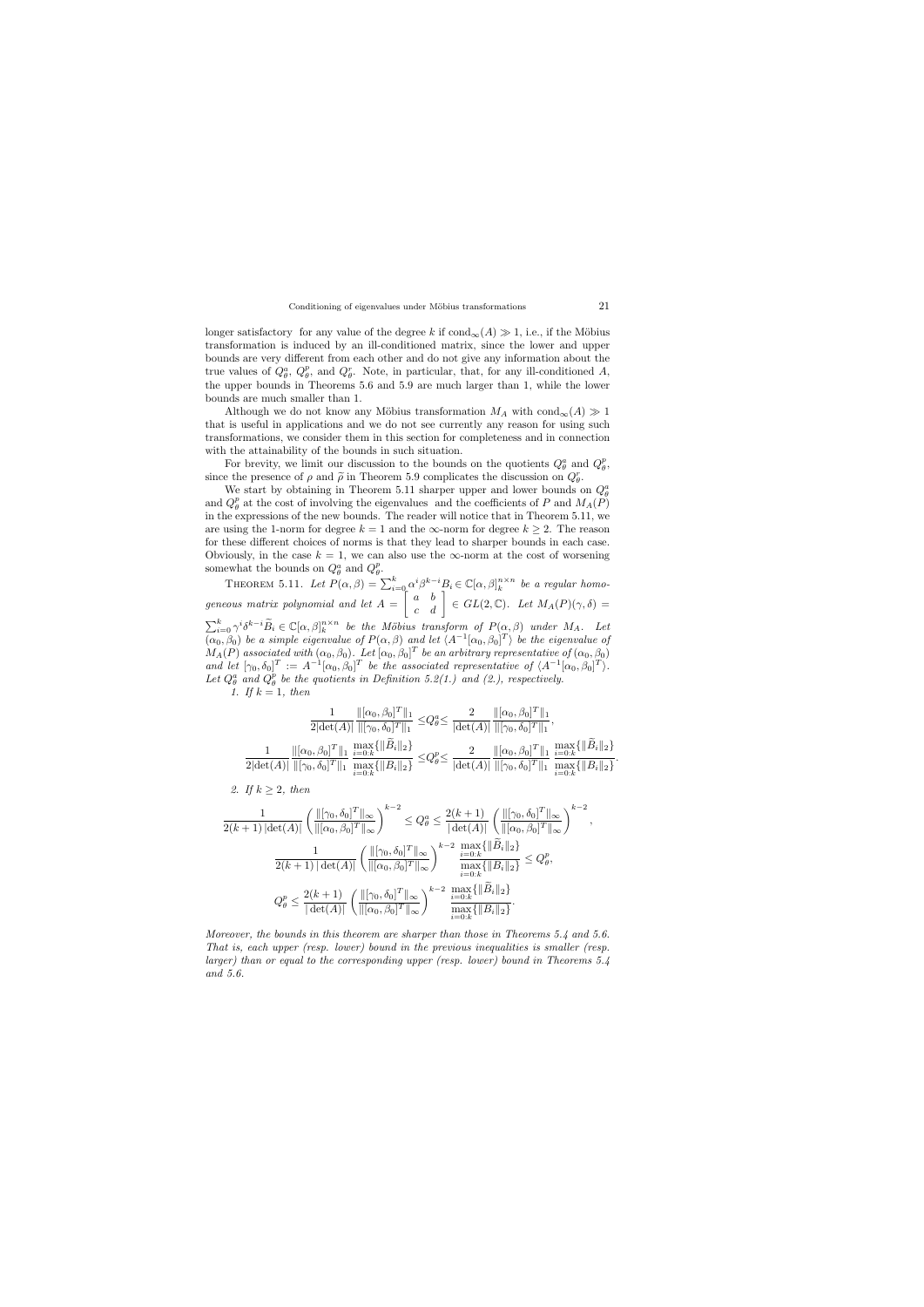*Proof.* We only need to prove the bounds for  $Q_{\theta}^{a}$ . The bounds for  $Q_{\theta}^{p}$  follow immediately from the bounds for  $Q_{\theta}^{a}$  and the equality in (5.21). For  $k = 1$ , the upper bound on  $Q_{\theta}^{a}$  can be obtained from (5.15); the lower bound follows easily from (5.14) through an argument similar to the one leading to the upper bound. For  $k \geq 2$ , the upper bound on  $Q_{\theta}^{a}$  is just (5.17), and the lower bound follows easily from Corollary 5.3(1.) and (5.2) through an argument similar to the one leading to the upper bound.

Next, we prove that the bounds in this theorem are sharper than those in Theorems 5.4 and 5.6. For the upper bounds in Theorem 5.4, this follows from (5.15) for  $k = 1$  and the inequality (5.18) for  $k \geq 2$ . The corresponding results for the lower bounds in Theorem 5.4 follow from a similar argument. Note that the bounds in Theorem 5.6 can be obtained from the ones in this theorem in two steps: first bounds on  $\|[\alpha_0, \beta_0]^T\|_1/\|[\gamma_0, \delta_0]^T\|_1$ , for  $k = 1$ , and on  $\|[\gamma_0, \delta_0]^T\|_{\infty}/\|[\alpha_0, \beta_0]^T\|_{\infty}$ , for  $k \geq 2$ , are obtained and, then, upper and lower bounds on  $\max_{i=0:k} \{||B_i||_2\} / \max_{i=0:k} \{||B_i||_2\}$ are obtained from Proposition 3.10 (the lower bounds are obtained by interchanging the roles of  $B_i$  and  $B_i$  and by replacing A by  $A^{-1}$ , since  $P = M_{A^{-1}}(M_A(P))$ . This proves that the bounds in this theorem are sharper than those in Theorems 5.4 and 5.6.  $\Box$ 

Observe that, in contrast with Theorems 5.4 and 5.6, the lower and upper bounds in Theorem 5.11 only differ by the *linear in the degree* constant  $2(k+1)$ , which is very moderate from a numerical point of view (apart from being pessimistic according to our numerical tests). Thus, from Theorem 5.11, we obtain the following approximate (up to the mentioned linear constant) equalities:

$$
Q_{\theta}^{a} \approx \frac{1}{|\det(A)|} \frac{\|[\alpha_{0}, \beta_{0}]^{T}\|_{1}}{\|[\gamma_{0}, \delta_{0}]^{T}\|_{1}}, \ Q_{\theta}^{p} \approx \frac{1}{|\det(A)|} \frac{\|[\alpha_{0}, \beta_{0}]^{T}\|_{1}}{\|[\gamma_{0}, \delta_{0}]^{T}\|_{1}} \frac{\max_{i=0:k} \{ \|B_{i}\|_{2} \}}{\max_{i=0:k} \{ \|B_{i}\|_{2} \}}, \quad \text{for } k = 1,
$$
\n(5.23)

and

$$
Q_{\theta}^{a} \approx \frac{1}{|\det(A)|} \left( \frac{\|[\gamma_0, \delta_0]^T\|_{\infty}}{\|[\alpha_0, \beta_0]^T\|_{\infty}} \right)^{k-2}, \quad \text{for } k \ge 2,
$$
\n(5.24)

$$
Q_{\theta}^{p} \approx \frac{1}{|\det(A)|} \left( \frac{\|[\gamma_{0}, \delta_{0}]^{T}\|_{\infty}}{\|[\alpha_{0}, \beta_{0}]^{T}\|_{\infty}} \right)^{k-2} \frac{\max\limits_{i=0:k} \{ \|\tilde{B}_{i}\|_{2} \}}{\max\limits_{i=0:k} \{ \|B_{i}\|_{2} \}}, \quad \text{for } k \ge 2.
$$
 (5.25)

The approximate equalities (5.23), (5.24), and (5.25) are much simpler than the exact expressions for the quotients  $Q_{\theta}^{a}$  and  $Q_{\theta}^{p}$  given by (5.2), using the appropriate weights (see Corollary 5.3), and reveal clearly when the *essential parts* (i.e., those depending on  $||A||_{\infty}$ ,  $||A^{-1}||_{\infty}$ , or cond<sub>∞</sub>(A), but not containing the factors  $S_k$  or  $Z_k$ ) of the lower and upper bounds in Theorems 5.4 and 5.6 are attained. An analysis of these approximate expressions leads to some interesting conclusions that are informally discussed below. Throughout this discussion, we often use expressions similar to "this bound is essentially attained" with the meaning that the essential part of that bound is attained. Note that, this discussion will illustrate, among other things, that the factor  $\text{cond}_{\infty}(A)^{k-1}$  in Theorem 5.6 is necessary in the bounds for any value of  $k \geq 2$ . However, we emphasize that this discussion proves rigorously that the actual lower and upper bounds in Theorems 5.4 and 5.6 are (almost) attained *only for* small values of the degree k, i.e., when the factors  $S_k$  and  $Z_k$  are moderate. Also, for brevity, when comparing the bounds for  $k = 1$  and  $k \geq 2$  in our analysis, we use the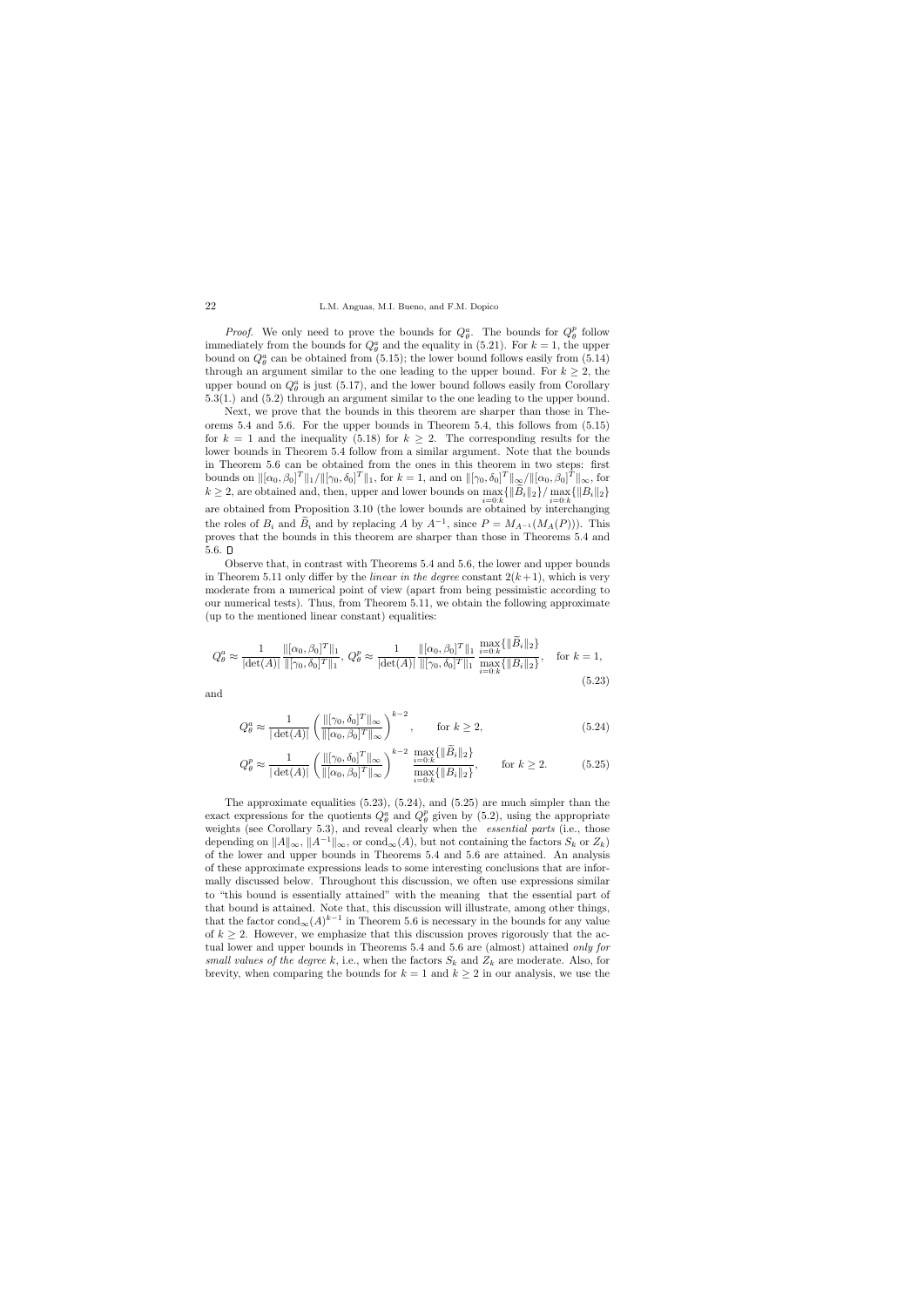fact

$$
\frac{\|[\alpha_0, \beta_0]^T\|_1}{\|[\gamma_0, \delta_0]^T\|_1} \approx \frac{\|[\alpha_0, \beta_0]^T\|_{\infty}}{\|[\gamma_0, \delta_0]^T\|_{\infty}}
$$

without saying it explicitly.

1. The bounds in Theorem 5.4 on  $Q_{\theta}^{a}$  are essentially optimal in the following sense: for a fixed matrix A (which is otherwise arbitrary, and so, it may be very illconditioned), it is always possible to find regular matrix polynomials with simple eigenvalues for which the upper bounds are essentially attained; the same happens with the lower bounds. Next we show these facts.

For  $k = 1$ , (5.23) implies that the upper (resp. lower) bound in Theorem 5.4 is essentially attained for any regular pencil with a simple eigenvalue  $(\alpha_0, \beta_0)$  satisfying

$$
\frac{\|[\alpha_0, \beta_0]^T\|_1}{\|[\gamma_0, \delta_0]^T\|_1} = \frac{\|AA^{-1}[\alpha_0, \beta_0]^T\|_1}{\|A^{-1}[\alpha_0, \beta_0]^T\|_1} = \|A\|_1.
$$
\n(5.26)

In contrast, the lower bound is essentially attained by any regular pencil with a simple eigenvalue  $(\alpha_0, \beta_0)$  such that

$$
\frac{\|A^{-1}[\alpha_0, \beta_0]^T\|_1}{\|[\alpha_0, \beta_0]^T\|_1} = \|A^{-1}\|_1.
$$
\n(5.27)

Note that, for any positive integer n, a regular pencil of size  $n \times n$  can be easily constructed satisfying (5.26) (resp. (5.27)): just take a diagonal pencil with a main-diagonal entry having the desired eigenvalue as a root.

For  $k = 2$ , (5.24) implies that  $Q_{\theta}^a \approx 1/|\det(A)| = ||A^{-1}||_{\infty}/||A||_1$ . So, the quotient  $Q_{\theta}^{a}$  is independent of the eigenvalue and the polynomial's matrix coefficients, and is essentially always equal to both the lower and upper bounds.

Finally, for  $k > 2$ , (5.24) implies that the upper (resp. lower) bound in Theorem 5.4 is essentially attained if the right (resp. left) inequality in

$$
\frac{1}{\|A\|_{\infty}} \le \frac{\|[\gamma_0,\delta_0]^T\|_{\infty}}{\|[\alpha_0,\beta_0]^T\|_{\infty}} \le \|A^{-1}\|_{\infty}
$$

is an equality. Again, for any size  $n \times n$ , regular matrix polynomials with simple eigenvalues satisfying either of the two conditions can be easily constructed as diagonal matrix polynomials of degree  $k$  having a main diagonal entry with the desired eigenvalue as a root.

2. From (5.23) and (5.24), and the discussion above, we see that, for a fixed illconditioned matrix A (which implies that the upper and lower bounds on  $Q_{\theta}^{a}$  in Theorem 5.4 are very far apart), the behaviours of  $Q_{\theta}^{a}$  for  $k = 1$ ,  $k = 2$ , and  $k > 2$ are very different from each other in the following sense: If the lower (resp. upper) bound on  $Q_\theta^a$  given in Theorem 5.4 is essentially attained for an eigenvalue  $(\alpha_0, \beta_0)$ when  $k = 1$ , then the upper (resp. lower) bound on  $Q_{\theta}^{a}$  is attained for the same eigenvalue when  $k > 2$  (recall that the expression for  $Q_{\theta}^{a}$  only depends on A, the eigenvalue  $(\alpha_0, \beta_0)$  and the degree k of the matrix polynomial; also recall that for any k we can construct a matrix polynomial of degree  $k$  with a simple eigenvalue equal to  $(\alpha_0, \beta_0)$ ). When  $k = 2$ , the true value of  $Q_{\theta}^a$  does not depend (essentially) on  $(\alpha_0, \beta_0)$ , according to (5.24). In this sense, the behaviours for  $k = 1$  and  $k > 2$ are opposite from each other, while the one for  $k = 2$  can be seen as "neutral".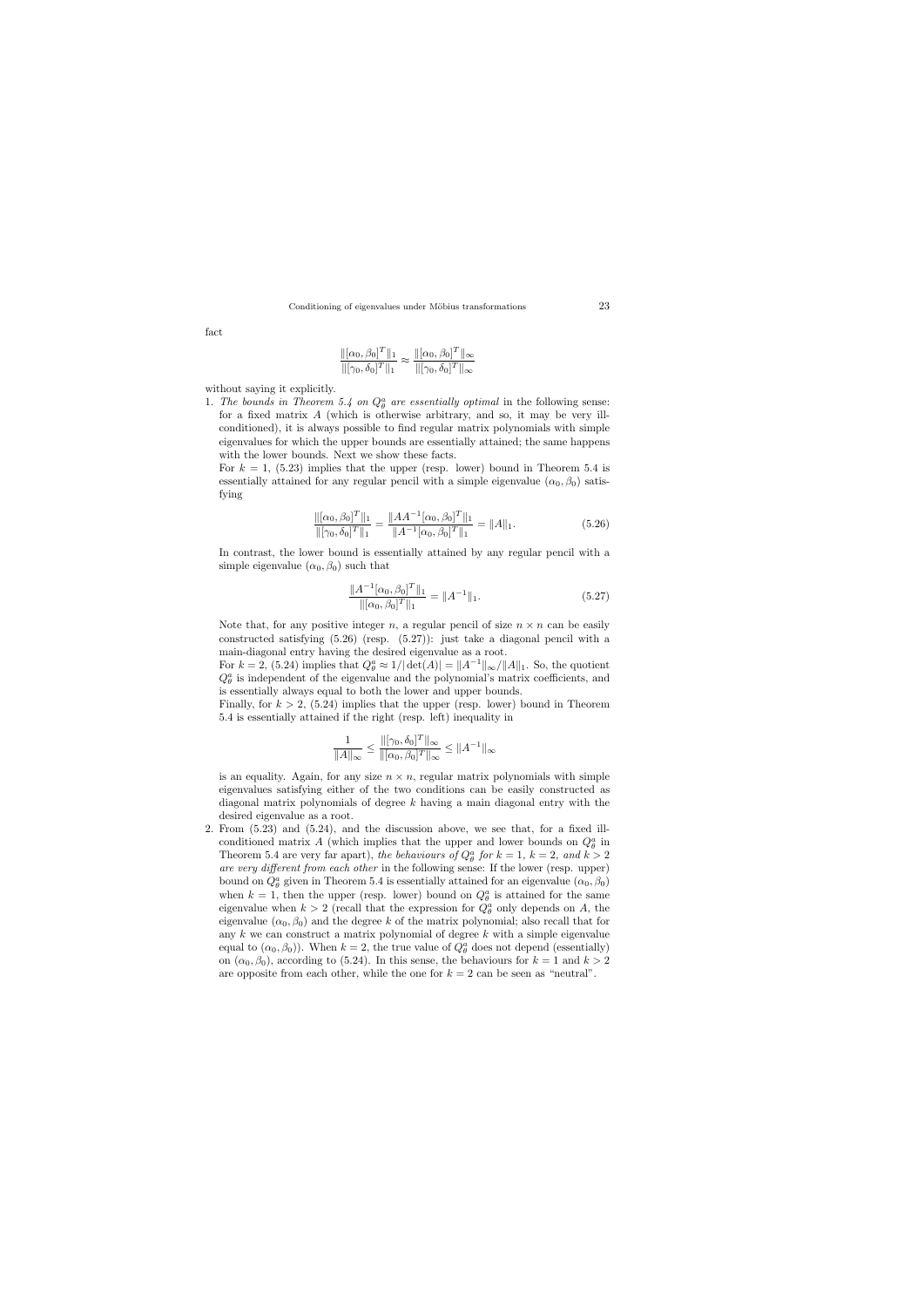3. The bounds in Theorem 5.6 on  $Q_{\theta}^{p}$  are essentially optimal in the following sense: if the matrix  $A$  is fixed, then it is always possible to find regular matrix polynomials with a simple eigenvalue for which the upper bounds on  $Q_{\theta}^{p}$  are essentially attained; the same happens with the lower bounds.

Here we only discuss our claim for the upper bounds on  $Q_{\theta}^{p}$ . Then, to show that the lower bounds on  $Q_{\theta}^{p}$  can be attained, an argument similar to that in (5.19) can be used.

From (5.23) and (5.25), for the upper bound on  $Q_{\theta}^{p}$  to be essentially attained, both the upper bound on  $Q_{\theta}^{a}$  (presented in Theorem 5.4) and the upper bound on  $\max_{i=0:k} \{||B_i||_2\} / \max_{i=0:k} \{||B_i||_2\}$  (given in Proposition 3.10) must be essentially attained. Thus, we need to construct a regular matrix polynomial with a simple eigenvalue for which both bounds are attained simultaneously. In our discussion in item 1. above we discussed how to find an eigenvalue  $(\alpha_0, \beta_0)$  attaining the upper bound on  $Q_{\theta}^{a}$  for each value of k. In order to construct a regular matrix polynomial P with  $(\alpha_0, \beta_0)$  as a simple eigenvalue and such that  $\max_{i=0:k} {\{\|B_i\|_2\}} / \max_{i=0:k} {\{\|B_i\|_2\}} \approx \|A\|_{\infty}^k$  we proceed as follows:

Let  $q(\alpha, \beta)$  be any nonzero scalar polynomial of degree k such that  $q(\alpha_0, \beta_0) = 0$ and define  $P(\alpha, \beta) = \text{diag}(\varepsilon q(\alpha, \beta), Q(\alpha, \beta)) =: \sum_{i=0}^{k} \alpha^{i} \beta^{k-i} B_i$ , where  $\varepsilon > 0$  is an arbitrarily small parameter and  $Q(\alpha, \beta) = \sum_{i=0}^{k} \alpha^{i} \beta^{k-i} C_i \in \mathbb{C}[\alpha, \beta]_k^{(n-1)\times(n-1)}$  $\sum_{k=1}^{(n-1)\times(n-1)}$  is a regular matrix polynomial. Then,  $P(\alpha, \beta)$  is regular, and has  $(\alpha_0, \beta_0)$  as a simple eigenvalue if  $(\alpha_0, \beta_0)$  is not an eigenvalue of  $Q(\alpha, \beta)$ . Moreover, if  $\varepsilon$  is sufficiently small and  $||C_{\ell}||_2 := \max_{i=0:k} \{||C_i||_2\}$ , then  $\max_{i=0:k} \{||B_i||_2\} = ||B_{\ell}||_2$ . Let us assume, for simplicity, that  $(\alpha_0, \beta_0) \neq (1, 0)$  and  $(\alpha_0, \beta_0) \neq (0, 1)$ , although such assumption is not essential. Next, we explain how to construct  $Q(\alpha, \beta)$  depending on which entry of A has the largest modulus.

• If  $||A||_M = |a|$ , let  $Q(\alpha, \beta) := \alpha^k C_k$ , where  $C_k$  is an arbitrary  $(n-1) \times (n-1)$ nonsingular matrix such that, for  $\varepsilon$  small enough,  $P(\alpha, \beta)$  satisfies  $||B_k||_2 \gg ||B_i||_2$ for  $i \neq k$ , and so, (3.6) implies  $B_k \approx a^k B_k$ . Hence  $\max_{i=0:k} {\{\Vert B_i \Vert_2\}} \geq {\Vert B_k \Vert_2} \approx$  $||a|^k ||B_k||_2$ . By (3.7), we have

$$
\frac{1}{2^k} ||A||_{\infty}^k \leq ||A||_M^k \leq \frac{\max_{i=0:k} \{ ||\widetilde{B}_i||_2 \}}{\max_{i=0:k} \{ ||B_i||_2 \}} \leq ||A||_{\infty}^k (k+1) {k \choose \lfloor k/2 \rfloor}.
$$

Thus, we deduce that  $\max_{i=0:k} \{||\tilde{B}_i||_2\}/\max_{i=0:k} \{||B_i||_2\} \approx ||A||_{\infty}^k$ , up to a factor depending on k. Note that  $(\alpha_0, \beta_0)$  is not an eigenvalue of  $Q(\alpha, \beta)$  by construction.

• If  $||A||_M = |b|$ , then the same conclusion follows by taking again  $Q(\alpha, \beta) = \alpha^k C_k$ , since (3.6) implies  $B_0 \approx b^k B_k$ .

• If  $||A||_M = |c|$ , we get the desired result from taking  $Q(\alpha, \beta) = \beta^k C_0$ , since (3.6) implies  $B_k \approx c^k B_0$ .

- If  $||A||_M = |d|$ , take again  $Q(\alpha, \beta) = \beta^k C_0$ , since (3.6) implies  $B_0 \approx d^k B_0$ .
- 4. From (5.23) and (5.25), we see that, for a fixed ill-conditioned A, the behaviours of  $Q_{\theta}^{p}$  for  $k = 1$  and  $k > 2$  are very different from each other in the following sense: the eigenvalues  $(\alpha_0, \beta_0)$  for which  $Q_\theta^p$  essentially attains the upper (resp. lower) bound given in Theorem 5.6 for  $k > 2$ , do not attain the upper (resp. lower) bound on  $Q_{\theta}^{p}$  for  $k=1$ . Notice, for example, that if  $Q_{\theta}^{p}$  attains the upper bound for some polynomial of degree  $k > 2$  having  $(\alpha_0, \beta_0)$  as a simple eigenvalue, then  $\|[\gamma_0,\delta_0]^T\|_{\infty}$  $\frac{\|[\cos\delta_0]^T\|_{\infty}}{\|[\cos\delta_0]^T\|_{\infty}} \approx \|A^{-1}\|_{\infty} \text{ and } \max_{i=0:k} {\{\|\tilde{B}_i\|_2\}} / \max_{i=0:k} {\{\|B_i\|_2\}} \approx \|A\|_{\infty}^k, \text{ which implies}$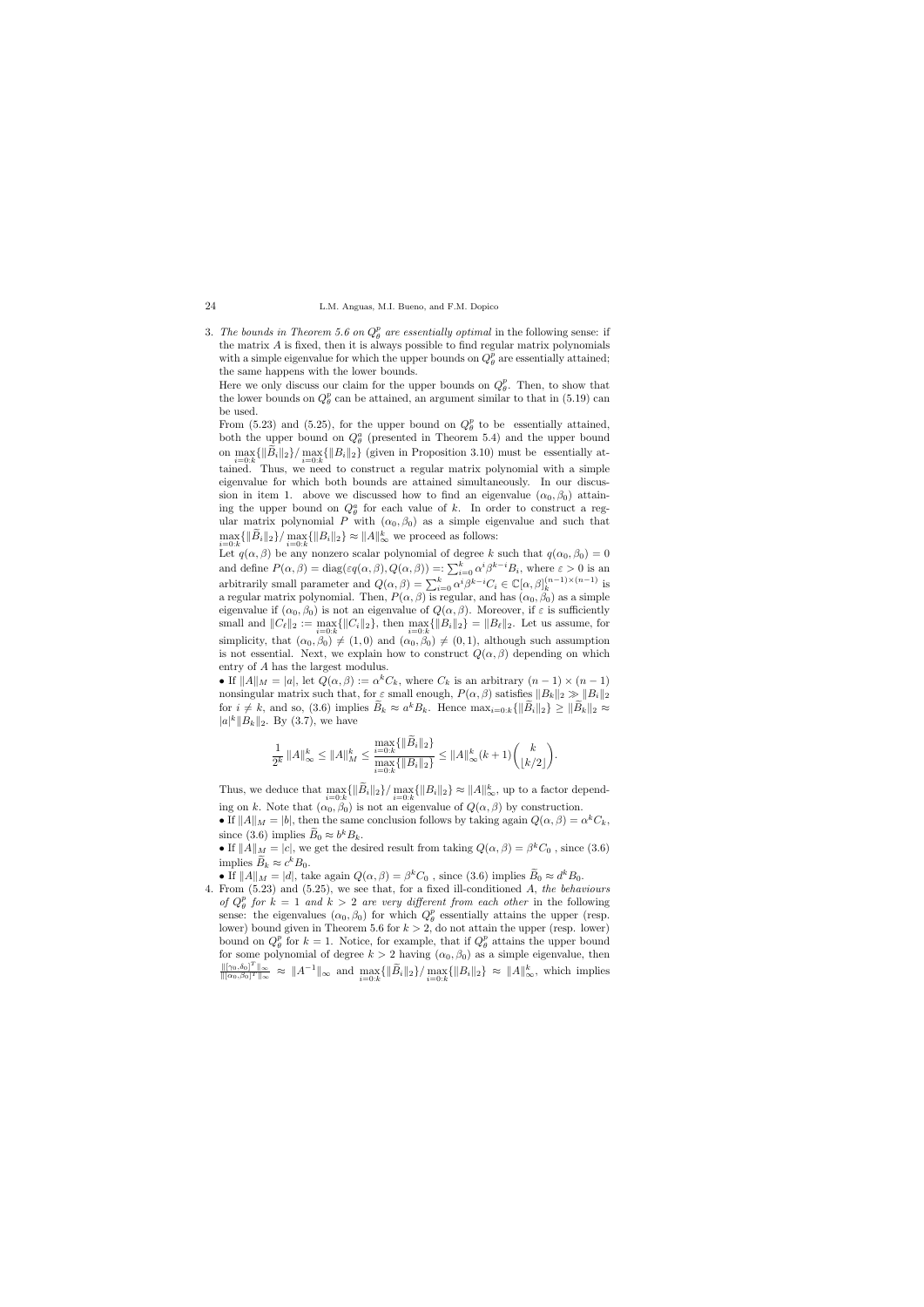that  $Q_{\theta}^{p} \approx \text{cond}_{\infty}(A)^{k-1}$  by (3.5) while, in this case, the value of  $Q_{\theta}^{p}$  associated with a polynomial of degree 1 is of order  $1$  (by  $(5.23)$ ), which is not close to the upper bound  $4 \text{ cond}_{\infty}(A)$  since A is ill-conditioned. Note also that, in contrast to the discussion for  $Q_{\theta}^a$ , we cannot state that such behaviours are opposite from each other. In our example, the lower bound for  $Q_{\theta}^{p}$  with  $k = 1$  is much smaller than 1 when  $\text{cond}_{\infty}(A)$  is very large while  $Q_{\theta}^{p}$  may be of order 1. These different behaviours have been very clearly observed in the numerical experiments presented in Section 7 as it is explained in the next paragraph.

5. For a fixed ill-conditioned A, we have observed numerically that the eigenvalues  $(\alpha_0, \beta_0)$  of randomly generated matrix polynomials  $P(\alpha, \beta)$  of any degree almost always satisfy that

$$
\frac{\|[\gamma_0, \delta_0]^T\|_{\infty}}{\|[\alpha_0, \beta_0]^T\|_{\infty}} = \theta \|A^{-1}\|_{\infty},
$$
\n(5.28)

with  $\theta$  not too close to 0. This is naturally expected because "random" vectors  $[\alpha_0, \beta_0]^T$ , when expressed in the (orthonormal) basis of right singular vectors of  $A^{-1}$ , have non-negligible components on the vector corresponding to the largest singular value. We have also observed that randomly generated polynomials  $P(\alpha, \beta)$ of moderate degree almost always satisfy

$$
\frac{\max\limits_{i=0:k} \{\|B_i\|_2\}}{\max\limits_{i=0:k} \{\|B_i\|_2\}} = \xi \|A\|_{\infty}^k,
$$
\n(5.29)

with  $\xi$  not far from 1. Combining (5.28), (5.29), (5.23), and (5.25) we get that, for randomly generated polynomials, the following conditions almost always hold:  $Q_{\theta}^{p} \approx \xi/\theta \approx 1$  for  $k = 1$ ;  $Q_{\theta}^{p} \approx \xi ||A||_{\infty}^{2}/|\det(A)| \approx \text{cond}_{\infty}(A)$  for  $k = 2$ ; and  $Q_{\theta}^{\nu} \approx \xi \theta^{k-2} \|A^{-1}\|_{\infty}^{k-2} \|A\|_{\infty}^{k}/|\det(A)| \approx \text{cond}_{\infty}(A)^{k-1}$  for  $k > 2$ . This explains why in random numerical tests for  $k = 1$  the quotient  $Q_{\theta}^{p}$  is almost always close to 1 and seems to be insensitive to the conditioning of A, as we will check numerically in Section 7. However, remember, that both the upper and lower bounds in Theorem 5.6 can be essentially attained for any fixed A.

We finish this section by remarking that the differences mentioned above between the degrees  $k = 1$  and  $k \geq 2$  are also observed numerically for the relative quotients  $Q_{\theta}^{r}$  as shown in Section 7, although the differences are somewhat less clear. It is also possible to justify that the lower and upper bounds in Theorem 5.9 can be essentially attained, but the arguments need to take into account the factors  $\rho$  and  $\tilde{\rho}$  and are more complicated. We have performed numerical tests that confirm that those bounds are approximately attainable.

6. Effect of Möbius transformations on backward errors of approximate eigenpairs. The scenario in this section is the following: we want to compute eigenpairs of a regular homogeneous matrix polynomial  $P(\alpha, \beta) \in \mathbb{C}[\alpha, \beta]_k^{n \times n}$ , but, for some reason, it is advantageous to compute eigenpairs of its Möbius transform  $M_A(P)(\gamma,\delta)$ , where  $A=\begin{bmatrix} a & b \\ c & d \end{bmatrix} \in GL(2,\mathbb{C})$ . A motivation for this might be, for instance, that  $P(\alpha, \beta)$  has a certain structure that can be used for computing very efficiently and/or accurately its eigenpairs, but there are no specific algorithms available for such structure, although there are for the structured polynomial  $M_A(P)(\gamma,\delta)$ . Note that if  $(\hat{x}, (\hat{\gamma}_0, \hat{\delta}_0))$  and  $(\hat{y}^*, (\hat{\gamma}_0, \hat{\delta}_0))$  are computed *approximate* right and left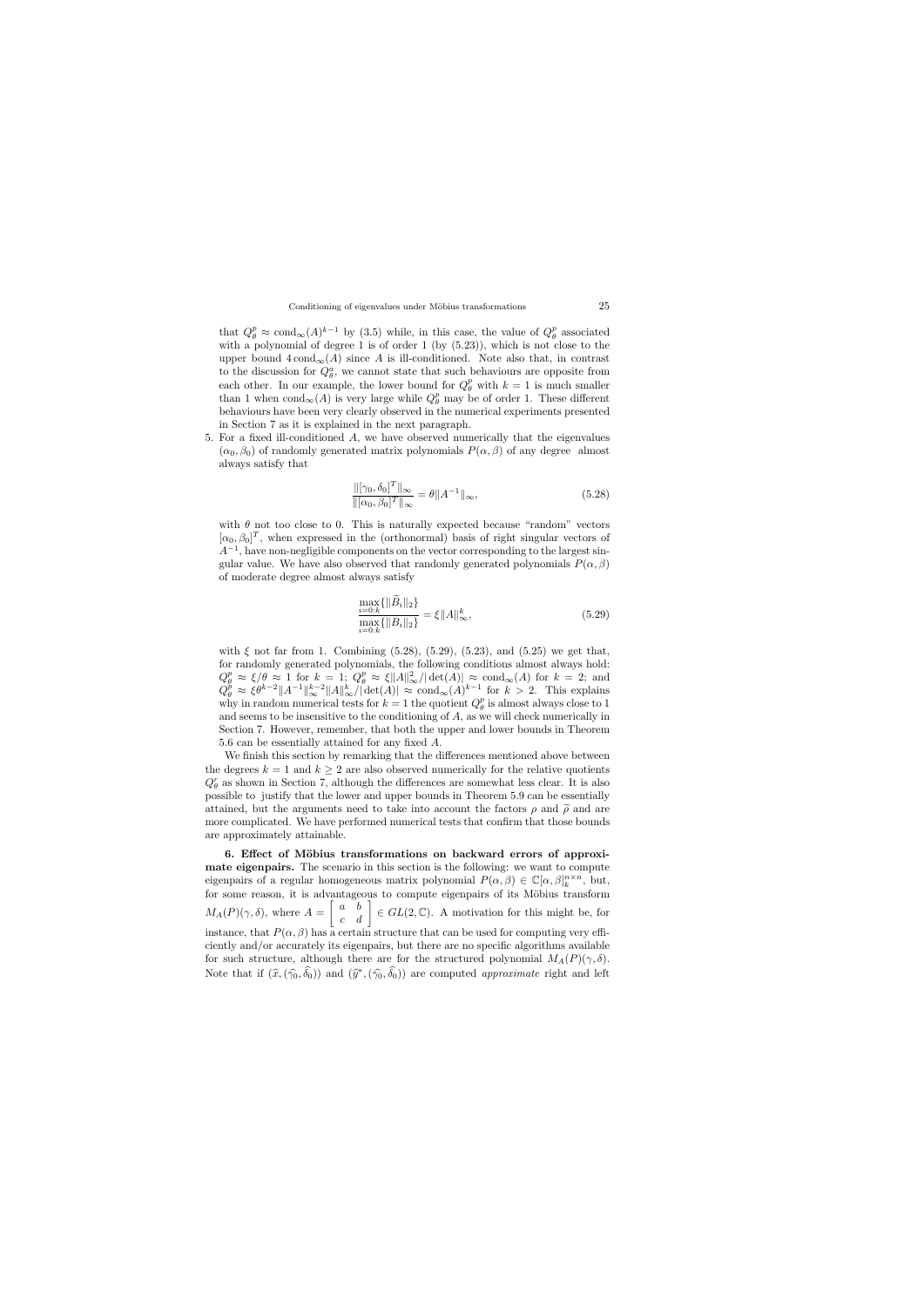eigenpairs of  $M_A(P)$ , and  $(\widehat{\alpha_0}, \widehat{\beta_0}) := (a\widehat{\gamma_0} + b\widehat{\delta_0}, c\widehat{\gamma_0} + d\widehat{\delta_0})$  then, because of Proposition 3.5 and Lemma 3.7,  $(\widehat{x}, (\widehat{\alpha_0}, \widehat{\beta_0}))$  and  $(\widehat{y^*}, (\widehat{\alpha_0}, \widehat{\beta_0}))$  can be considered approximate right and left eigenpairs of  $P(\alpha, \beta)$ . Assuming that  $(\hat{x}, (\hat{\gamma_0}, \hat{\delta_0}))$  and  $(\hat{y}^*, (\hat{\gamma_0}, \hat{\delta_0}))$  have<br>been computed with small backward errors in the sense of Definition 4.5, a natural been computed with small backward errors in the sense of Definition 4.5, a natural question in this setting is whether  $(\widehat{x}, (\widehat{\alpha_0}, \widehat{\beta_0}))$  and  $(\widehat{y}^*, (\widehat{\alpha_0}, \widehat{\beta_0}))$  are also approximate<br>eigennairs of P with small backward errors. This would hannen if the quotients eigenpairs of  $P$  with small backward errors. This would happen if the quotients

$$
Q_{\eta,\text{right}} := \frac{\eta_P(\widehat{x}, (\widehat{\alpha_0}, \widehat{\beta_0}))}{\eta_{M_A(P)}(\widehat{x}, (\widehat{\gamma_0}, \widehat{\delta_0}))}, \quad Q_{\eta,\text{left}} := \frac{\eta_P(\widehat{y}^*, (\widehat{\alpha_0}, \widehat{\beta_0}))}{\eta_{M_A(P)}(\widehat{y}^*, (\widehat{\gamma_0}, \widehat{\delta_0}))}
$$
(6.1)

are moderate numbers not much larger than one. In this section we provide upper bounds on the quotients in (6.1) that allow us to determine simple sufficient conditions that guarantee that such quotients are not large numbers. For completeness, we also provide lower bounds for these quotients, although they are less interesting than the upper ones in the scenario described above.

Note that, from Theorem 4.6, we can easily deduce that the backward error is independent of the choice of representative of the approximate eigenvalue.

The first result in this section is Theorem 6.1, which proves that the quotients in (6.1) are equal and provides an explicit expression for them.

THEOREM 6.1. Let  $P(\alpha, \beta) = \sum_{i=0}^{k} \alpha^{i} \beta^{k-i} B_i \in \mathbb{C}[\alpha, \beta]_k^{n \times n}$  be a regular homogeneous matrix polynomial, let  $A = \begin{bmatrix} a & b \\ c & d \end{bmatrix} \in GL(2, \mathbb{C})$ , and let  $M_A(P)(\gamma, \delta) =$  $\sum_{i=0}^{k} \gamma^{i} \delta^{k-i} \widetilde{B}_{i}$  be the Möbius transform of  $P(\alpha, \beta)$  under  $M_A$ . Let  $(\widehat{x}, (\widehat{\gamma_0}, \widehat{\delta_0}))$  and  $(\widehat{y}^*,(\widehat{\gamma}_0,\widehat{\delta}_0))$  be approximate right and left eigenpairs of  $M_A(P)$ , and let  $[\widehat{\alpha}_0,\widehat{\beta}_0]^T :=$ <br> $A[\widehat{\gamma},\widehat{\gamma}]^T$ . Let  $Q$  and  $Q$  be as in (6.1) and let use of  $\widetilde{\gamma}$  be the unsistence  $A[\hat{\gamma}_0, \hat{\delta}_0]^T$ . Let  $Q_{\eta, \text{right}}$  and  $Q_{\eta, \text{left}}$  be as in (6.1) and let  $\omega_i$  and  $\tilde{\omega}_i$  be the weights used<br>in the definition of the hackward errors for P and M (P) reconctively. Then in the definition of the backward errors for P and  $M_A(P)$ , respectively. Then,

$$
Q_{\eta, \text{right}} = Q_{\eta, \text{left}} = \frac{\sum_{i=0}^{k} |\widehat{\gamma_0}|^i |\widehat{\delta_0}|^{k-i} \widetilde{\omega_i}}{\sum_{i=0}^{k} |\widehat{\alpha_0}|^i |\widehat{\beta_0}|^{k-i} \omega_i}.
$$
\n(6.2)

Moreover, (6.2) is independent of the choice of representative for  $(\hat{\gamma}_0, \hat{\delta}_0)$ .

Proof. Since the backward error does not depend on the choice of representative of approximate eigenvalues, we choose an arbitrary representative  $[\hat{\gamma}_0, \hat{\delta}_0]^T$  of  $(\hat{\gamma}_0, \hat{\delta}_0)$ , and, once  $[\hat{\gamma}_0, \hat{\delta}_0]^T$  is fixed, we choose  $[\hat{\alpha}_0, \hat{\beta}_0]^T := A[\hat{\gamma}_0, \hat{\delta}_0]^T$  as representative of the approximate eigenvalue of P. For these representatives note that  $M_A(P)(\hat{\gamma_0}, \hat{\delta_0}) =$  $\sum_{i=0}^{k} (a\hat{\gamma_0} + b\hat{\delta_0})^i (c\hat{\gamma_0} + d\hat{\delta_0})^{k-i} B_i = P(\widehat{\alpha_0}, \widehat{\beta_0}).$  Thus, Theorem 4.6 implies (6.2).

Analogously to the quotients of condition numbers in Definition 5.2, we can consider absolute, relative with respect to the norm of the polynomial, and relative quotients of backward errors. They are defined, taking into account Definition 4.7, as

$$
Q_{\eta,\text{right}}^s := \frac{\eta_P^s(\widehat{x}, \langle A[\widehat{\gamma_0}, \widehat{\delta_0}]^T \rangle)}{\eta_{MA(P)}^s(\widehat{x}, (\widehat{\gamma_0}, \widehat{\delta_0}))}, \quad Q_{\eta,\text{left}}^s := \frac{\eta_P^s(\widehat{y}^*, \langle A[\widehat{\gamma_0}, \widehat{\delta_0}]^T \rangle)}{\eta_{MA(P)}^s(\widehat{y}^*, (\widehat{\gamma_0}, \widehat{\delta_0}))}, \text{ for } s = a, p, r. \tag{6.3}
$$

Theorem 6.2 provides upper and lower bounds on the quotients in (6.3). THEOREM 6.2. With the same notation and hypotheses of Theorem 6.1, let  $Y_k :=$  $(k+1)^2 {k \choose \lfloor k/2 \rfloor}$ . Then

1. 
$$
\frac{1}{(k+1)\|A\|_{\infty}^k} \leq Q_{\eta,\text{right}}^a = Q_{\eta,\text{left}}^a \leq (k+1)\|A^{-1}\|_{\infty}^k.
$$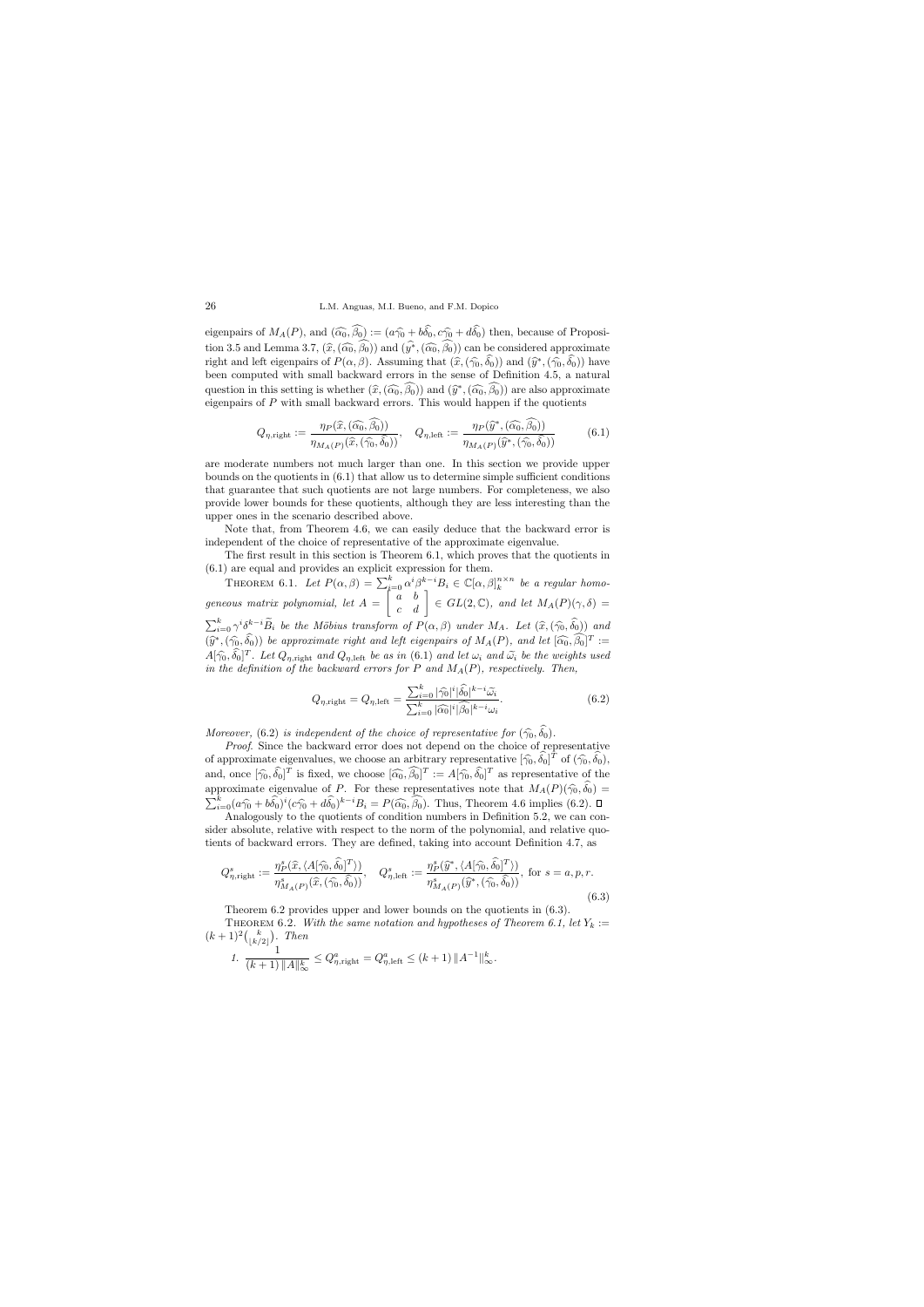Conditioning of eigenvalues under Möbius transformations 27

- 2.  $\frac{1}{\sqrt{11}}$  $\frac{1}{Y_k \operatorname{cond}_{\infty}(A)^k} \leq Q_{\eta,\text{right}}^p = Q_{\eta,\text{left}}^p \leq Y_k \operatorname{cond}_{\infty}(A)^k.$
- 3. If  $B_0 \neq 0, B_k \neq 0, \widetilde{B}_0 \neq 0$ , and  $\widetilde{B}_k \neq 0$ , and  $\rho$  and  $\widetilde{\rho}$  are defined as in (5.22), then

$$
\frac{1}{Y_k \operatorname{cond}_{\infty}(A)^k \widetilde{\rho}} \le Q_{\eta, \text{right}}^r = Q_{\eta, \text{left}}^r \le Y_k \operatorname{cond}_{\infty}(A)^k \rho.
$$

Proof. We only prove the upper bounds since the lower bounds can be obtained in a similar way. Moreover, we only need to pay attention to the quotients for right eigenpairs, taking into account (6.2). Let us start with the absolute quotients. From (6.2) with  $\omega_i = \tilde{\omega}_i = 1$ , we obtain

$$
Q_{\eta, \text{right}}^{a} \le (k+1) \frac{\|[\hat{\gamma}_{0}, \hat{\delta}_{0}]^{T}\|_{\infty}^{k}}{\|A[\hat{\gamma}_{0}, \hat{\delta}_{0}]^{T}\|_{\infty}^{k}}
$$
  
=  $(k+1) \frac{\|A^{-1}A[\hat{\gamma}_{0}, \hat{\delta}_{0}]^{T}\|_{\infty}^{k}}{\|A[\hat{\gamma}_{0}, \hat{\delta}_{0}]^{T}\|_{\infty}^{k}} \le (k+1) \|A^{-1}\|_{\infty}^{k}.$  (6.4)

The upper bound on  $Q_{\eta,\text{right}}^p$  follows from combining  $Q_{\eta,\text{right}}^p = Q_{\eta,\text{right}}^a$  $\max_{i=0:k} \{||B_i||_2\}$  $\frac{\sum_{i=0:k}^{i=0:k} \sum_{i=0:k}^{k}}{\max_{i=0:k} \{||B_i||_2\}},$ which is obtained from (6.2), the upper bound on  $Q_{\eta,\text{right}}^a$  obtained above, and (3.7).

The upper bound on 
$$
Q_{\eta,\text{right}}^r
$$
 can be obtained noting that (6.2) and (3.7) imply

$$
Q_{\eta,\text{right}}^r \leq \frac{\max_{i=0:k} \{ \|B_i\|_2\}}{\min\{\|B_0\|_2, \|B_k\|_2\}} \frac{\sum_{i=0}^k |\widehat{\gamma_0}|^i |\widehat{\delta_0}|^{k-i}}{|a\widehat{\gamma_0} + b\widehat{\delta_0}|^k + |c\widehat{\gamma_0} + d\widehat{\delta_0}|^k}
$$
  

$$
\leq (k+1)^2 {k \choose \lfloor k/2 \rfloor} \|A\|_{\infty}^k \frac{\|[\widehat{\gamma_0}, \widehat{\delta_0}]^T\|_{\infty}^k}{\| [a\widehat{\gamma_0} + b\widehat{\delta_0}, c\widehat{\gamma_0} + d\widehat{\delta_0}]^T\|_{\infty}^k} \rho
$$
  

$$
\leq (k+1)^2 {k \choose \lfloor k/2 \rfloor} \|A\|_{\infty}^k \|A^{-1}\|_{\infty}^k \rho,
$$

where the last inequality is obtained as in  $(6.4)$ .  $\Box$ 

REMARK 6.3. The bounds in Theorem 6.2 on the quotients of backward errors have the same flavor as those in Theorems 5.4, 5.6, and 5.9 on the quotients of condition numbers. However, note that in Theorem 6.2 there is no need to make a distinction between the bounds for  $k = 1$  and  $k \geq 2$ , in contrast with Theorems 5.4, 5.6, and 5.9, since the bounds for the quotients of backward errors are obtained in the same way for all  $k$ . This has numerical consequences since the differences discussed in Section 5.3, and shown in practice in some of the tests in Section 7, between the quotients of condition numbers for  $k = 1$  and  $k \geq 2$  when  $\text{cond}_{\infty}(A) \gg 1$  do not exist for the quotients of backward errors.

Ignoring the factors depending only on the degree  $k$ , Theorem 6.2 guarantees that the quotients of backward errors are moderate numbers under the same sufficient conditions under which Theorems 5.4, 5.6, and 5.9 guarantee that the quotients of condition numbers are moderate numbers. That is:  $||A||_{\infty} \approx ||A^{-1}||_{\infty} \approx 1$  implies that  $Q_{\eta,\text{right}}^a = Q_{\eta,\text{left}}^a$  is a moderate number,  $\text{cond}_{\infty}(A) \approx 1$  and  $\rho \approx \tilde{\rho} \approx 1$  implies that  $Q_{\eta,\text{right}}^p = Q_{\eta,\text{left}}^p$  is a moderate number, and  $\text{cond}_{\infty}(A) \approx 1$  and  $\rho \approx \tilde{\rho} \approx 1$  imply that  $Q_{\eta,\text{right}}^p = Q_{\eta,\text$ is a moderate number.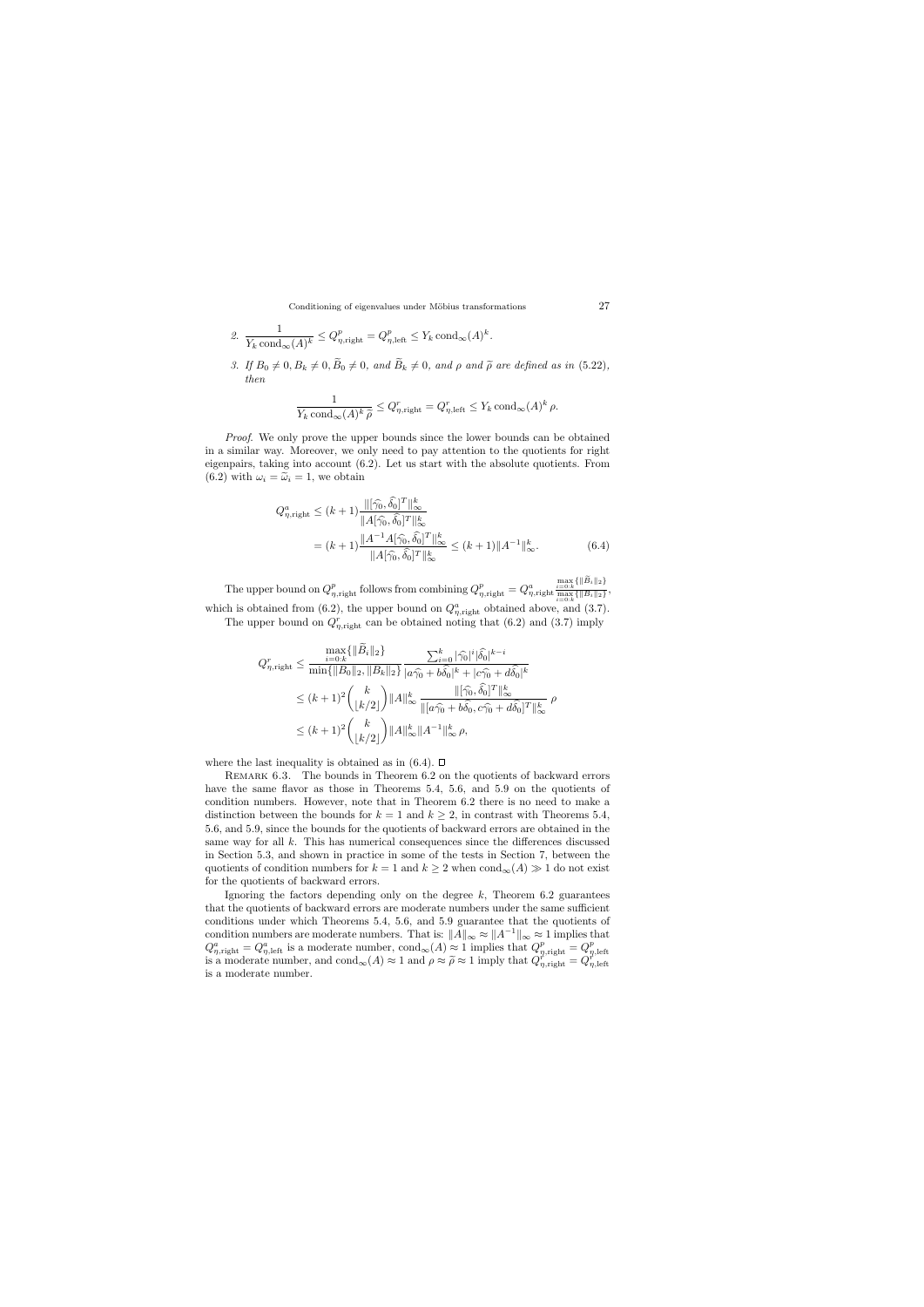7. Numerical experiments. In this section, we present a few numerical experiments that compare the exact values of the quotients  $Q_{\theta}^p$ ,  $Q_{\theta}^r$ ,  $Q_{\eta, \text{right}}^p$ , and  $Q_{\eta, \text{right}}^r$ with the bounds on these quotients obtained in Sections 5 and 6. Observe that, implicitly, these experiments also compare the exact values of  $Q_{\eta,\text{left}}^p$  and  $Q_{\eta,\text{left}}^r$  with the bounds on these quotients as a consequence of Theorem 6.1. We do not present experiments on  $Q_{\theta}^{a}$  and  $Q_{\eta, \text{right}}^{a}$  for brevity and also because the weights corresponding to these quotients are not interesting in applications, as it was explained after Definition 4.4. We remark that many other numerical tests have been performed, in addition to the ones presented in this section, and that all of them confirm the theory developed in this paper.

The results in Sections 5 and 6 prove that eigenvalue condition numbers and backward errors of approximate eigenpairs can change significantly under Möbius transformations induced by ill-conditioned matrices. Therefore, the use of such Möbius transformations is not recommended in numerical practice. As a consequence most of our numerical experiments consider M¨obius transformations induced by matrices A such that  $\text{cond}_2(A) = 1$ , which implies  $1 \leq \text{cond}_{\infty}(A) \leq 2$ . The only exception is Experiment 3.

Next we explain the goals of each of the numerical experiments in this section. Experiment 1 illustrates that the factor  $Z_k$  appearing in the bounds on  $Q_\theta^p$  and  $Q_\theta^r$ in Theorems 5.6 and 5.9 is very pessimistic in practice. This is a very important fact since  $Z_k$  is very large for moderate values of k and, if its effect was observed in practice, then even Möbius transformations induced by well-conditioned matrices would not be recommendable for matrix polynomials with moderate degree. Experiment 2 illustrates that  $Q_{\theta}^{r}$  indeed depends on the factor  $\rho$  defined in (5.22) and, so, that the bounds in Theorem 5.9 reflect often the behaviour of  $Q_{\theta}^{r}$  when  $\rho$  is large. Experiment 3 is mainly of academic interest, since it considers Möbius transformations induced by ill-conditioned matrices. The goal of this experiment is to illustrate the results presented in Subsection 5.3, in particular, the different typical behaviors of the quotients  $Q_{\theta}^{p}$  for  $k = 1$  and  $k \geq 2$  when the polynomials are randomly generated. Experiments 4 and 5 are the counterparts of Experiments 1 and 2, respectively, for the quotients of backward errors.

All the experiments have been run on MATLAB-R2018a. Since in these experiments we have sometimes encountered badly scaled matrix polynomials (that is, polynomials with matrix coefficients whose norms vary widely), ill-conditioned eigenvalues have appeared. These eigenvalues could potentially be computed inaccurately and spoil the comparison between the results in the experiments and the theory. To avoid this problem, all the computations in Experiments 1, 2, and 3 have been done using variable precision arithmetic with 40 decimal digits of precision. To obtain the eigenvalues of each matrix polynomial  $P$  in these experiments, the function eig in MATLAB has been applied to the first Frobenius companion form of P. In Experiments 4 and 5, we have also used variable precision arithmetic with 40 decimal digits of precision for computing the M¨obius transforms of the generated polynomials, but, since we are dealing with backward errors, the eigenvalues have been computed in the standard double precision of MATLAB with the command polyeig.

Experiment 1. In this experiment, we generate random matrix polynomials  $P(\alpha, \beta) = \sum_{i=0}^{k} \alpha^{i} \beta^{k-i} B_i$  by using the MATLAB's command randn to generate the matrix coefficents  $B_i$ . Then, for each polynomial  $P(\alpha, \beta)$ , a random  $2 \times 2$  matrix A is constructed as the unitary  $Q$  matrix produced by the command  $qr(randn(2)),$ which guarantees that  $\text{cond}_2(A) = ||A||_2 ||A^{-1}||_2 = 1$ . Finally, the Möbius transform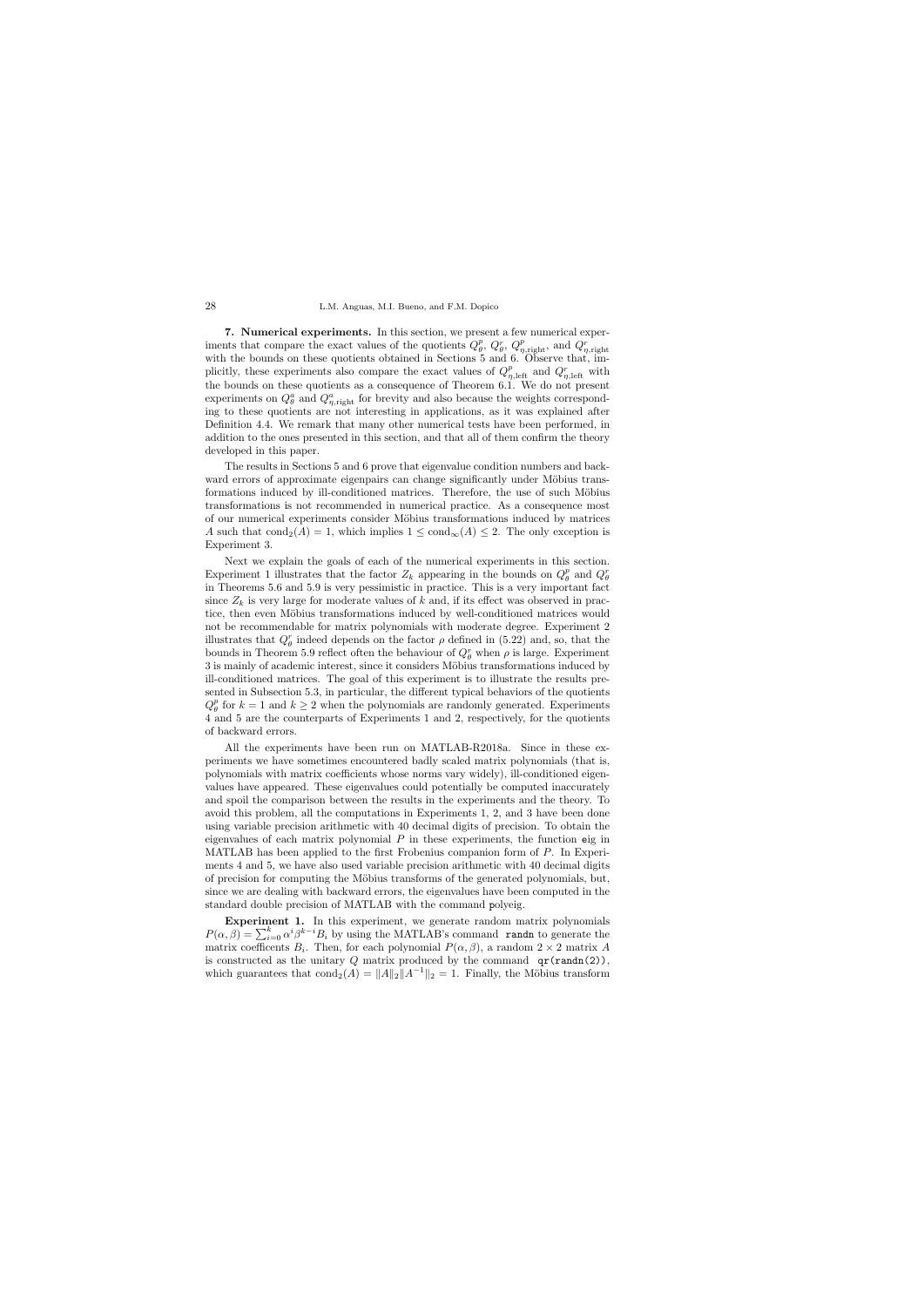$M_A(P)$  is computed. We have worked with degrees  $k = 1 : 15$  and, for each degree k, we have generated  $n_k$  matrix polynomials of size  $5 \times 5$ , where the values of  $n_k$  can be found in the following table:

| $n_1$ | $n_2$                                             | $n_3$ | $n_4$ | $n_{5}$ | $n_6$ | $n_7$ | $n_8$ | $n_{9}$ | $n_{10}$ | $n_{11}$   $n_{12}$ | $n_{13}$ | $n_{14}$ | $n_{15}$ |         |
|-------|---------------------------------------------------|-------|-------|---------|-------|-------|-------|---------|----------|---------------------|----------|----------|----------|---------|
| 175   | $\mid 37 \mid 25 \mid 18 \mid 15 \mid 12 \mid 10$ |       |       |         |       |       | 9     |         |          |                     |          |          |          | $\cdot$ |

For each pair  $(P, A)$  and each (simple) eigenvalue  $(\alpha_0, \beta_0)$  of  $P(\alpha, \beta)$ , we compute two quantities: the exact value of  $Q_{\theta}^{p}$  (through the formula (5.2) with the weights in Definition  $4.4(2)$ ) and the upper bound on this quotient given in Theorem 5.6, which depends only on  $\text{cond}_{\infty}(A)$  and  $Z_k$ . These quantities are shown in the left plot of Figure 7.1 as a function of k: the exact values of  $Q_{\theta}^{p}$  are represented with the marker ∗ while the upper bounds use the marker ◦. Note that in this plot the scale of the vertical axis is logarithmic. This experiment confirms the (in Remark 5.7 anticipated) fact that the factor  $Z_k$  is very pessimistic, since we observe in the plot that, although the quotients  $Q_{\theta}^{p}$  typically increase slowly with the degree k, they are much smaller than the corresponding upper bounds. A closer look at the exact values of  $Q_{\theta}^{p}$  shows that most of them are larger than one, some considerably larger, and that the very few which are smaller than one are very close to one. We have observed this typical behavior of  $Q_{\theta}^{p}$  (and also of  $Q_{\theta}^{r}$ ) in all our *random* numerical experiments, but we stress that it is easy to produce tests with the opposite behavior by interchanging the roles of P and  $M_A(P)$  and of A and  $A^{-1}$ , respectively. Note that, in this case, the set of random matrix polynomials  $M_A(P)$  is very different that the one produced by generating the matrix coefficients with the command randn.

We have performed an experiment similar to the one described in the previous paragraphs for confirming that  $Z_k$  is also pessimistic in the bounds in Theorem 5.9 on  $Q_{\theta}^{r}$ . In this case, we have scaled the coefficients of the randomly generated matrix polynomials in such a way that the factor  $\rho$  in (5.22) is always equal to  $10^3$ . The plot for the obtained exact values of  $Q_{\theta}^{r}$  and their upper bounds is essentially the one on the left of Figure 7.1 with the vertical coordinates of all the markers multiplied by 10<sup>3</sup> . For brevity, this plot is omitted.

Experiment 2. In this experiment, we have generated 30 random matrix polynomials of size  $5 \times 5$  and degree 2 for which the factor  $\rho$  defined in (5.22) equals  $10<sup>t</sup>$ , where t has been randomly chosen for each polynomial by using the MATLAB's command randi([0 10]). More precisely, the matrix coefficients  $B_0, B_1, B_2$  of these matrix polynomials with  $\rho = 10^t$  have been generated with the next procedure. First, we generated matrix polynomials of size  $5 \times 5$  and degree 2 by generating the matrix coefficients  $B'_0, B'_1$ , and  $B'_2$  with MATLAB's command randn. For each of these polynomials, we determined  $\rho_T := \max_{i=0:2} \{ ||B'_i||_2 \} / \min \{ ||B'_0||_2, ||B'_2||_2 \}$  and the coefficient  $B'_s$  such that  $||B'_s||_2 = \max_{i=0,2} {||B'_i||_2}$ . Then, the matrix coefficients  $B'_0, B'_1$  and  $B'_{2}$  were scaled (obtaining new coefficients  $B_{0}, B_{1}, B_{2}$ ) to get a new polynomial with the desired  $\rho$ , using the following criteria: If  $\min\{\|B_0'\|_2, \|B_2'\|_2\} = \|B_0'\|_2$  and

- (a)  $||B'_0||_2 = ||B'_1||_2 = ||B'_2||_2$ , then **q** := **randi**([0 2]),  $B_q := \rho B'_q$  and  $B_i := B'_i$ for  $i \neq q$ .
- (b)  $||B'_0||_2 = ||B'_1||_2 = ||B'_2||_2$  does not hold and  $s = 1$ , then:
	- (b1) If  $\rho_T \le \rho$ , then  $B_0 := \rho_T B'_0$ ,  $B_1 := \rho B'_1$ , and  $B_2 := \rho_T B'_2$ .
- (b2) If  $\rho_T > \rho$ , then  $B_0 := \rho_T B'_0$ ,  $B_1 := \rho B'_1$ , and  $B_2 := \rho(\|B'_1\|_2 / \|B'_2\|_2) B'_2$ . (c)  $||B'_0||_2 = ||B'_1||_2 = ||B'_2||_2$  does not hold and  $s \neq 1$  (which means  $s = 2$ ), then: (c1) If  $\rho_T \le \rho$ , then  $B_0 := B'_0$ ,  $B_1 := B'_1$ , and  $B_2 := (\rho/\rho_T) B'_2$ .
	- (c2) If  $\rho_T > \rho$ , then  $B_0 := \rho_T B'_0$ ,  $B_1 := \rho(\|B'_2\|_2 / \|B'_1\|_2) B'_1$ , and  $B_2 := \rho B'_2$ .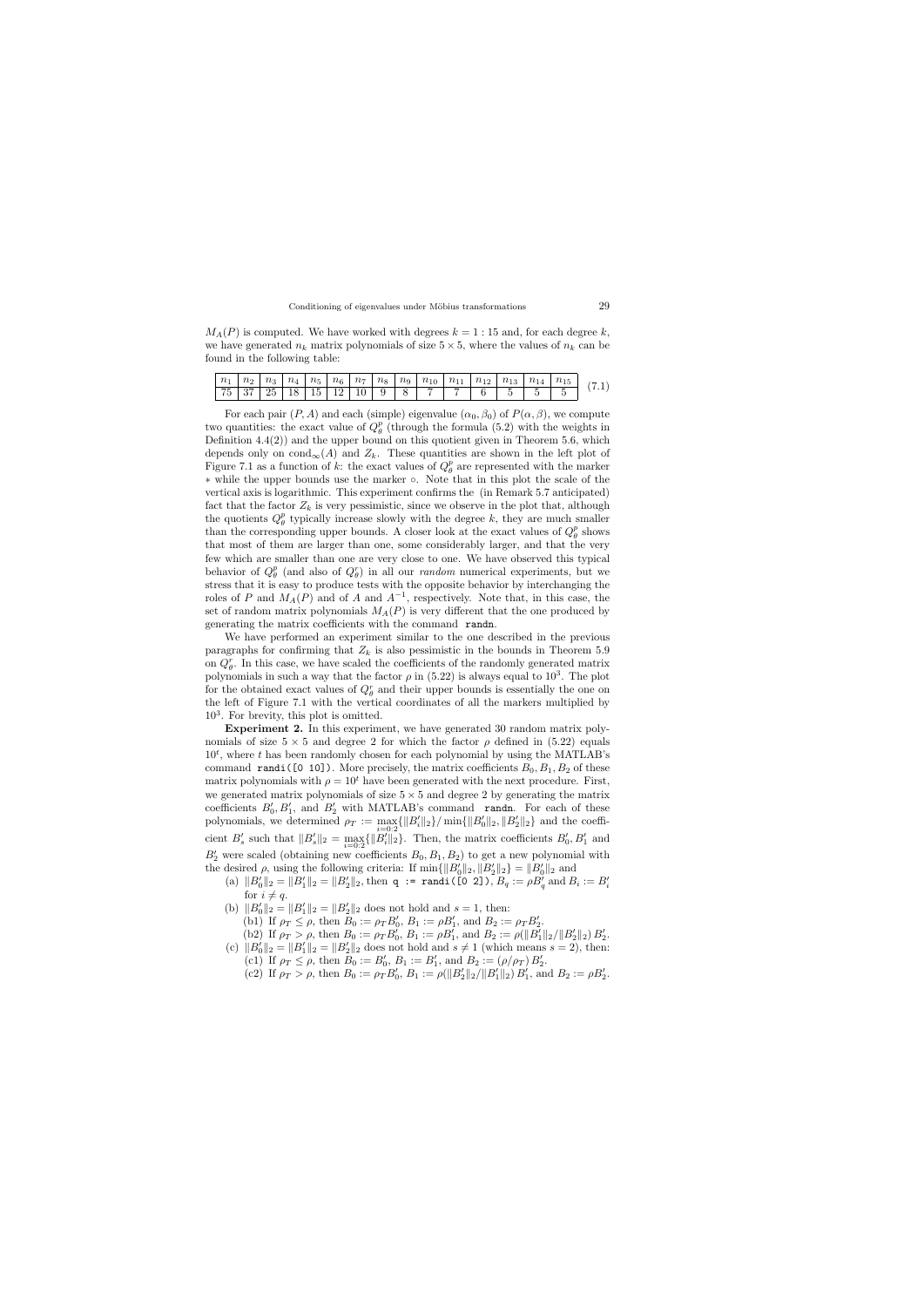

FIG. 7.1. On the left results of Experiment 1, i.e., plot of  $Q_{\theta}^{p}$  versus the degree k for Möbius transformations induced by matrices A with  $\text{cond}_2(A) = 1$ . On the right results of Experiment 2, *i.e.*, plot of  $Q_{\theta}^{r}$  versus  $\rho$  for Möbius transformations of matrix polynomials with degree 2 induced by matrices A with  $\text{cond}_2(A) = 1$ .

If  $\min\{\|B_0'\|_2, \|B_2'\|_2\} = \|B_2'\|_2$ , then one proceeds in the same way but interchanging the roles of  $B'_0$  and  $B'_2$ .

For each matrix polynomial P generated as above, a random  $2 \times 2$  matrix A with  $\text{cond}_2(A) = 1$  was constructed as in Experiment 1 and, then,  $M_A(P)$  was computed. Finally, for each pair  $(P, A)$  and each (simple) eigenvalue  $(\alpha_0, \beta_0)$  of P, we computed two quantities: the exact value of  $Q_{\theta}^{r}$ , from the formula (5.2) with the weights in Definition 4.4(3), and the upper bound for this quotient in Theorem 5.9, which depends only on  $\text{cond}_{\infty}(A)$ ,  $\rho$ , and  $Z_2$ . These quantities are shown in the right plot of Figure 7.1 as a function of  $\rho$ : the markers of the exact values of  $Q_{\theta}^{r}$  are  $*$  and the markers of the upper bounds are ◦. Note that, in this plot, the scale of both the horizontal and vertical axes are logarithmic. It can be observed that many of the exact values of  $Q_{\theta}^{r}$  essentially attain the upper bounds (recall that here  $Z_{2} = 72$ ), and, so, that  $Q_{\theta}^{r}$  typically increases proportionally to  $\rho$  for the random matrix polynomials that we have generated. We report that, if in this set of random polynomials the roles of P and  $M_A(P)$  and the roles of A and  $A^{-1}$  are interchanged, and the results are graphed against the factor  $\tilde{\rho}$  in (5.22), then the exact values of  $Q_{\theta}^{r}$  essentially attain the lower<br>bounds in Theorem 5.9. This plot is emitted for broughty bounds in Theorem 5.9. This plot is omitted for brevity.

Experiment 3. In this experiment, we generated random matrix polynomials P by generating their coefficients with MATLAB's command randn. In particular, we generated 30 matrix polynomials of degree  $k = 1$  and sizes  $5 \times 5$ ,  $10 \times 10$ , and  $15 \times 15$ ; 20 matrix polynomials of degree  $k = 2$  and sizes  $5 \times 5$  and  $10 \times 10$ ; and 20 matrix polynomials of degree  $k = 3$  and sizes  $5 \times 5$  and  $8 \times 8$  (more precisely, 10 matrix polynomials of each pair degree-size). For each polynomial P, a random  $2 \times 2$  matrix  $A := U \text{diag}(r, r/10^s)W$  was constructed, where U and W are random orthogonal matrices generated as the unitary Q matrices produced by the application of the MATLAB command  $qr(randn(2))$  twice;  $r = randn$ , and  $s = randi( [0]$ 10]), which implies  $\text{cond}_2(A) = 10^s$ . Then the Möbius transform  $M_A(P)$  of each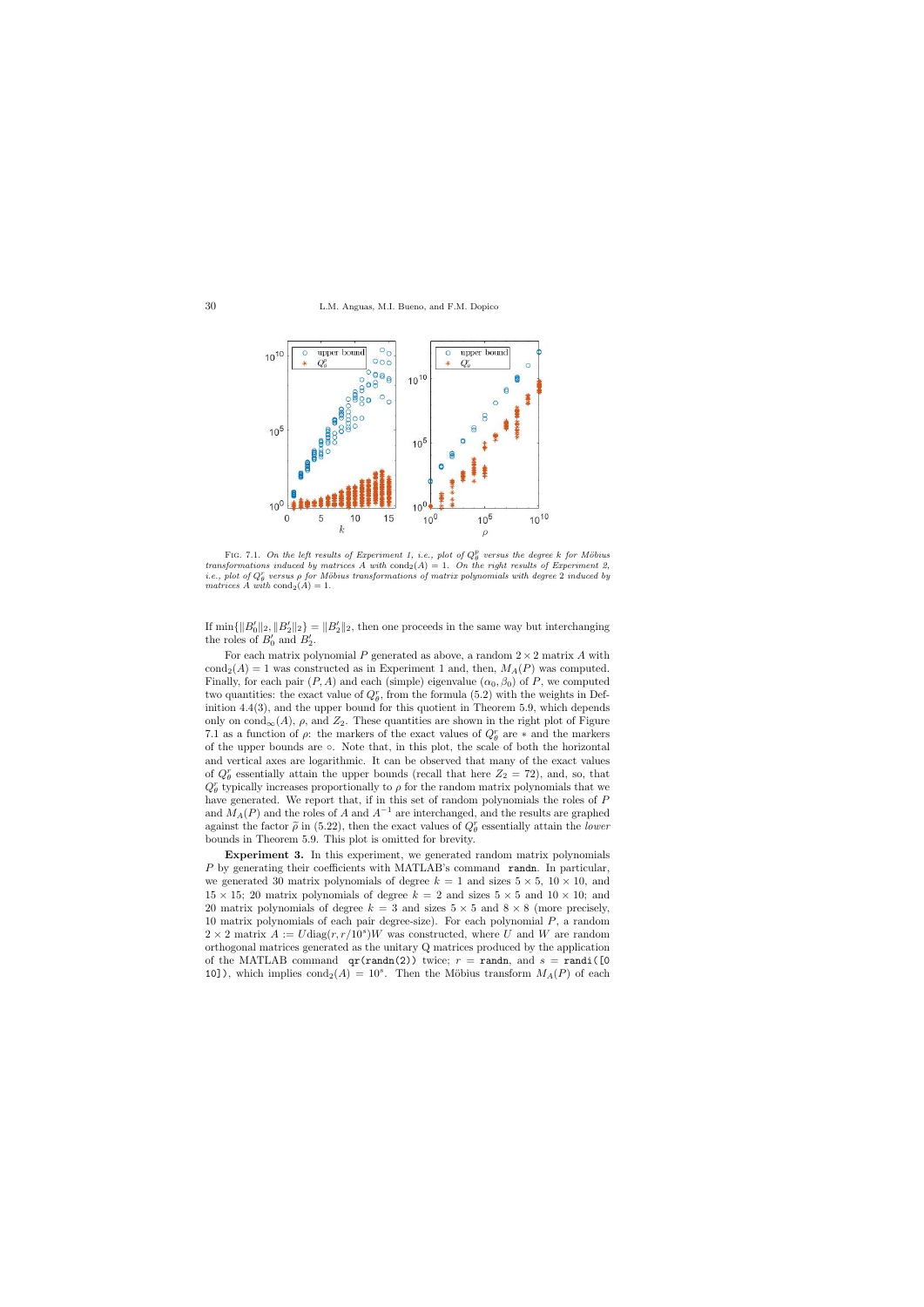polynomial P was computed.

For each pair  $(P, A)$  and each (simple) eigenvalue  $(\alpha_0, \beta_0)$  of P, we computed two quantities: the exact value of  $Q_{\theta}^{p}$  (from the formula (5.2) with the weights in Definition 4.4(2)) and  $\text{cond}_{\infty}(A)$ . The quotients  $Q_{\theta}^{p}$  are graphed (using the marker  $\ast$ ) in the plots in Figure 7.2 as a function of  $\text{cond}_{\infty}(A)$ : the figure on the left corresponds to the polynomials of degree 1, the figure in the middle corresponds to the polynomials of degree 2, and the figure on the right corresponds to the polynomials of degree 3. Observe that in these plots the scales of both axes are logarithmic and that solid lines corresponding to the upper bounds in Theorem 5.6 are also drawn. As announced and explained in Section 5.3, (recall, in particular, the fourth and fifth points) the differences between the behaviours of  $Q_{\theta}^{p}$  for degrees  $k = 1$  and  $k \geq 2$  and the considered random polynomials are striking: typically, when  $k = 2$  or  $k = 3$ , the exact values of  $Q_{\theta}^{p}$  grow proportionally to  $\text{cond}_{\infty}(A)^{k-1}$  and are close to the upper bounds in Theorem 5.6, but, for  $k = 1$ ,  $Q_{\theta}^{p}$  remains close to 1 even when the matrix A is extremely ill-conditioned. However, the reader should bear in mind that for any given matrix A, it is always possible (and easy) to construct regular matrix polynomials of degree 1 (pencils) with eigenvalues for which the upper bound on  $Q_{\theta}^{p}$  in Theorem 5.6 is essentially attained, as it was explained in the third point in Section 5.3. We have generated pencils of this type but the results are not shown for brevity. Again, we report that, for degrees 2 and 3, if in these sets of random polynomials the roles of P and  $M_A(P)$  and the roles of A and  $A^{-1}$  are interchanged, then the exact values of  $Q_{\theta}^{p}$  essentially attain the *lower* bounds in Theorem 5.6. These plots are also omitted for brevity.



FIG. 7.2. Results of Experiment 3: plots of  $Q_{\theta}^{p}$  versus  $\text{cond}_{\infty}(A)$  for degrees  $k = 1$  (on the left),  $k = 2$  (on the middle), and  $k = 3$  (on the right).

We performed an experiment analogous to Experiment 3 but where all matrix polynomials were generated so that the value of  $\rho$  (as in (5.22)) equaled 10<sup>3</sup>. The exact values of the quotients  $Q_{\theta}^{r}$  and the upper bounds in Theorem 5.9 were then computed. The obtained plots are essentially the ones in Figure 7.2 with the vertical coordinates of the quotients and the upper bounds multiplied by  $10<sup>3</sup>$ .

Experiment 4. This experiment is the counterpart for backward errors of Experiment 1 and, as a consequence, is described very briefly. We generated a set of random matrix polynomials P and their Möbius transforms  $M_A(P)$  exactly as in Experiment 1. Therefore,  $\text{cond}_2(A) = 1$  for all the matrices A in this test. Then, for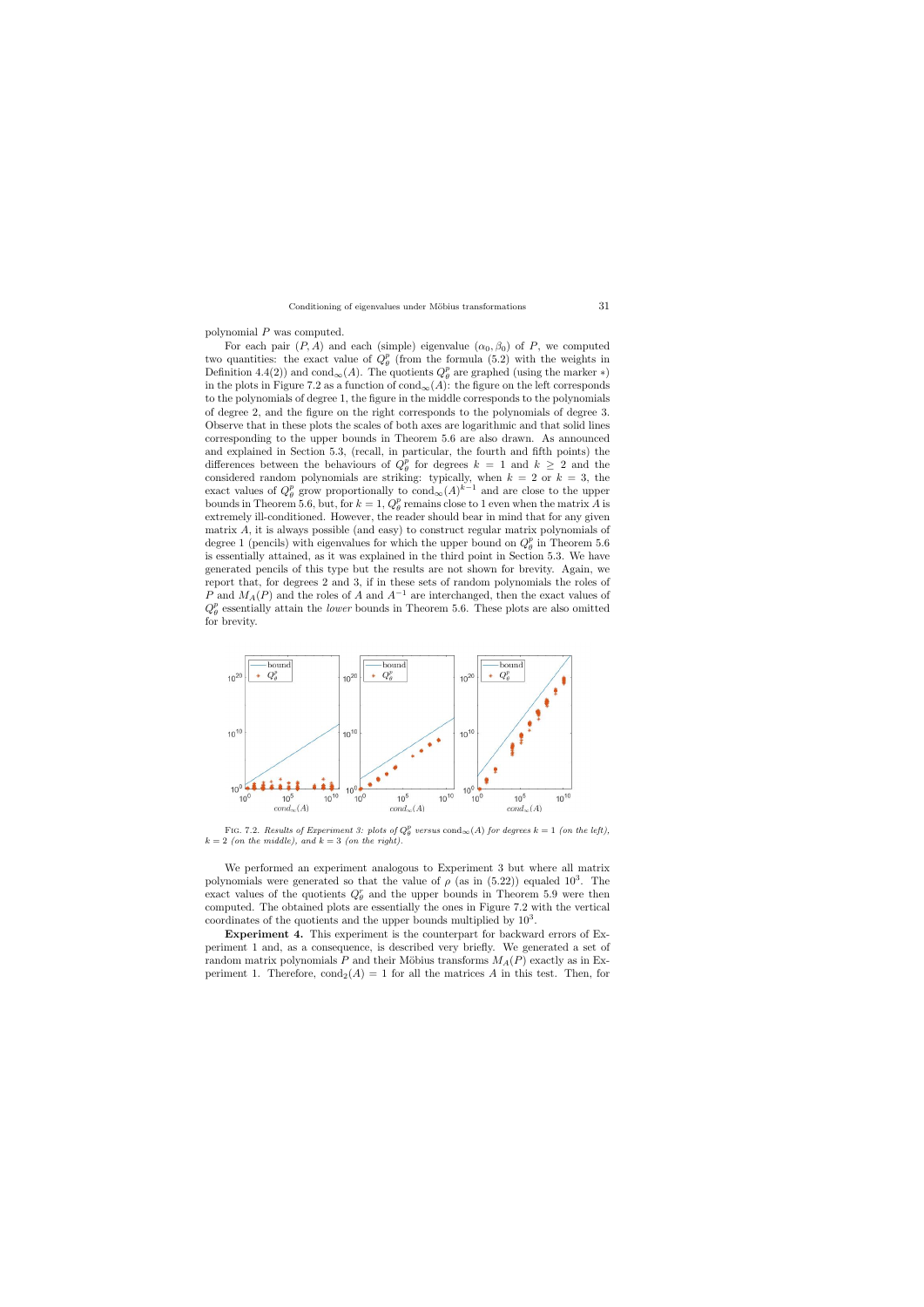each pair  $(P, A)$ , we computed the (approximate) right eigenpairs of  $M_A(P)(\gamma, \delta)$  in floating point arithmetic with the command polyeig. For each of these computed eigenpairs, we computed two quantities:  $Q_{\eta,\text{right}}^p$  (from the expression (6.2) with the weights in Definition  $4.7(2)$ ) and the upper bound on this quotient obtained in Theorem 6.2, which depends only on  $\text{cond}_{\infty}(A)$  and  $Y_k$ . These quantities are shown in the left plot of Figure 7.3 as functions of the degree  $k$  of  $P$ . We observe the same behaviour as in the left plot of Figure 7.1 and similar comments are valid. Therefore, it can be deduced that the factor  $Y_k$  in the bounds on the quotients of the backward errors is very pessimistic.

Experiment 5. This experiment is the counterpart of Experiment 2 for backward errors. We generated a set of random matrix polynomials  $P$  of degree 2 and their Möbius transforms  $M_A(P)$  exactly as in Experiment 2. For each pair  $(P, A)$  and each right eigenpair of  $M_A(P)(\gamma, \delta)$ , computed in floating point arithmetic with polyeig, two quantities are computed:  $Q_{\eta,\text{right}}^r$  (from the expression (6.2) with the weights in Definition 4.7(3)) and the upper bound for this quotient in Theorem 6.2, which depends only on  $\text{cond}_{\infty}(A)$ ,  $\rho$ , and  $Y_2$ . These two quantities are shown in the right plot of Figure 7.3 as functions of  $\rho$ . The same behaviour as in the right plot of Figure 7.1 is observed and similar comments remain valid. Therefore, it can be deduced that the quotients  $Q_{\eta,\text{right}}^r$  of the backward errors typically grow proportionally to  $\rho$ .



FIG. 7.3. On the left results of Experiment 4, i.e., plot of  $Q_{\eta,\text{right}}^p$  versus the degree k for Möbius transformations induced by matrices A such that  $\text{cond}_2(A) = 1$ . On the right results of Experiment 5, i.e., plot of  $Q_{\eta, \text{right}}^r$  versus  $\rho$  for Möbius transformations of matrix polynomials with degree 2 induced by matrices  $\ddot{A}$  such that  $\text{cond}_2(A) = 1$ .

Finally, we report that, for the quotients of backward errors  $Q_{\eta,\text{right}}^p$ , we have also performed an experiment analogous to the Experiment 3. The corresponding plots are not presented in this paper for brevity. However, we stress that the plot corresponding to the degree  $k = 1$  is remarkably different from the left plot in Figure 7.2, since it shows that  $Q_{\eta,\text{right}}^p$  typically increases proportionally to  $\text{cond}_{\infty}(A)$  and, therefore, no difference of behavior is observed in this respect between the quotients of backward errors for degrees  $k = 1$  and  $k \geq 2$ . This fact was pointed out and explained in Remark 6.3.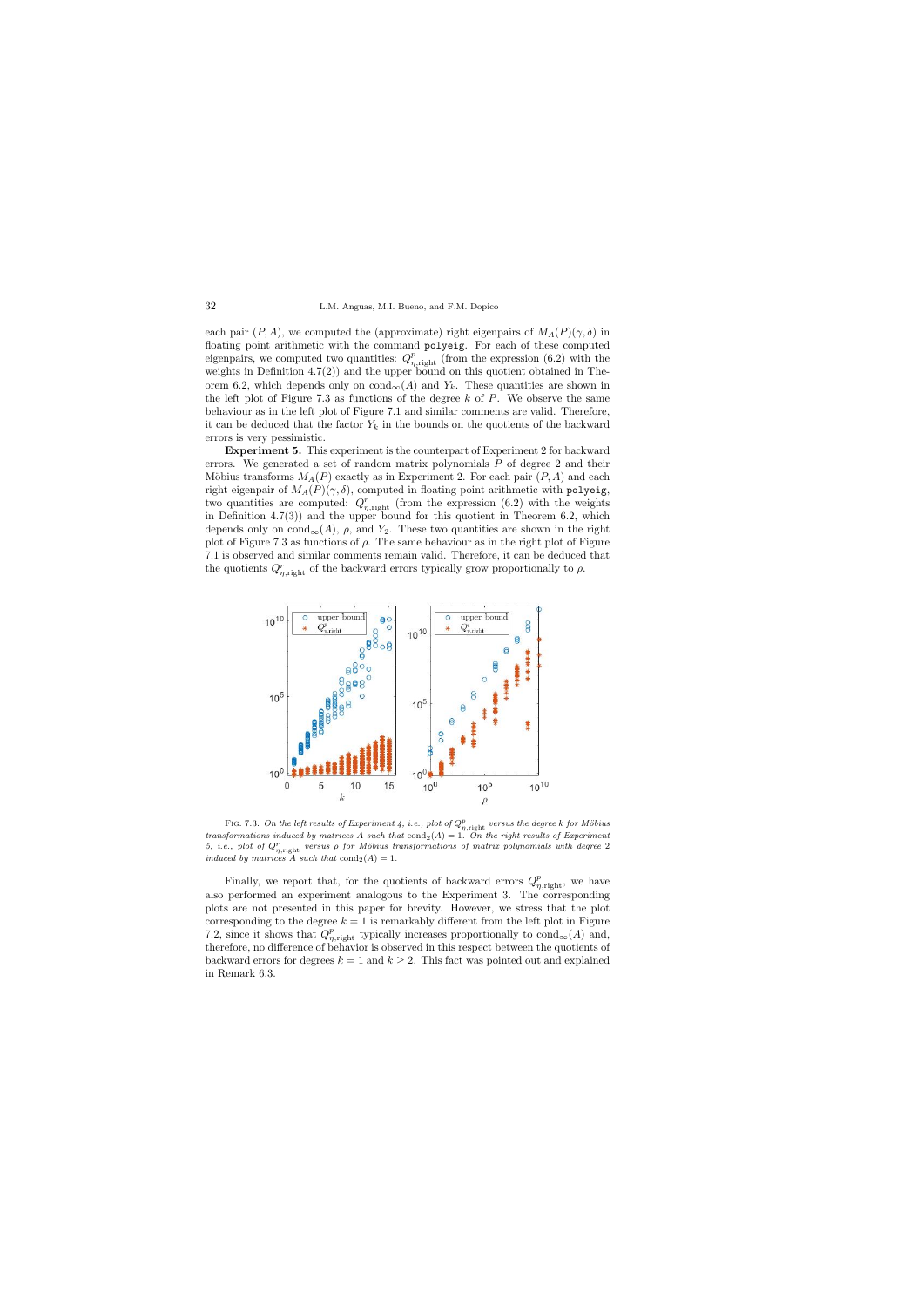8. Conclusions and future work. In this paper, we have studied the influence of Möbius transformations on the (Stewart-Sun) eigenvalue condition number and backward errors of approximate eigenpairs of regular homogeneous matrix polynomials. More precisely, we have given sufficient conditions, independent of the eigenvalue, for the condition number of a simple eigenvalue of a polynomial  $P$  and the condition number of the associated eigenvalue of a Möbius transform of  $P$  to be close. Similarly, we have given sufficient conditions for the backward error of an approximate eigenpair of a Möbius transform of  $P$  and the associated approximate eigenpair of  $P$ to be close. In doing this analysis, we considered three variants of the Stewart-Sun condition number and of backward errors, depending on the selection of weights involved in their definitions, that we called absolute, relative with respect to the norm of the polynomial, and relative.

The most important conclusion of our study is that in the relative-to-the-normof-the-polynomial case, if the matrix  $A$  that defines the Möbius transformation is well-conditioned and the degree of  $P$  is moderate, then the Möbius transformation preserves approximately the conditioning of the simple eigenvalues of  $P$ , and the backward errors of the computed eigenpairs of P are similar to the backward errors of the computed eigenpairs of  $M_A(P)$ . In the relative case, these conclusions hold as well if, additionally, we assume that the matrix coefficients of  $P$  (resp., the matrix coefficients of  $M_A(P)$  have similar norms. Furthermore, we have provided some insight on the behavior of the quotients of eigenvalue condition numbers when the matrix  $\vec{A}$  defining the Möbius transformation is ill-conditioned. Our study shows that, in this case, a significantly different typical behavior of the quotients of eigenvalue condition numbers can be expected when the matrix polynomial has degree 1, 2 or larger than 2.

We must point out that the simple sufficient conditions for the approximate preservation of the eigenvalue condition numbers after the application of a Möbius transformation to a homogeneous matrix polynomial cannot be immediately extrapolated to the non-homogeneous case, which will be studied in a separate paper. In this case, special attention must be paid to eigenvalues with very large modulus or modulus close to 0.

In this paper, we have only considered the effect of Möbius transformations on the condition numbers of simple eigenvalues of a matrix polynomial. An interesting future line of research may be to extend our results to multiple eigenvalues by taking as starting point the condition numbers defined in [23, 33].

As explained in the introduction, in some relevant applications, the Möbius transformations are used to compute invariant or deflating subspaces associated with eigenvalues with certain properties. Thus, studying how a Möbius transformation affects the condition numbers of eigenvectors and invariant/deflating subspaces is an interesting problem that we will also address separately.

Appendix A. Backward errors attained at regular matrix polynomials. The next theorem proves that the formulas for the backward errors of approximate right and left eigenpairs of regular homogeneous matrix polynomials presented in Theorem 4.6 are a meaningful measure of the backward errors under the additional constraint that the perturbed polynomials considered in Definition 4.5 are regular. In order to keep the proof of Theorem A.1 simple, we restrict ourselves to consider any of the sets of weights from Definition 4.7 and that the coefficients  $B_0$  and  $B_k$  of the unperturbed polynomial  $P(\alpha, \beta)$  are different from zero. This last restriction is very mild but guarantees that the weights  $\omega_0$  and  $\omega_k$  are both nonzero, which simplifies the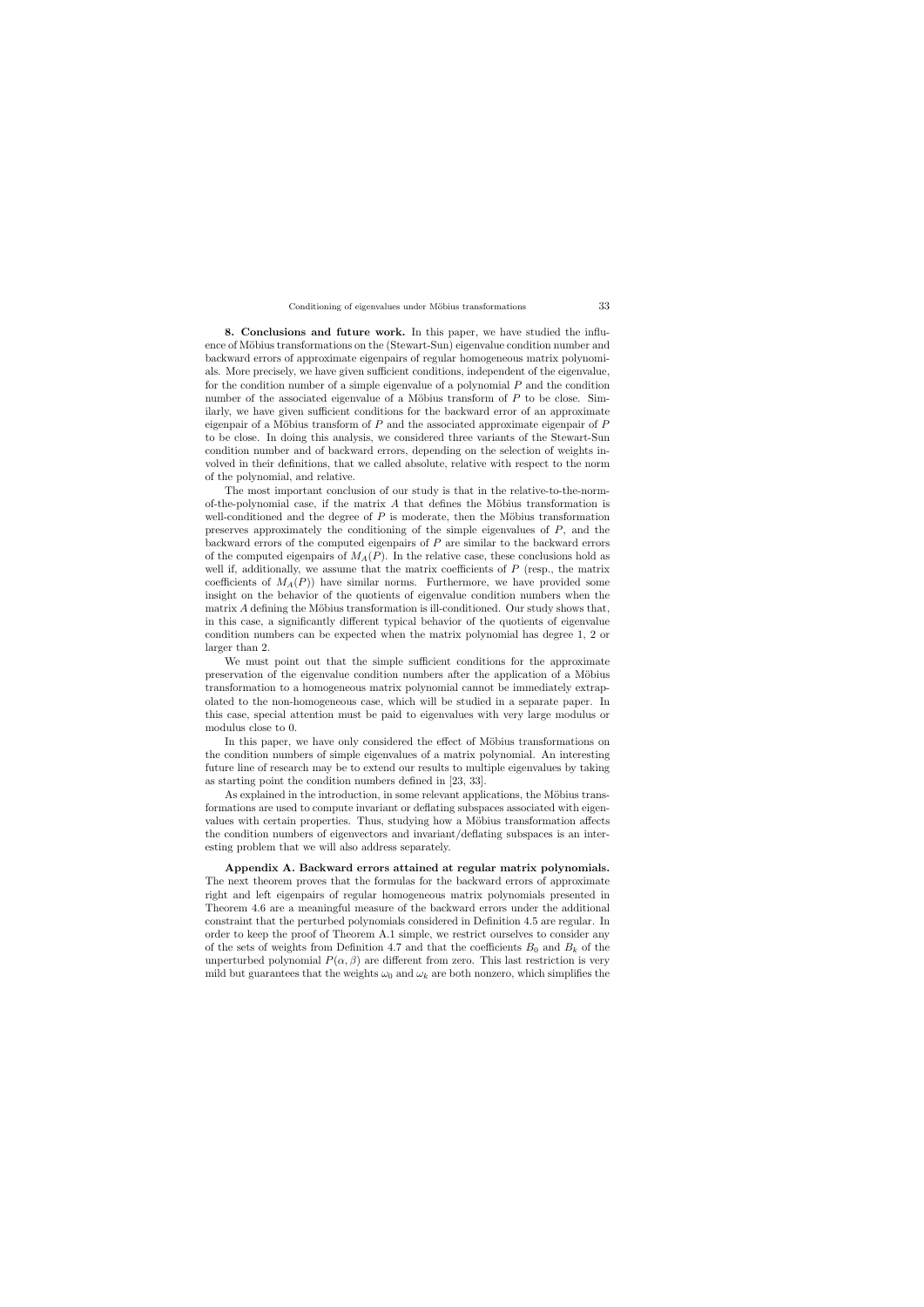proof of Theorem A.1. Otherwise, a proof is still possible but is more complicated.

THEOREM A.1. Let  $(\widehat{x}, (\widehat{\alpha_0}, \widehat{\beta_0}))$  and  $(\widehat{y}^*, (\widehat{\alpha_0}, \widehat{\beta_0}))$  be an approximate right and<br>nonproximate left eigennair, respectively, of a regular matrix polynomial  $P(\alpha, \beta)$ an approximate left eigenpair, respectively, of a regular matrix polynomial  $P(\alpha, \beta) =$  $\sum_{i=0}^{k} \alpha^{i} \beta^{k-i} B_{i}$  with  $B_{0} \neq 0$  and  $B_{k} \neq 0$ . Then,

- (1) For any positive number  $\phi$  (which, therefore, can be chosen arbitrarily small), there exists a regular matrix polynomial  $P(\alpha, \beta) + \delta P(\alpha, \beta)$  of degree k, where  $\delta P(\alpha, \beta) = \sum_{i=0}^{k} \alpha^{i} \beta^{k-i} \delta B_{i},$  such that
	- (a)  $(P(\widehat{\alpha_0}, \beta_0) + \delta P(\widehat{\alpha_0}, \beta_0))\widehat{x} = 0$ , and
	- (b)

$$
\|\delta B_i\|_2 \leq \left(\frac{\|P(\widehat{\alpha_0}, \widehat{\beta_0})\widehat{x}\|_2}{(\sum_{i=0}^k |\widehat{\alpha_0}|^i |\widehat{\beta_0}|^{k-i}\omega_i) \|\widehat{x}\|_2} + \phi\right) \omega_i, \quad i = 0, 1, \dots, k,
$$

where the weights  $\omega_i$ ,  $i = 0:k$ , are any of the ones in Definition 4.7.

- (2) For any positive number  $\phi$  (which, therefore, can be chosen arbitrarily small), there exists a regular matrix polynomial  $P(\alpha, \beta) + \delta P(\alpha, \beta)$  of degree k, where
	- $\delta P(\alpha, \beta) = \sum_{i=0}^{k} \alpha^{i} \beta^{k-i} \delta B_{i}$ , such that (a)  $\widehat{y}^*(P(\widehat{\alpha_0}, \widehat{\beta_0}) + \delta P(\widehat{\alpha_0}, \widehat{\beta_0})) = 0$ , and  $(h)$

$$
\|\delta B_i\|_2 \leq \left(\frac{\|\widehat{y}^* P(\widehat{\alpha_0}, \widehat{\beta_0})\|_2}{(\sum_{i=0}^k |\widehat{\alpha_0}|^i |\widehat{\beta_0}|^{k-i} \omega_i) \|\widehat{y}\|_2} + \phi\right) \omega_i, \quad i = 0, 1, \dots, k,
$$

where the weights  $\omega_i$ ,  $i = 0:k$ , are any of the ones in Definition 4.7. Proof. We only prove Part (1) since Part (2) can be proved similarly.

By Theorem 4.6, there exists

$$
Q(\alpha, \beta) := P(\alpha, \beta) + \Delta P(\alpha, \beta)
$$

of degree k that satisfies (a) and (b) with  $\delta P = \Delta P$  and  $\phi = 0$ . If  $Q(\alpha, \beta)$  is regular, then the result is proven. Therefore, we assume in the rest of the proof that  $Q(\alpha, \beta)$ is singular.

If  $Q(\alpha, \beta) = \sum_{i=0}^{k} \alpha^{i} \beta^{k-i} Q_i$  is singular, then the matrix coefficient  $Q_0$  must be singular since, otherwise,  $\det(Q(0, 1)) = \det(Q_0) \neq 0$  and  $Q(\alpha, \beta)$  would be regular. Analogously, the matrix coefficient  $Q_k$  must be singular as well.

Consider the regular non-homogeneous pencil  $L_0(\lambda) = \lambda I_n + Q_0$ . Since  $Q_0$  is singular, 0 is an eigenvalue of  $L_0(\lambda)$ . Moreover, either 0 is the only eigenvalue of  $Q_0$  or there exists a nonzero eigenvalue  $\lambda_0$  of  $L_0(\lambda)$  with smallest modulus among the nonzero eigenvalues of  $L_0(\lambda)$ . If 0 is the only eigenvalue of  $Q_0$ , then the matrix  $sI_n + Q_0$  is nonsingular for all nonzero s, i.e., for all s such that  $0 < |s|$ . If  $Q_0$  has nonzero eigenvalues, then  $sI_n + Q_0$  is nonsingular for all s such that  $0 < |s| < |\lambda_0|$ .

Analogously, for the pencil  $L_k(\lambda) = \lambda I_n + Q_k$  it can be proven that  $sI_n + Q_k$ is nonsingular for all s such that  $0 < |s|$  if 0 is the only eigenvalue of  $Q_k$  or it is nonsingular for all s such that  $0 < |s| < |\mu_0|$ , where  $\mu_0$  is the nonzero eigenvalue of  $L_k(\lambda)$  with smallest modulus. Thus there exists a positive number t such that  $sI_n + Q_0$  and  $sI_n + Q_k$  are both nonsingular for all s such that  $0 < |s| < t$ .

Let  $\mu := \frac{t}{\max{\{\omega_0,\ldots,\omega_k\}}}$  and take an arbitrary positive number  $\phi$  satisfying  $0 <$  $\phi < \mu$ . Next, we construct the scalar polynomial

$$
q(\alpha, \beta) = \sum_{i=0}^{k} \alpha^{i} \beta^{k-i} q_i := \frac{\phi \min\{\omega_0, \omega_k\}}{\max\{|\widehat{\alpha_0}|^k, |\widehat{\beta_0}|^k\}} \left(\beta^k \widehat{\alpha_0}^k - \alpha^k \widehat{\beta_0}^k\right),
$$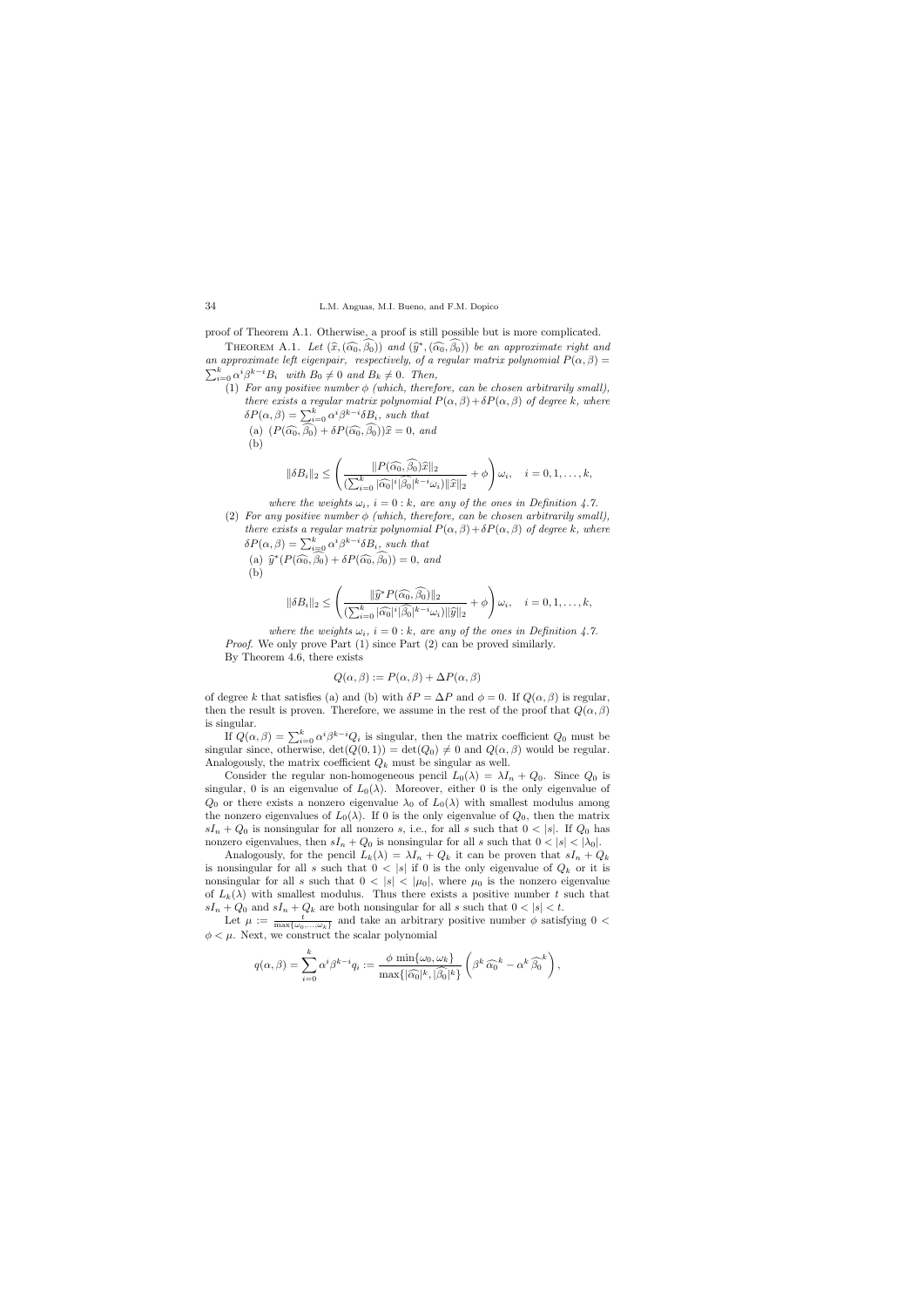which satisfies

- (a)  $q(\widehat{\alpha_0}, \beta_0) = 0;$
- (b)  $q_k \neq 0$  or  $q_0 \neq 0$  (or both) and  $q_i = 0$  for  $i \neq 0, k;$
- (c)  $|q_i| \leq \phi \omega_i < t$  for  $i = 0, 1, \ldots, k$ .

Finally, consider the matrix polynomial

$$
Q(\alpha, \beta) + q(\alpha, \beta)I_n = P(\alpha, \beta) + \Delta P(\alpha, \beta) + q(\alpha, \beta)I_n.
$$

Let  $\delta P(\alpha, \beta) := \Delta P(\alpha, \beta) + q(\alpha, \beta)I_n$ . Then, by property (a) of  $q(\alpha, \beta)$  and the definition of  $Q(\alpha, \beta)$ , we have

$$
(P(\widehat{\alpha_0}, \widehat{\beta_0}) + \delta P(\widehat{\alpha_0}, \widehat{\beta_0}))\widehat{x} = 0;
$$

and, for  $i = 0, 1, \ldots, k$ ,

$$
\|\delta B_i\|_2 = \|\Delta B_i + q_i I_n\|_2 \le \|\Delta B_i\|_2 + \phi \omega_i \le \left(\frac{\|P(\widehat{\alpha_0}, \widehat{\beta_0})\widehat{x}\|_2}{(\sum_{i=0}^k |\widehat{\alpha_0}|^i |\widehat{\beta_0}|^{k-i} \omega_i) \|\widehat{x}\|_2} + \phi\right) \omega_i.
$$

Moreover,  $P(\alpha, \beta) + \delta P(\alpha, \beta)$  is regular because either  $B_0 + \delta B_0 = B_0 + \Delta B_0 + q_0 I_n =$  $Q_0 + q_0I_n$  or  $B_k + \delta B_k = B_k + \Delta B_k + q_kI_n = Q_k + q_kI_n$  or both are invertible by properties (b) and (c) of  $q(\alpha, \beta)$ . Since  $\phi$  is any number satisfying  $0 < \phi < \mu$ , it can be chosen arbitrarily small. Moreover, once the inequality in (b) in Part (1) of the statement holds for some  $\phi$ , it holds for any larger value of  $\phi$ . Thus the result is proved for any positive number  $\phi$ .  $\Box$ 

Acknowledgements. The authors sincerely thank two anonymous referees for their positive comments and for providing helpful suggestions which contributed to improve the paper.

## REFERENCES

- [1] L.M. Anguas, M.I. Bueno, and F.M. Dopico, A comparison of eigenvalue condition numbers for matrix polynomials, Linear Algebra Appl., 564 (2018), pp. 170–200.
- [2] W.N. Bailey, Generalised Hypergeometric Series, Cambridge University Press, Cambridge, 1935.
- [3] P. BENNER, V. MEHRMANN, AND H. XU, A numerically stable, structure preserving method for computing the eigenvalues of real Hamiltonian or symplectic pencils, Numer. Math., 78 (1998), 329–358.
- [4] T. BETCKE, N.J. HIGHAM, V. MEHRMANN, C. SCHRÖDER, AND F. TISSEUR, NLEVP: A collection of nonlinear eigenvalue problems, ACM Trans. Math. Software, 39 (2013), 7:1-7:28.
- [5] R.A. BRUALDI, *Introductory Combinatorics*, Prentice Hall, New Jersey, 2010.
- [6] M.I. BUENO, F.M. DOPICO, S. FURTADO, AND L. MEDINA, A block-symmetric linearization of odd degree matrix polynomials with optimal eigenvalue condition number and backward error, Calcolo, 55 (2018), 32:1-32:43.
- [7] M.I. BUENO, K. CURLETT, AND S. FURTADO, Structured linearizations from Fiedler pencils with repetition I., Linear Algebra Appl., 460 (2014), 51-80.
- [8] R. Byers, V. Mehrmann, and H. Xu, A structured staircase algorithm for skewsymmetric/symmetric pencils, Electron. Trans. Numer. Anal., 26 (2007), 1-33.
- [9] J.P. DEDIEU, Condition operators, condition numbers, and condition number theorem for the generalized eigenvalue problem, Linear Algebra Appl., 263 (1997), 1-24.
- [10] J.P. DEDIEU AND F. TISSEUR, Perturbation theory for homogeneous polynomial eigenvalue problems, Linear Algebra Appl., 358 (2003), 71-94.
- [11] F. DE TERÁN, F.M. DOPICO, AND D.S. MACKEY, Palindromic companion forms for matrix polynomials of odd degree, J. Comput. Appl. Math., 236 (2011), 1464-1480.
- [12] F. DE TERÁN, F.M. DOPICO, AND D.S. MACKEY, Spectral equivalence of matrix polynomials and the index sum theorem, Linear Algebra Appl., 459 (2014), 264-333.